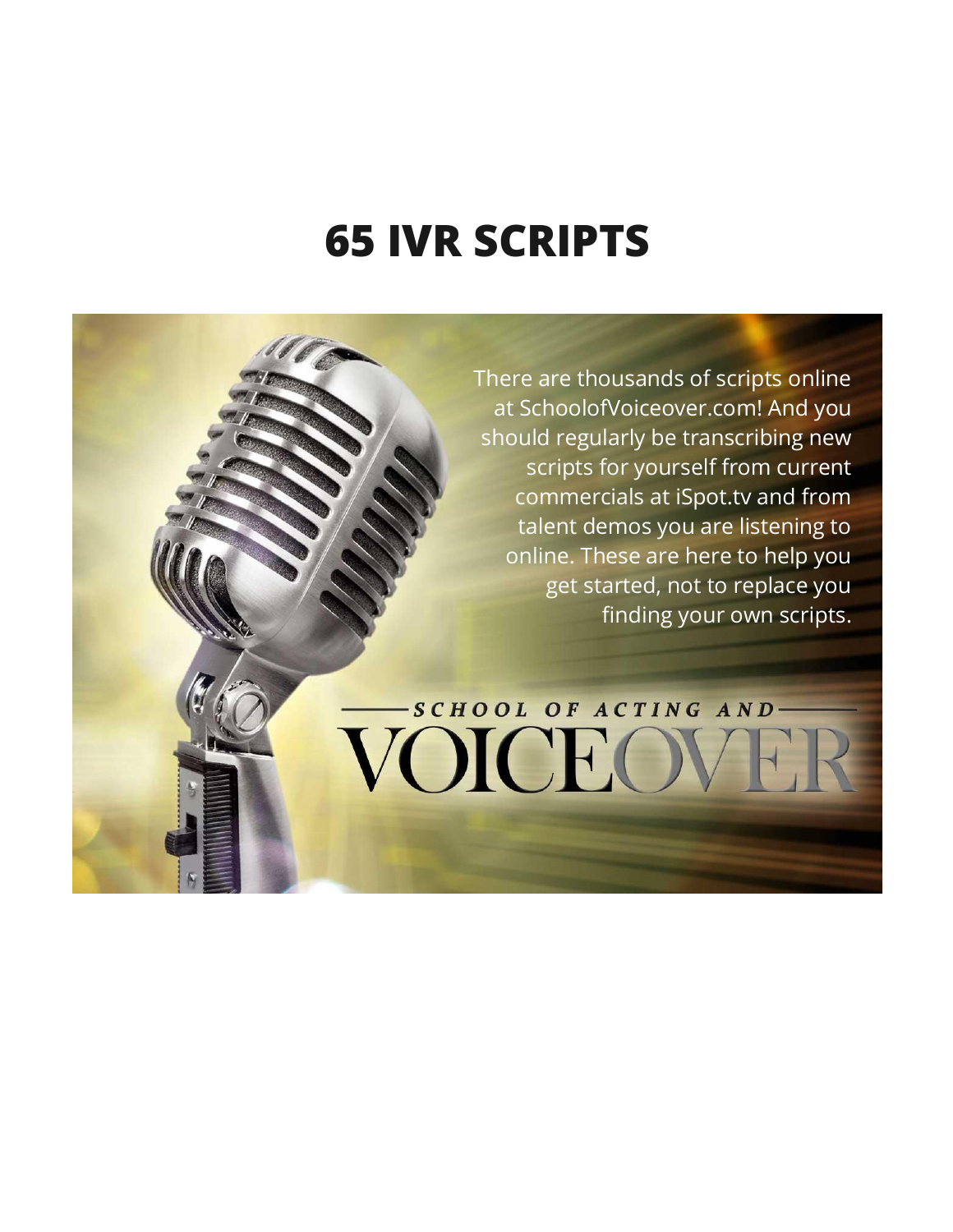

**VOICE ACTING**  $\left(\begin{smallmatrix}\mathbf{0} \end{smallmatrix}\right)$ DO

# **TABLE OF CONTENTS**

| ROBERT A. CARDELLO ARCHITECTS $\ldots\ldots\ldots\ldots\ldots\ldots\ldots\ldots\ldots\ldots\ldots$ |  |
|----------------------------------------------------------------------------------------------------|--|
|                                                                                                    |  |
|                                                                                                    |  |
|                                                                                                    |  |
|                                                                                                    |  |
|                                                                                                    |  |
|                                                                                                    |  |
|                                                                                                    |  |
|                                                                                                    |  |
|                                                                                                    |  |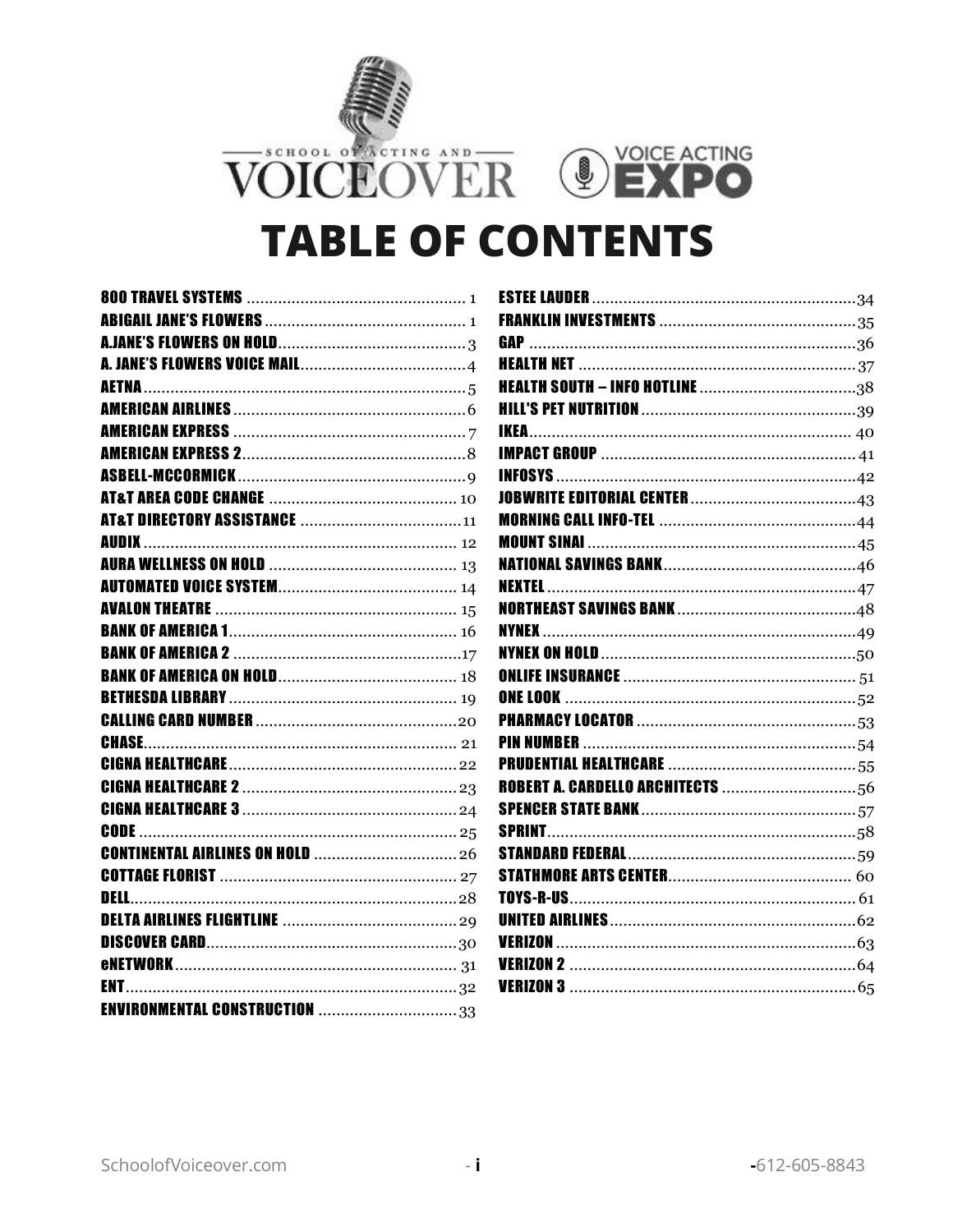

## 800 TRAVEL SYSTEMS

<span id="page-2-0"></span>Thank you for calling 800 Travel Systems. If you know your travel consultant's extension, please dial it now.

For the best possible service, this call may be monitored or recorded.

For a company directory, press 9.

For air reservations, press 1.

If you have a reservation on hold or have already purchased your ticket, press 2.

For Las Vegas, Hawaii, and Orlando air and hotel packages, press 3.

To hear these options again, press 4.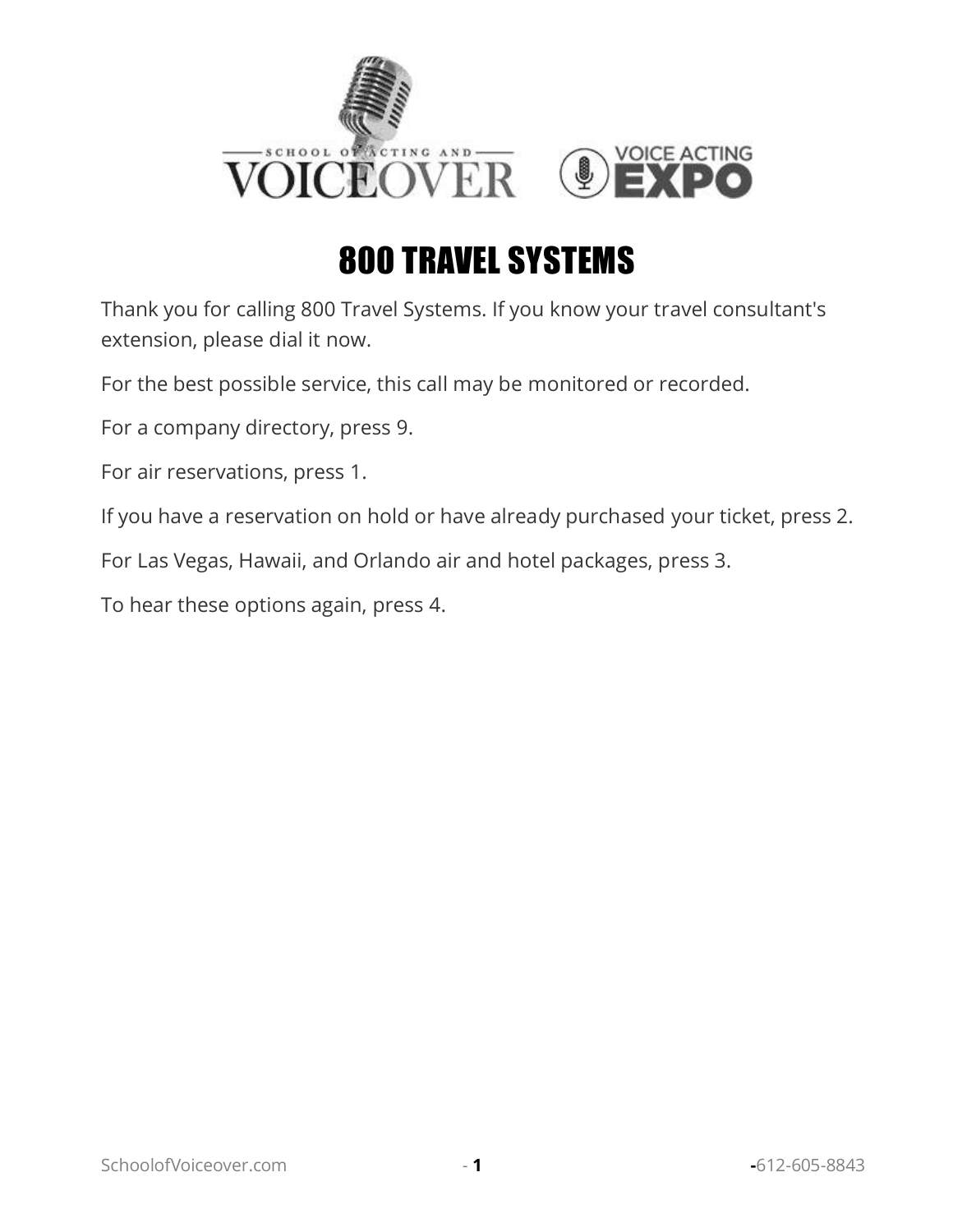

## ABIGAIL JANE'S FLOWERS

Thank you for calling Abigail Jane's Flowers, your friendly neighborhood florist for weddings and all of your special occasions.

To speak with a floral consultant, press 1

To place an order, press 2

- To speak with Genevieve Thompson in arranging, press 3
- To speak with Abigail Jane Frailey, press 4

To leave a message in the company mailbox, press 5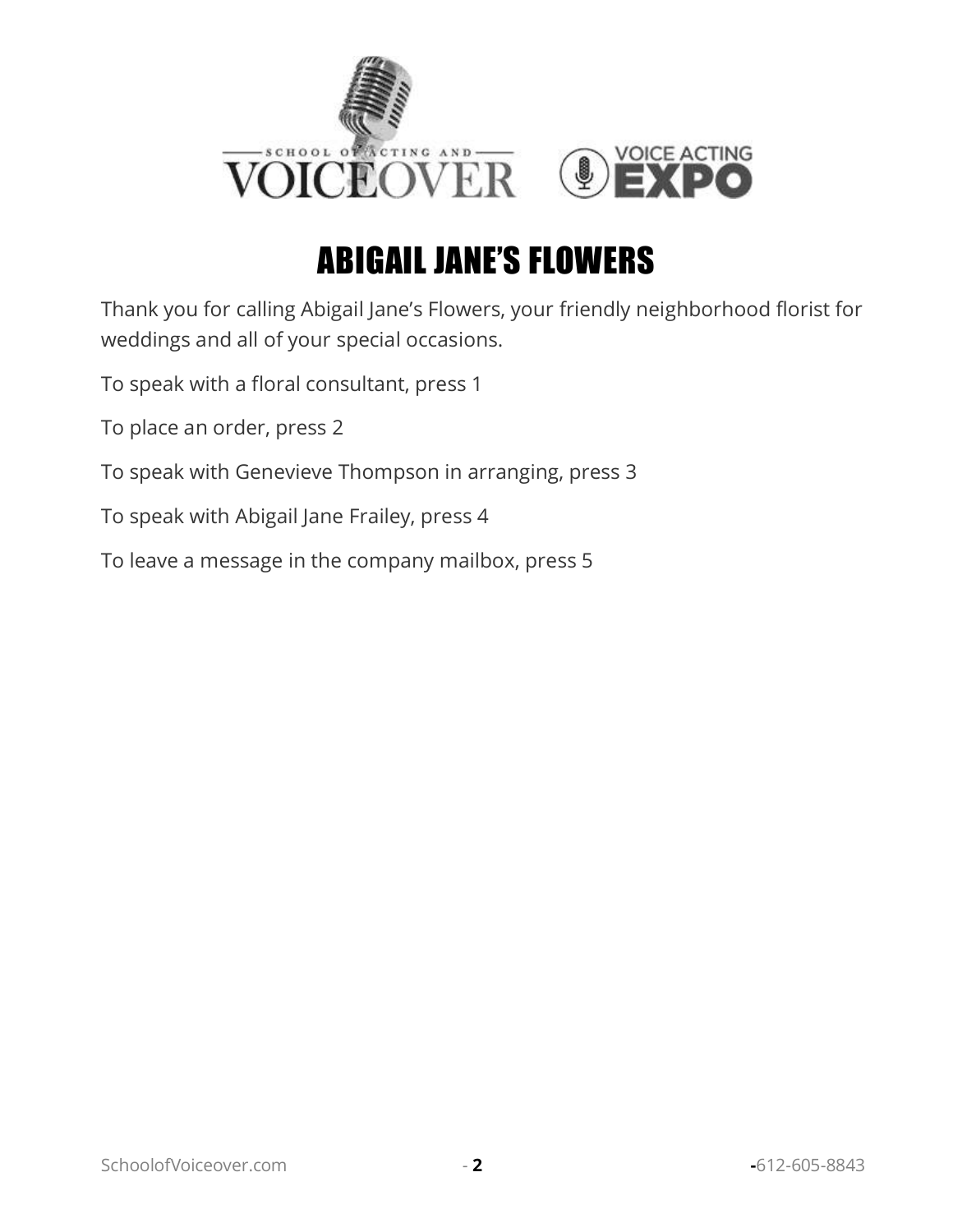

## A.JANE'S FLOWERS ON HOLD

<span id="page-4-0"></span>Are you getting married this year? Let our consultants sweep you off your feet and create the bridal bouquet of your dreams.

Thank you for holding. We appreciate your business.

It's almost Valentine's day... Does your lady love have a dozen roses ordered for her already? There's still time, so make sure you ask your floral consultant when we return on the line.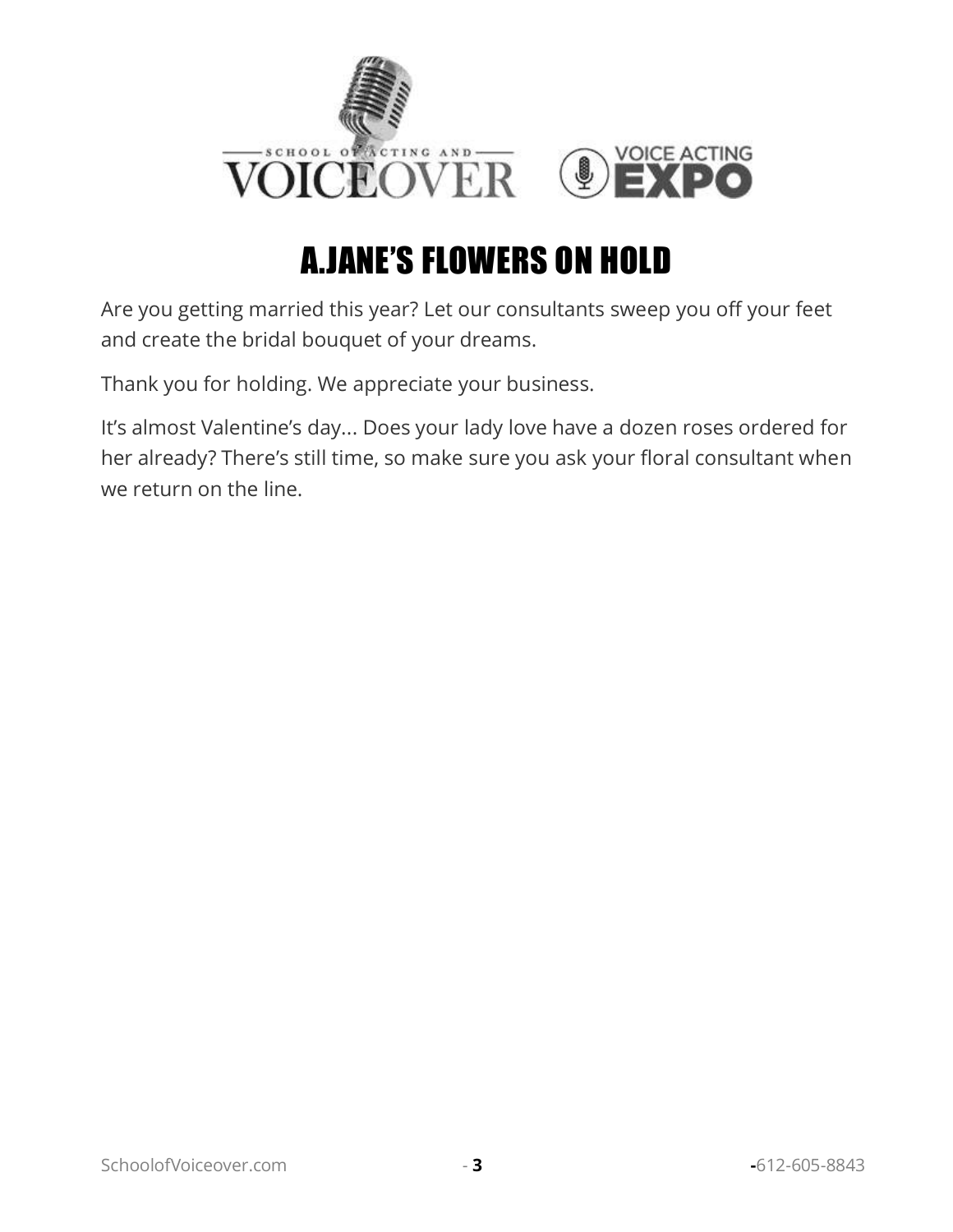

## A. JANE'S FLOWERS VOICE MAIL

<span id="page-5-0"></span>Hi, you've reached the private voice mail for Abigail Jane Frailey. I'm not in the office at the moment, but please leave your name, phone number, and your request, and I will return your call as soon as I can. Talk to you soon!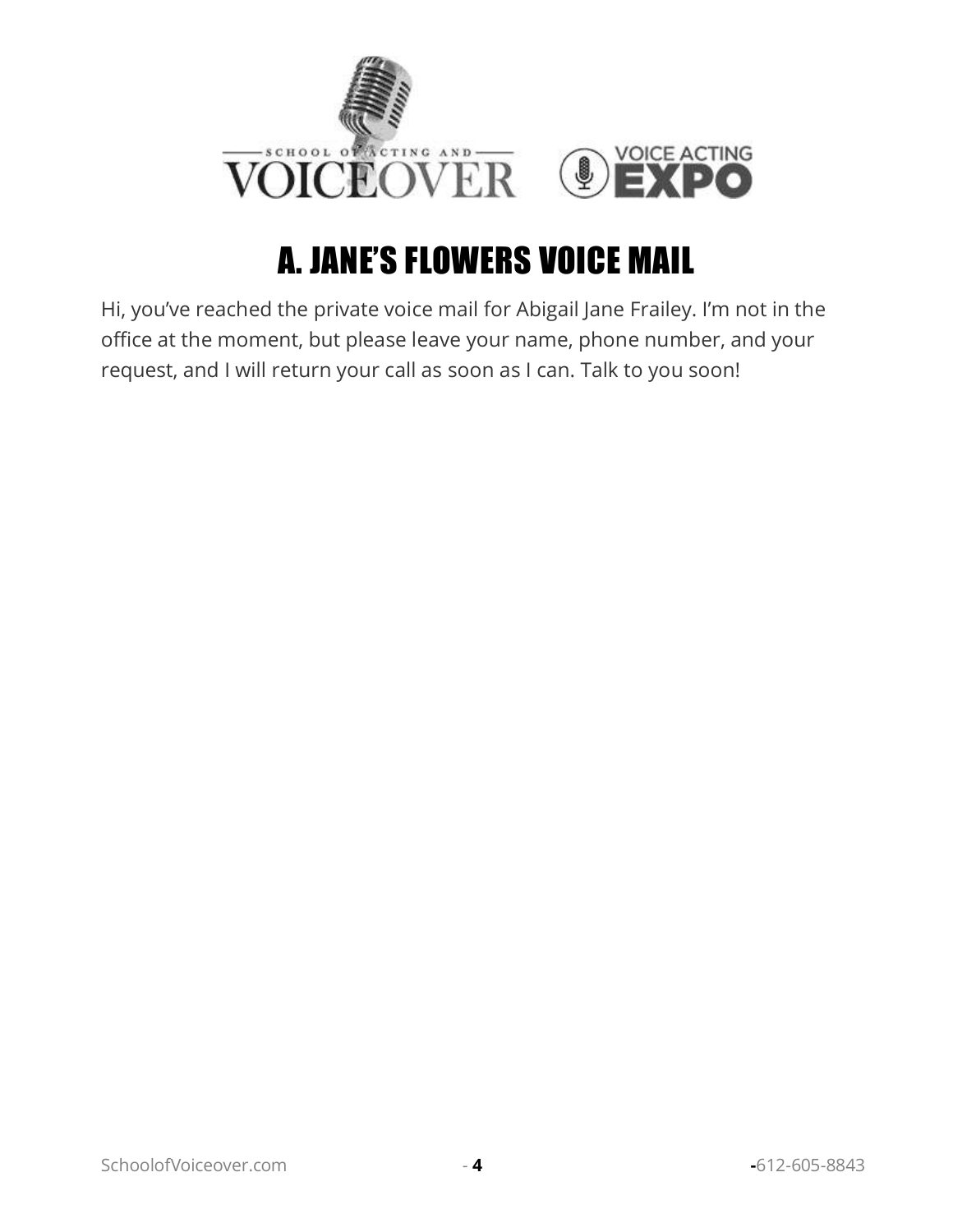

## AETNA

<span id="page-6-0"></span>Thank-you for call. Your call may be recorded to ensure quality service. Please say whether you are an Aetna member or a medical or dental provider.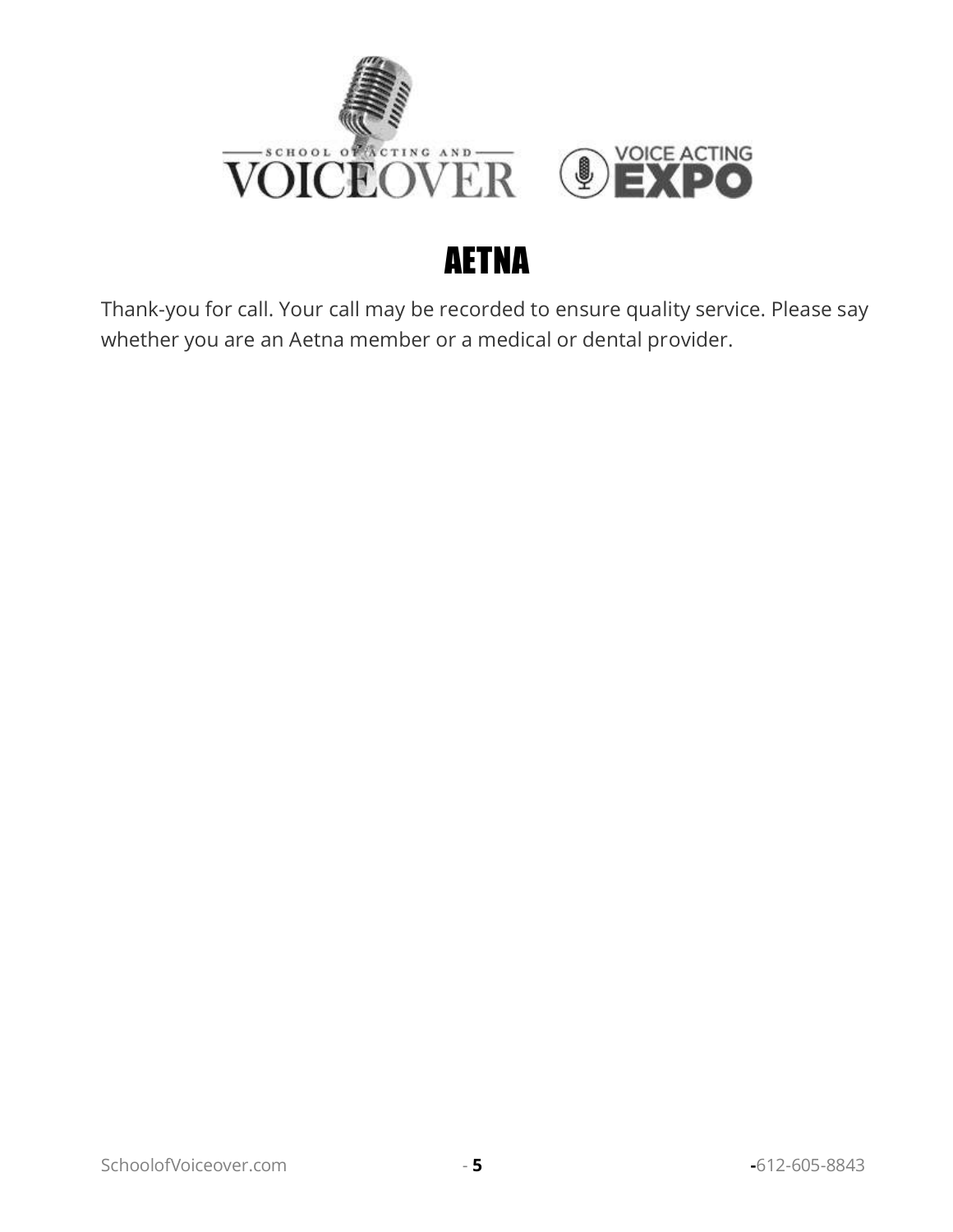

## AMERICAN AIRLINES

<span id="page-7-0"></span>Thank you for calling American Airlines, a proud member of the One-World Alliance. Your call may be monitored or recorded to ensure quality service.

In addition to the fare information you receive on this call, American may offer lower fares through one of our internet partners or on our own web site at www.aa.com.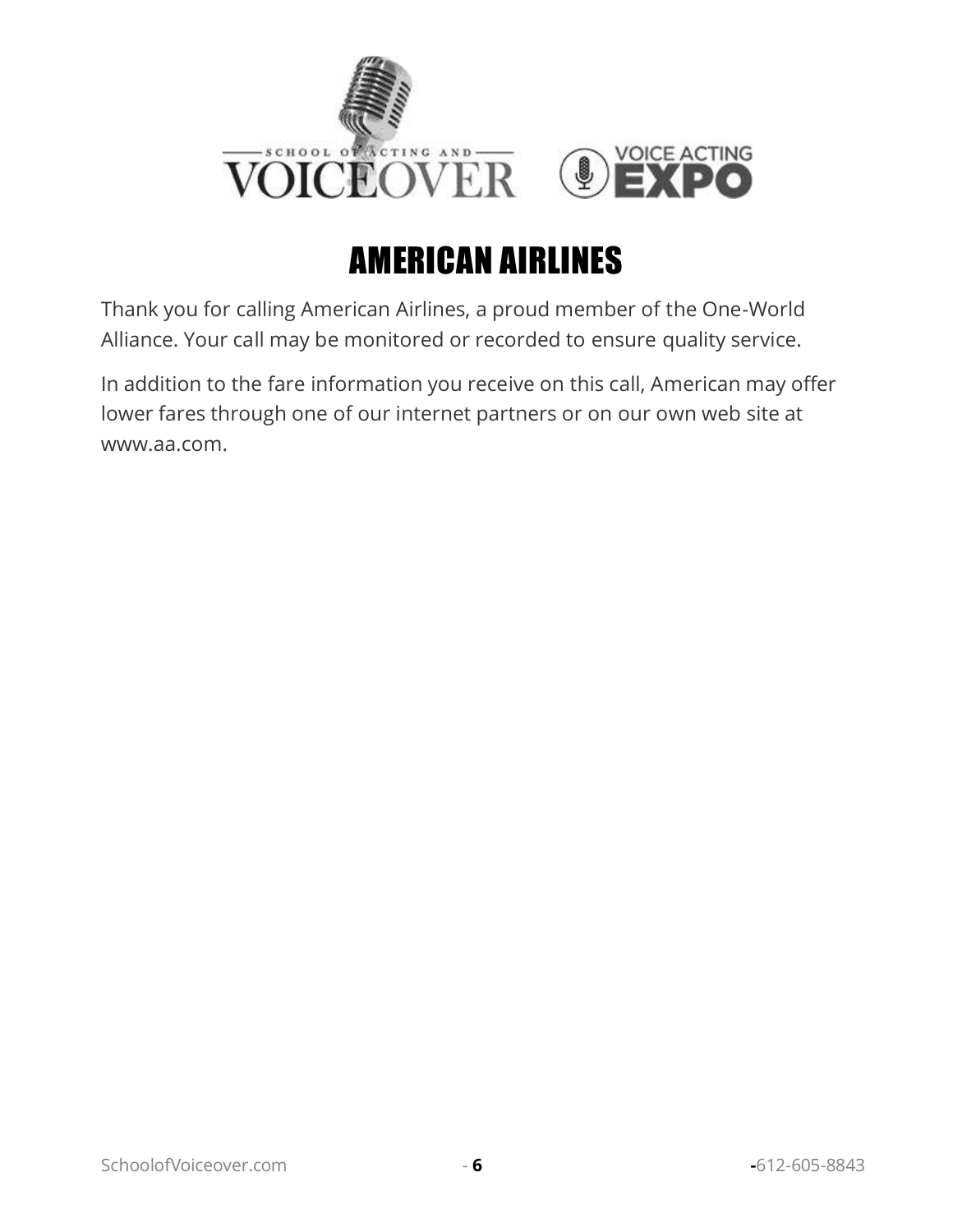

#### AMERICAN EXPRESS

<span id="page-8-0"></span>Thank you for holding. Did you know that you can now receive your American Express statement completely online? No more paper bills! We'll even send you an email reminder when your statement is ready for viewing. To see if you can take advantage of this free service; log on to americanexpress.com/paperless. Or ask your representative.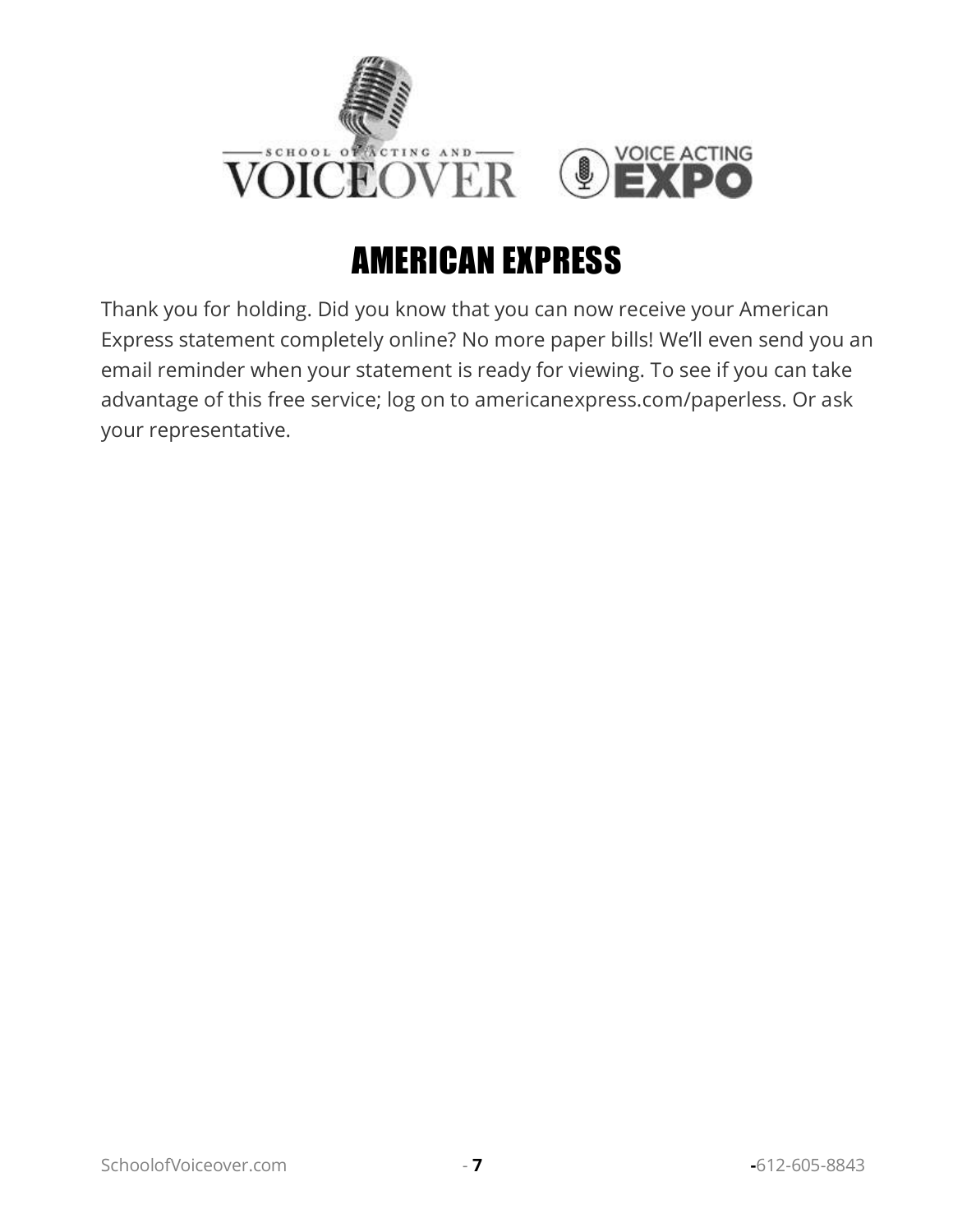

## AMERICAN EXPRESS 2

<span id="page-9-0"></span>Welcome to American Express. Please have your card available.

For balance, recent charges and credits posted to the account, future spending or membership rewards, press 1.

To enroll or make a payment by phone, or for other payment information, press 2.

If your card has been lost, stolen, is damaged, to check on the status of a renewal card or a replacement card request, or to change your name on the card, press 3.

To apply for an American Express card, or to cancel a card, press 4.

For questions regarding travel-related charges billed to your account, including airline, cruise line, tour operators, travel agents or hotels, press 5.

For all other inquiries, press zero.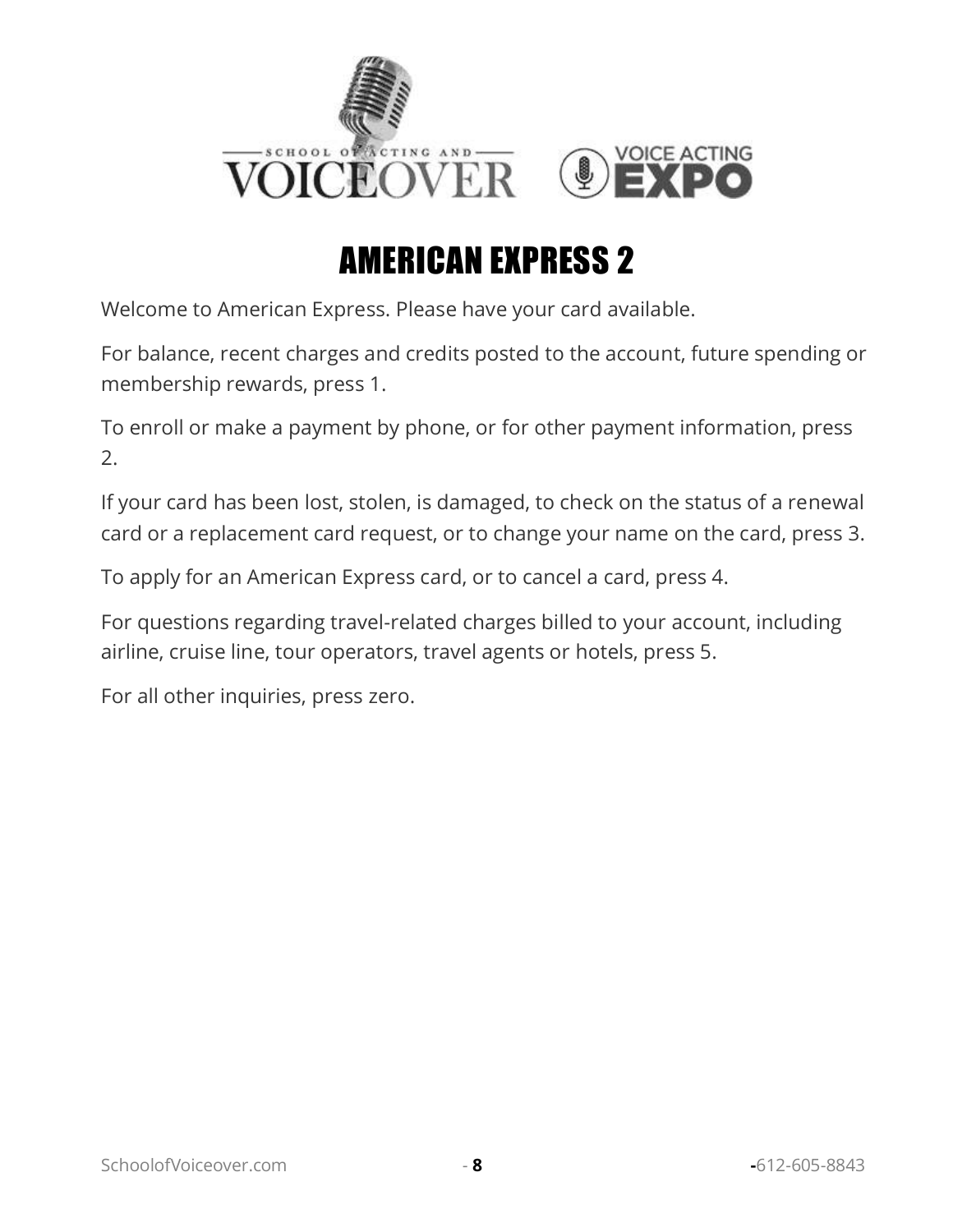

## ASBELL-MCCORMICK

<span id="page-10-0"></span>Welcome! This call is brought to you by Asbell-McCormick as a thank you for your continued business. We will always strive to bring you the best service possible.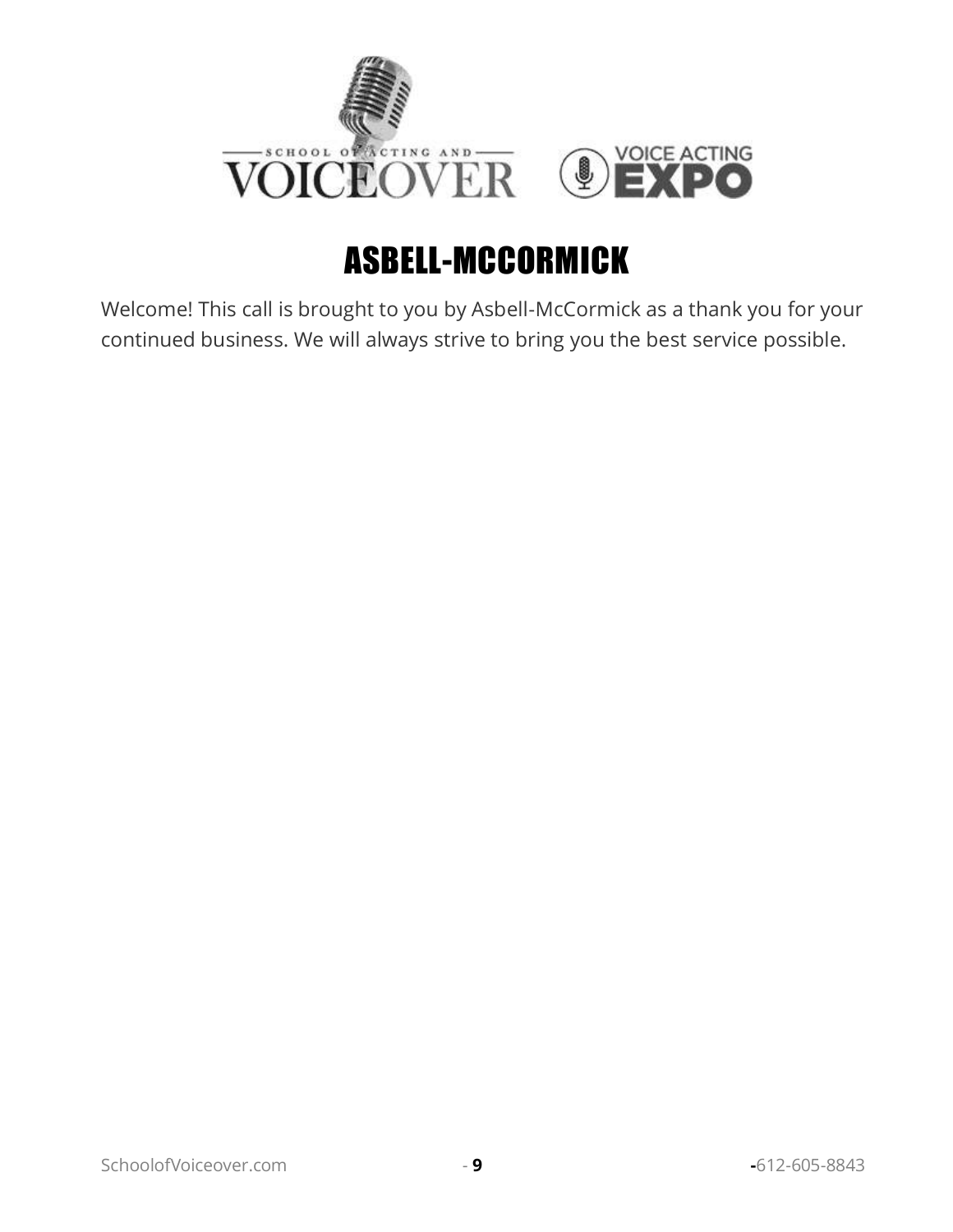

## AT&T AREA CODE CHANGE

<span id="page-11-0"></span>Due to an area code change, your call cannot be completed as dialed. You must dial 1 plus 201 plus the number you wish to reach. The tones that follow are for those who are deaf or hard of hearing. Thank you for using A T & T.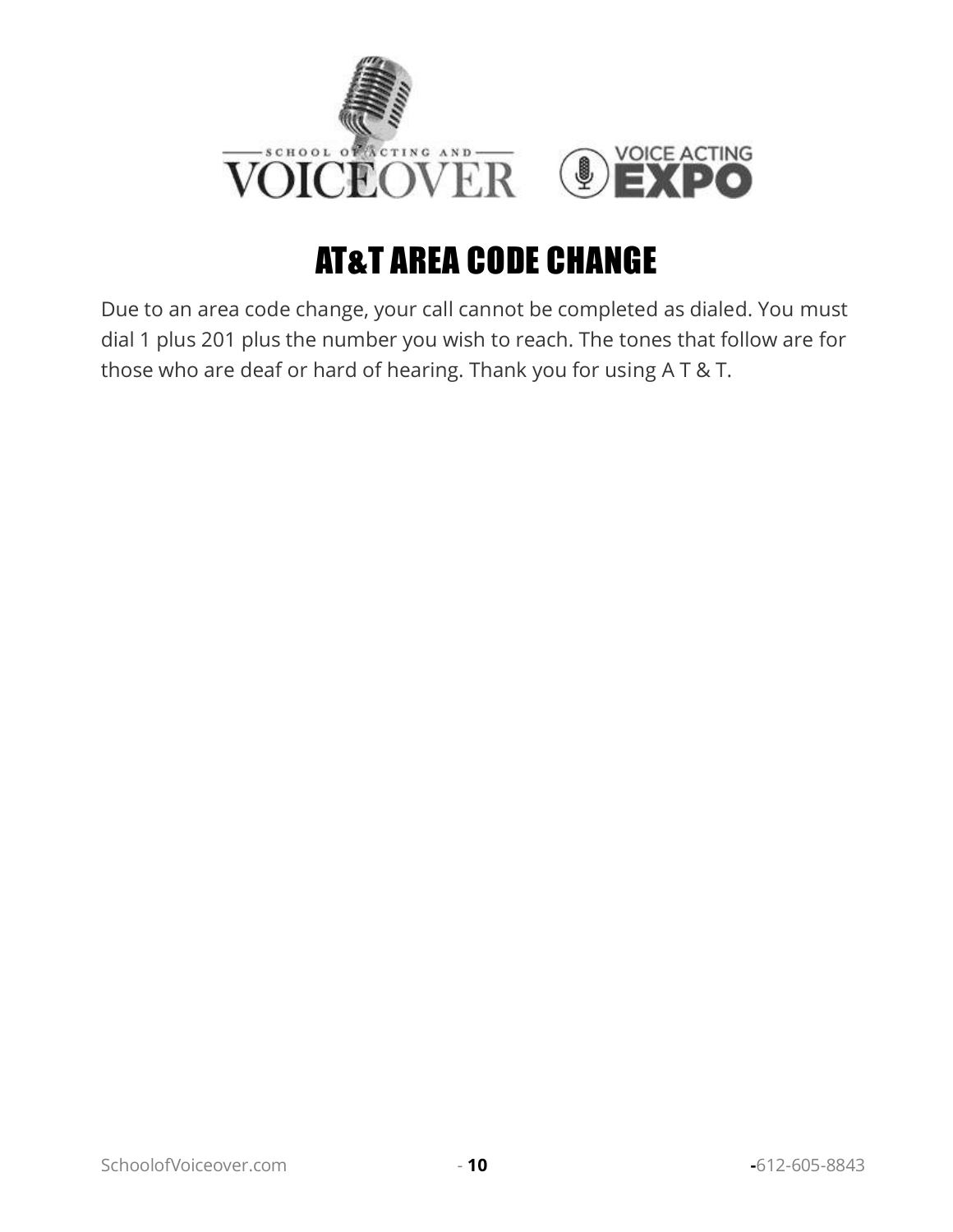

## AT&T DIRECTORY ASSISTANCE

<span id="page-12-0"></span>This is A T & T. To place a call please dial the number you are calling. For double OH U.S. Directory press one. For other requests, please say information, credit or operator. Thank you for using A T & T. This is A T & T Double OH info. Can I help you? Who is the party you are looking for? OK the only listing for that party is at One Main Street. Can I dial that number for you at no charge?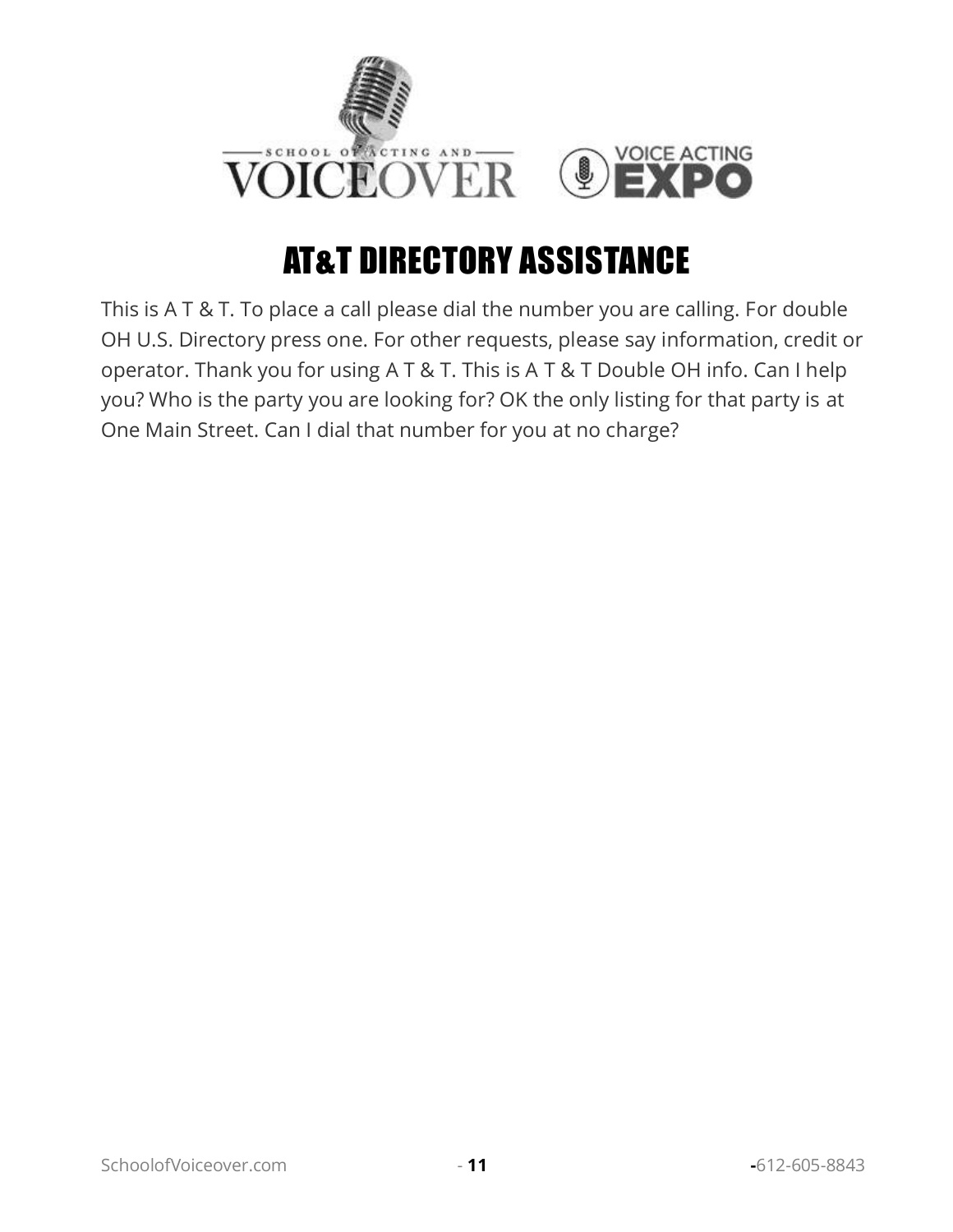



#### AUDIX

<span id="page-13-0"></span>For help at any time press star H

Please enter your extension and press pound sign

Please enter your password and press pound sign

For new messages press one

To get messages press two

For personal greetings press three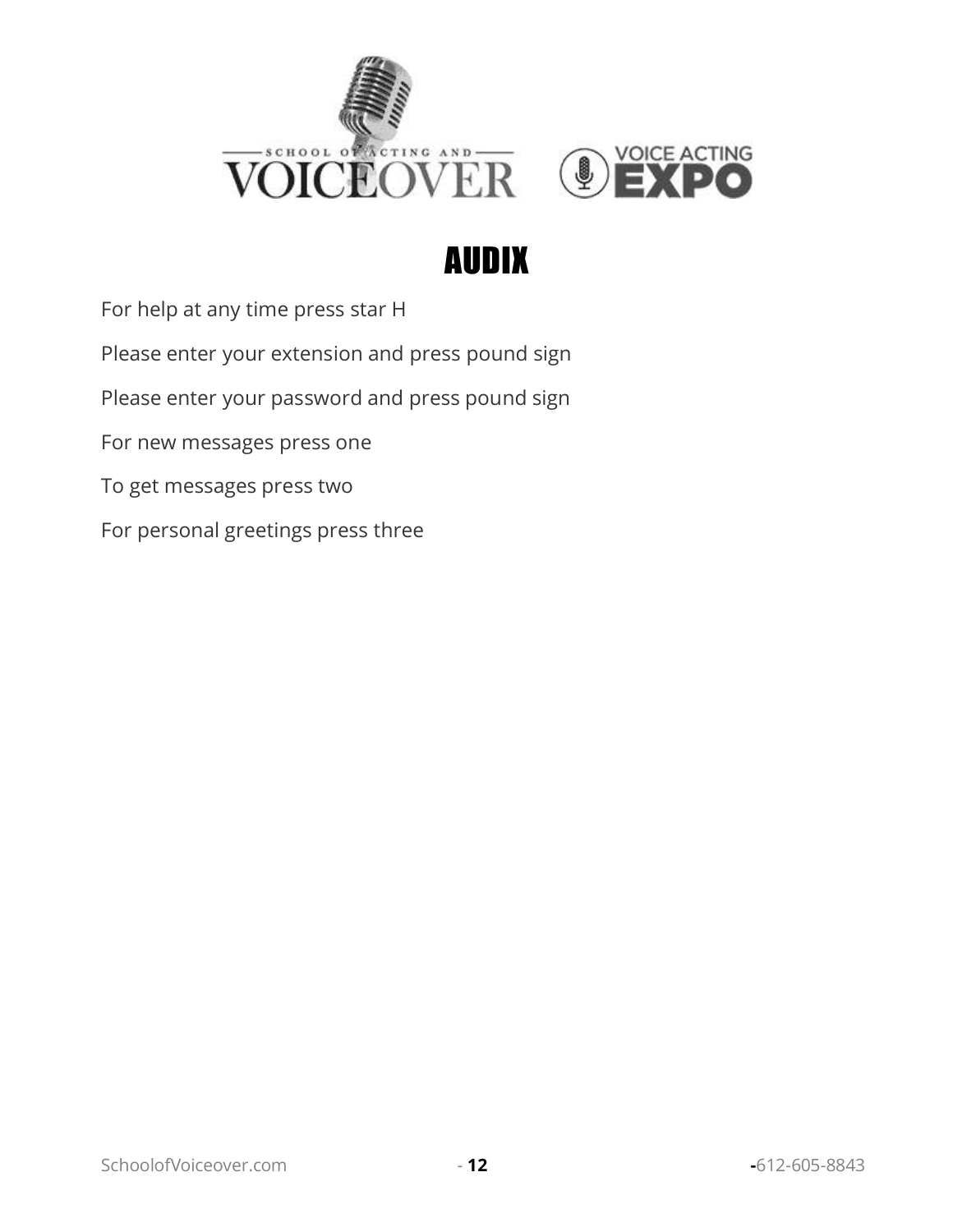

#### AURA WELLNESS ON HOLD

<span id="page-14-0"></span>Thank you for calling The Aura Wellness Center. Your call will be answered in the order in which it was received. Your estimated wait time is approximately 3 minutes. As a reminder you can save \$10 on every 10-class card you purchase through our website at riyoga.com. To check the schedule of classes today, please press 1. For all other calls press 2.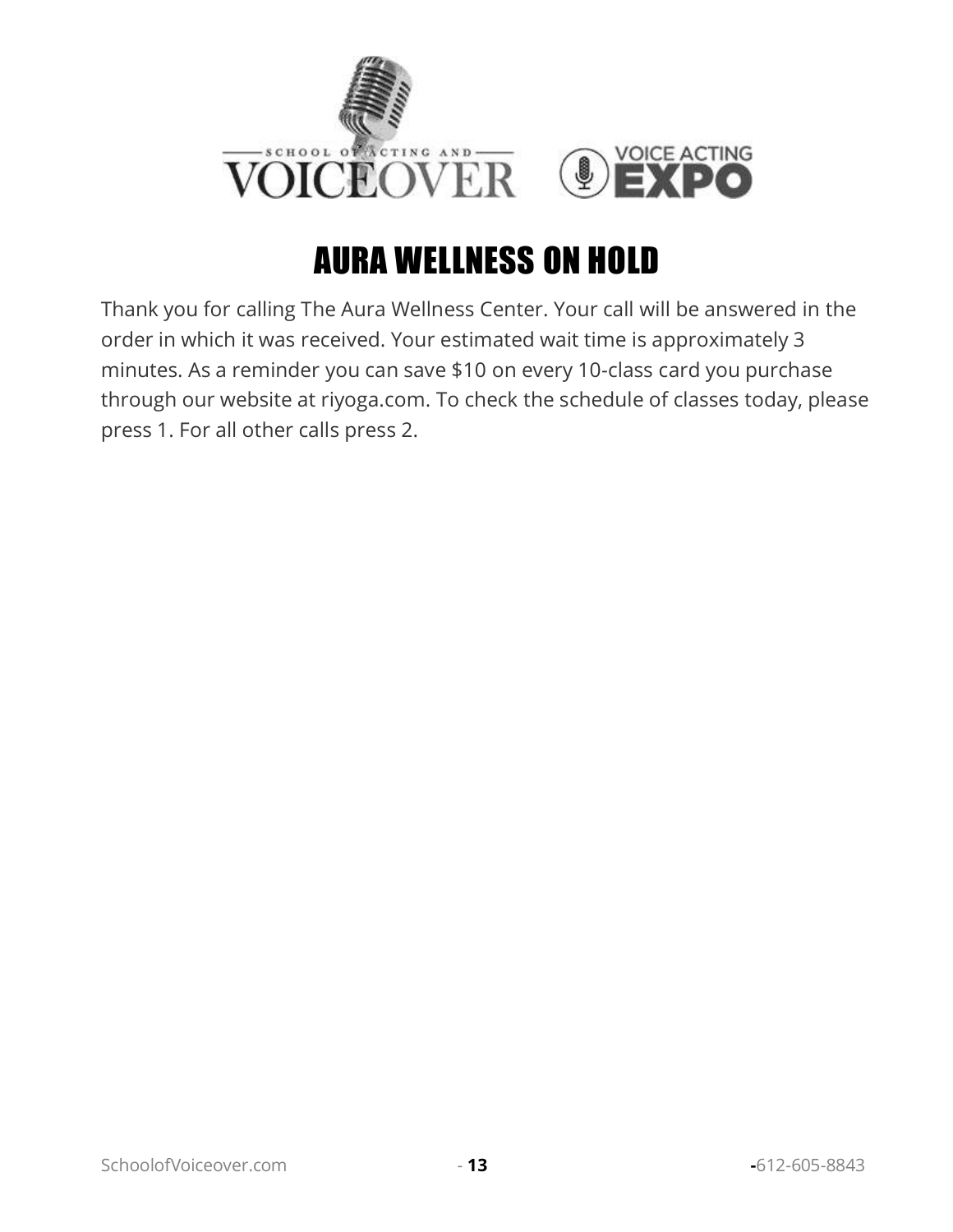

## AUTOMATED VOICE SYSTEM

<span id="page-15-0"></span>All of our operators are currently assisting other customers. Please stay on the line—one of our representatives will be with you shortly. Please make sure you have your account number ready so that we may better assist you. This call may be monitored for quality assurance.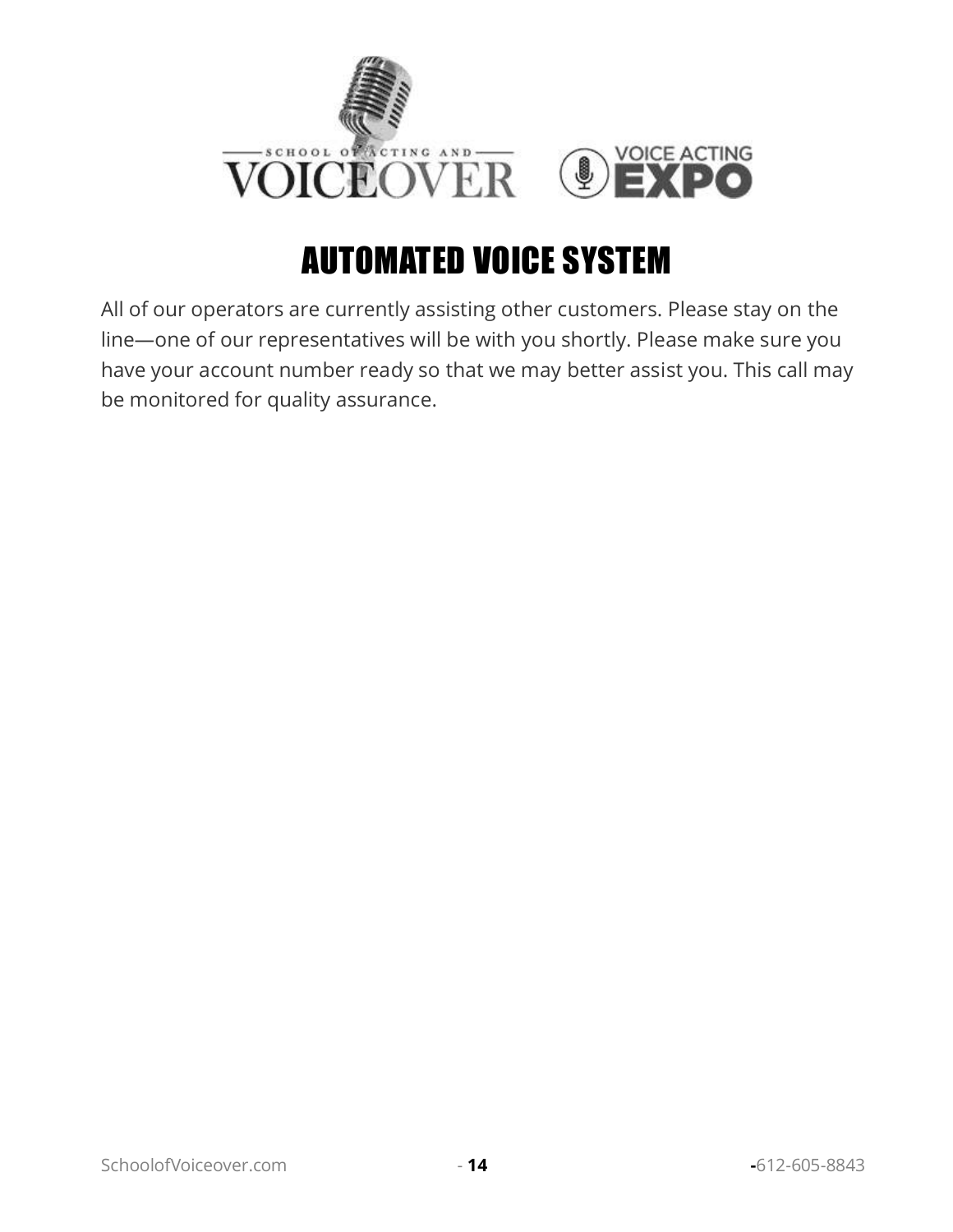

## AVALON THEATRE

<span id="page-16-0"></span>Thanks for calling the newly renovated Avalon Theatre located at 5612 Connecticut Avenue in Chevy Chase.

To hear a listing of our current movie features, please press 1.

To order tickets by phone, please press 2.

Enjoy the show.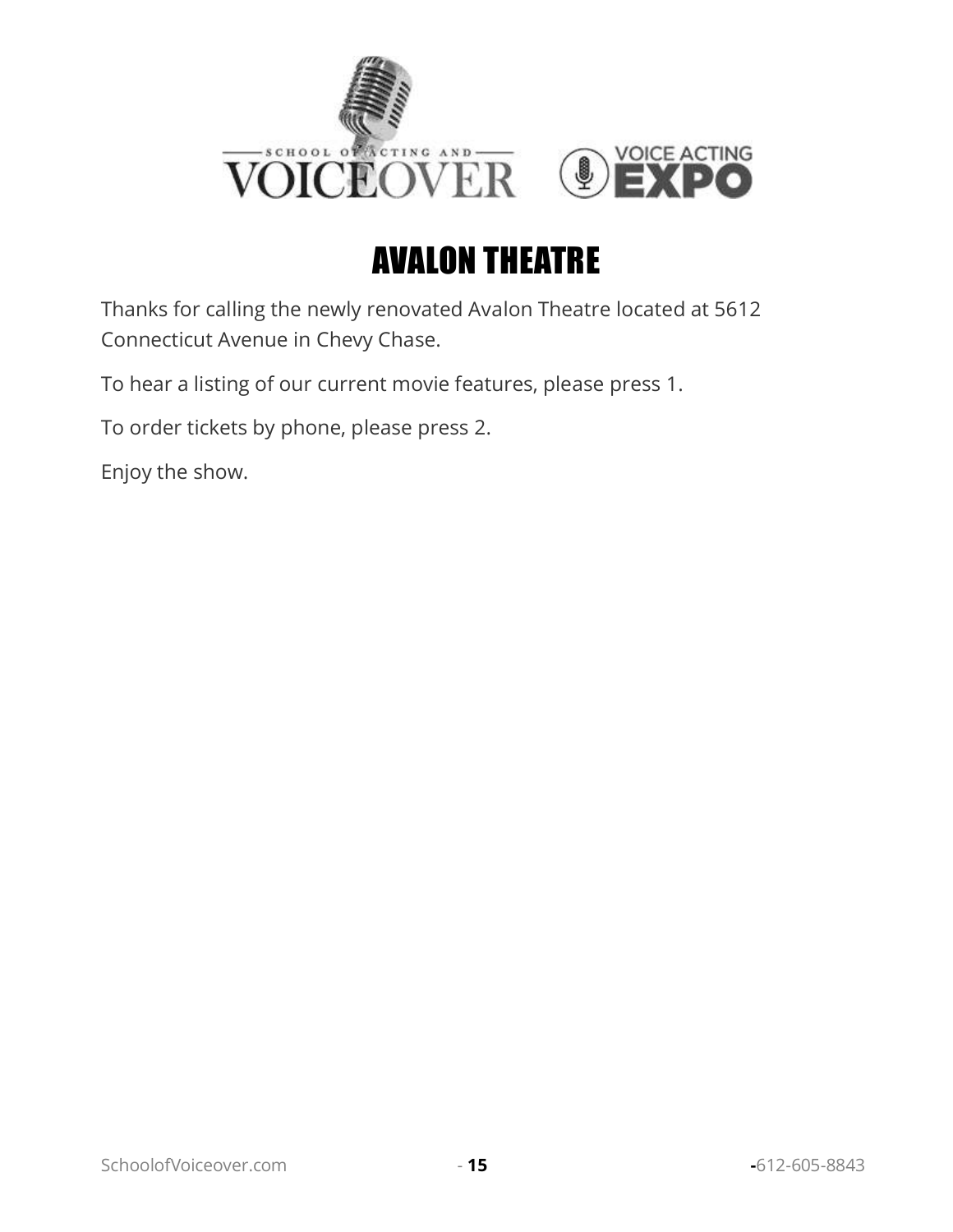

## BANK OF AMERICA 1

<span id="page-17-0"></span>Welcome to Bank of America.

To access your account, please enter your access ID on the telephone keypad or say it, one digit at a time.

For other products and services say "other options" or press 1. Your access ID is usually your social security number or tax ID.

If you're not sure what it is, say "I don't know it " or press 2.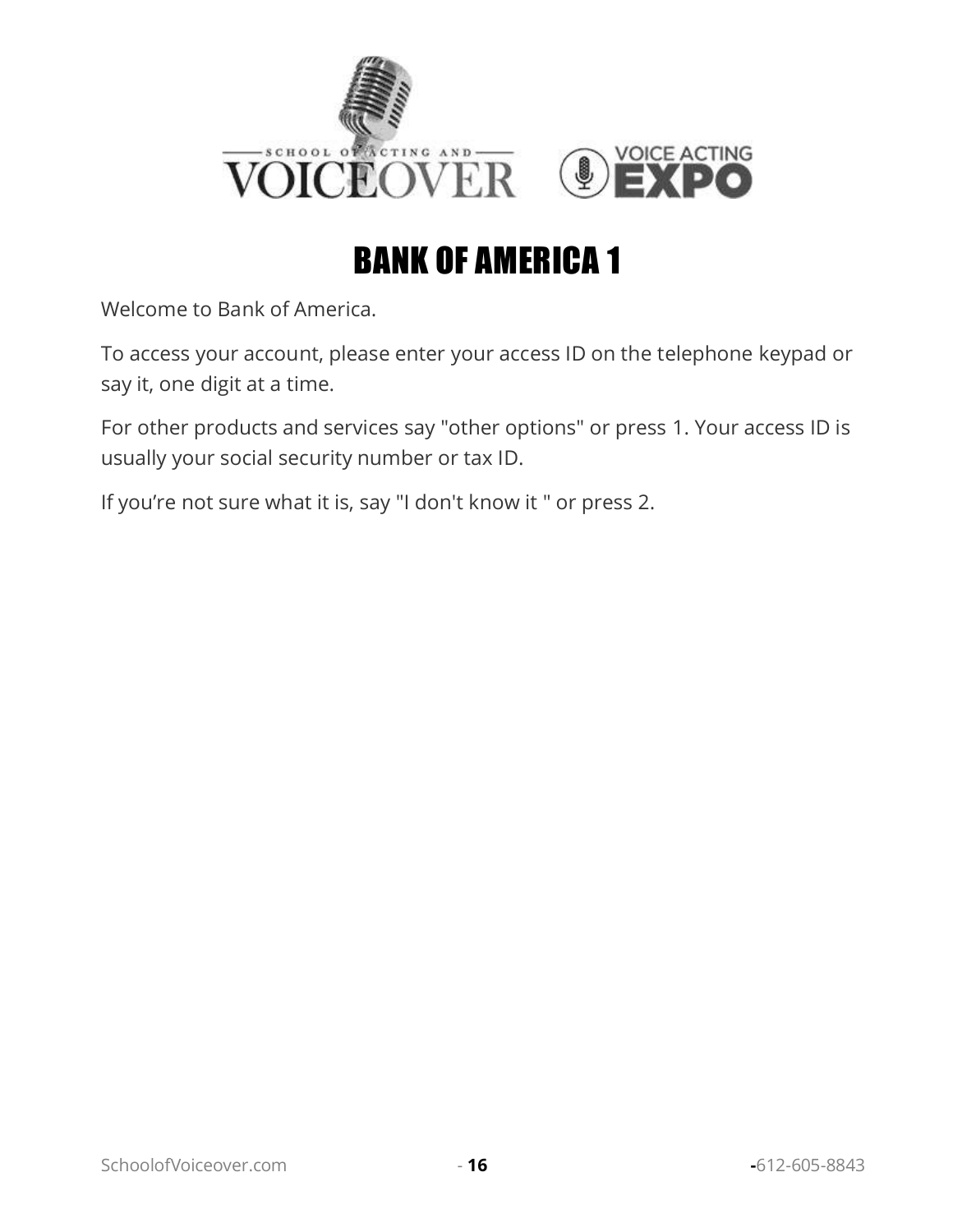

## BANK OF AMERICA 2

<span id="page-18-0"></span>Welcome to Bank of America. This service allows you to both speak your selections and enter them on your telephone keypad. If you would rather just enter your selections press star 33 at any time during your call, otherwise, let's begin. To access your account, please enter your access ID on the telephone keypad or say it, one digit at a time.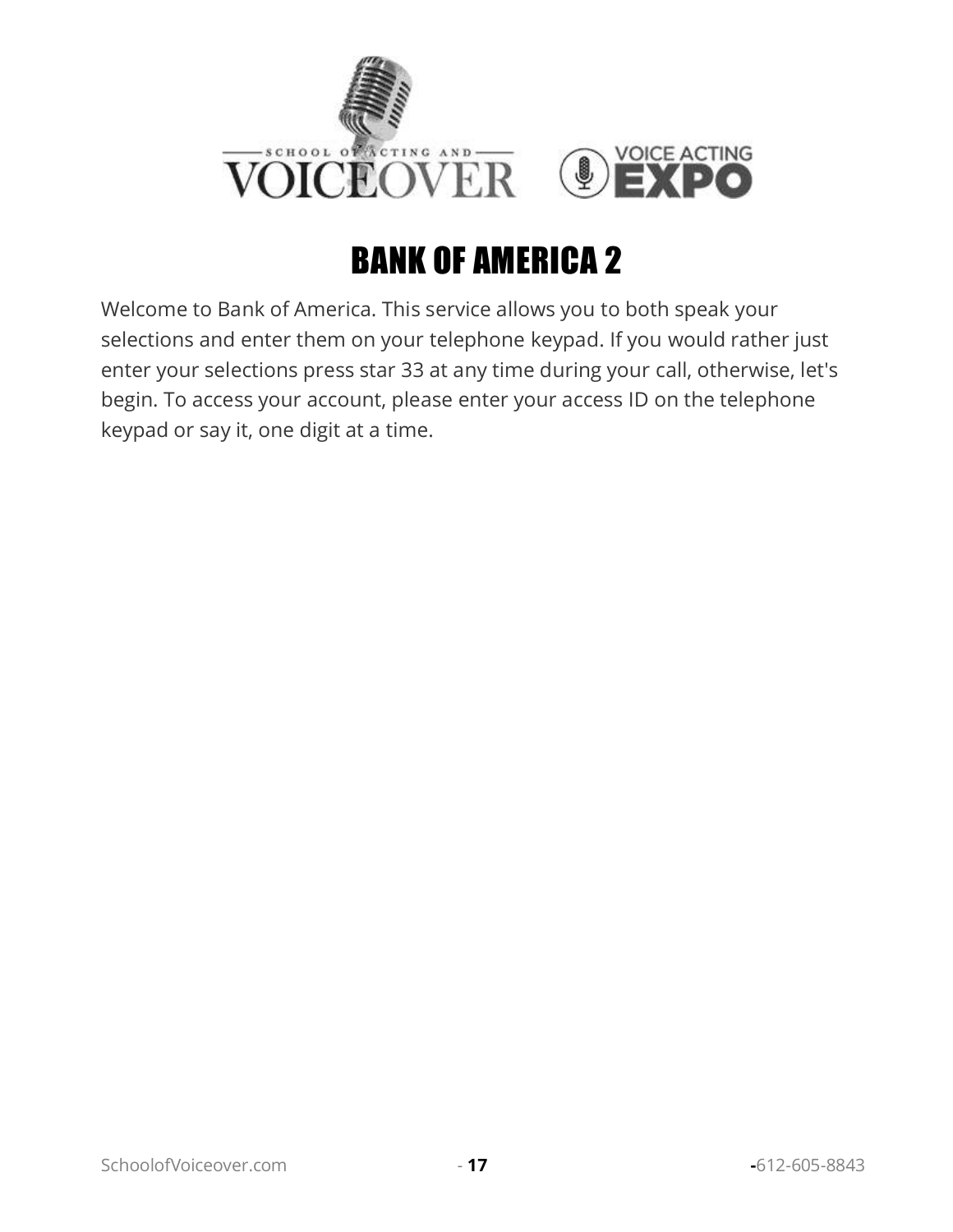

#### BANK OF AMERICA ON HOLD

<span id="page-19-0"></span>This service allows you to both speak your selections and enter them on the telephone keypad.

To access your accounts, please enter your access i.d.

For other products and services, press 1. If you're not sure what to enter, press 2.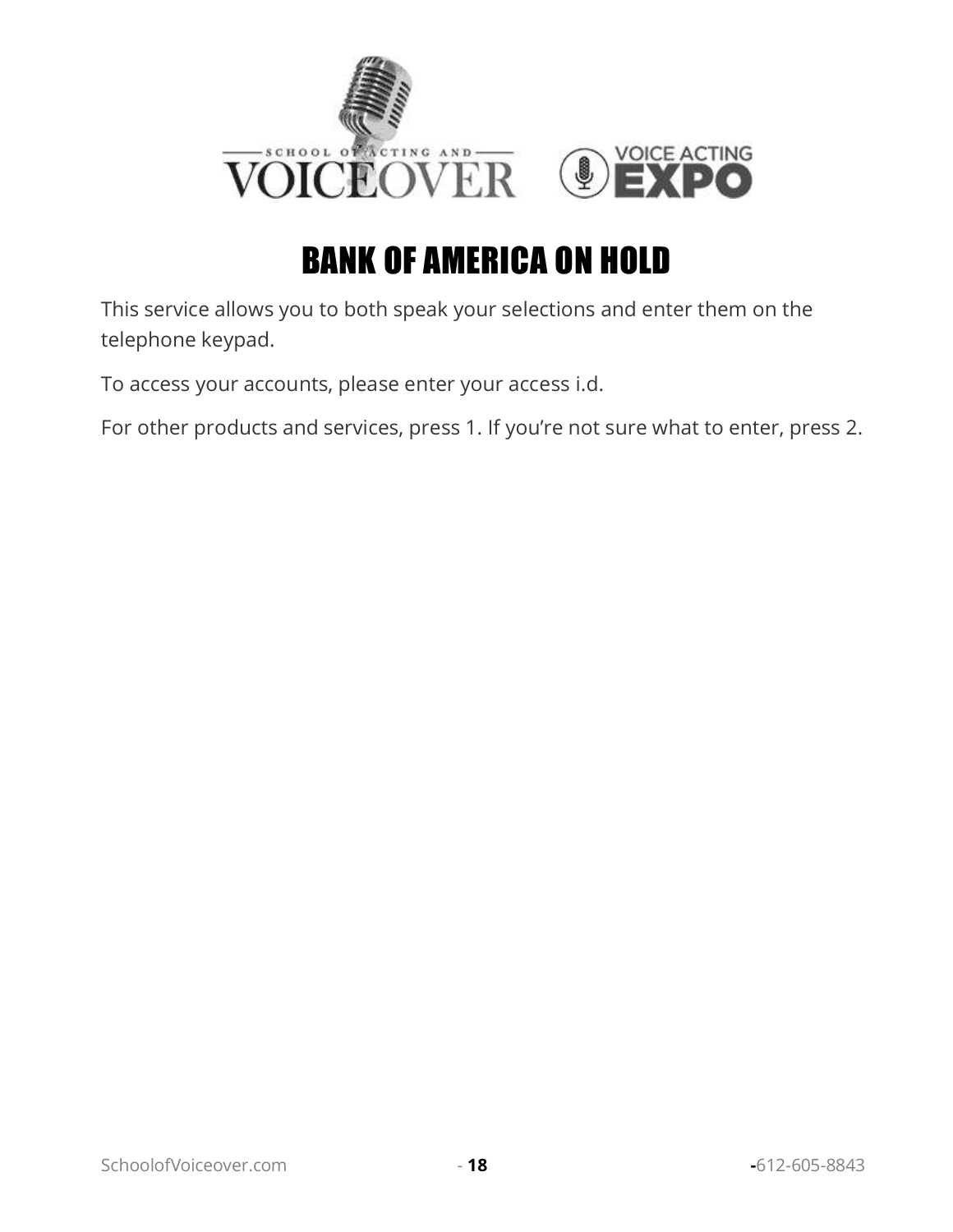

## BETHESDA LIBRARY

<span id="page-20-0"></span>You've reached the downtown Bethesda Library home to thousands of titles for children, teens, and adults.

For library hours and location, please press 1.

To reserve a recent publication, including periodicals, please press 2.

For other information, please press 0 to speak to one of our librarians.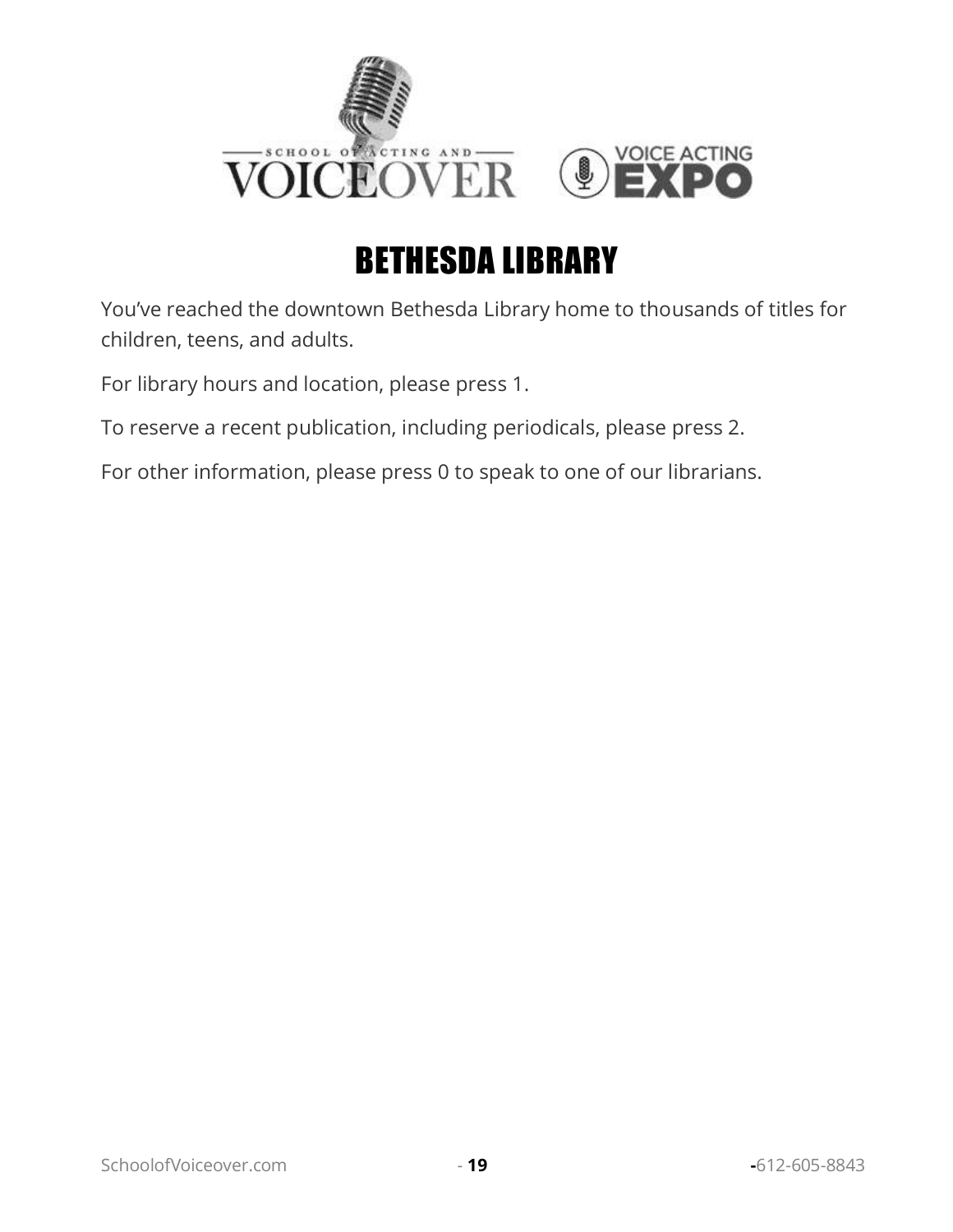

#### CALLING CARD NUMBER

<span id="page-21-0"></span>Please enter your calling card number now.

Please enter your destination number.

Please hold while we transfer your call.

We're sorry, the entered number is not valid. Please try again later.

Please contact customer service at the number on the card. Thank you.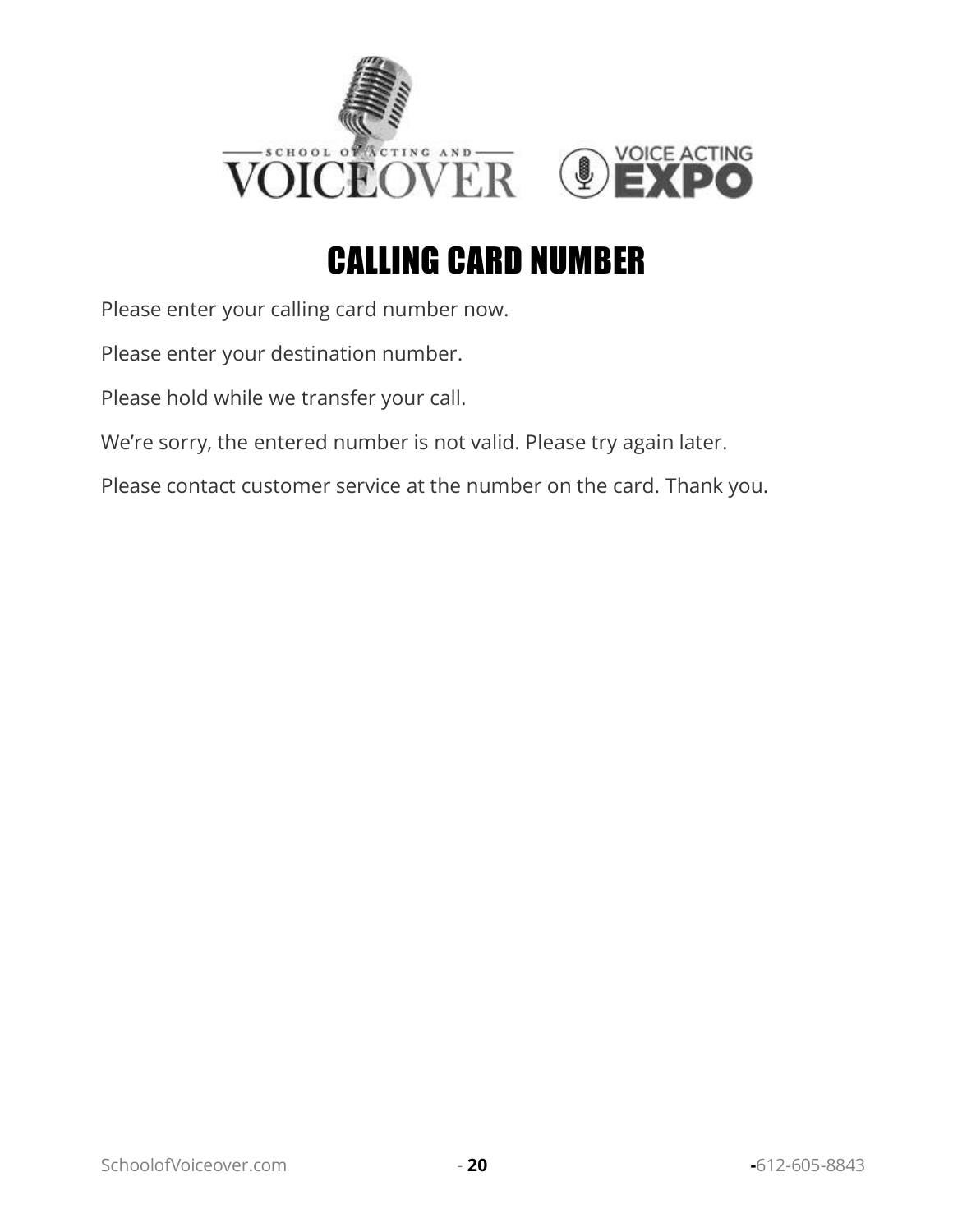

## **CHASE**

<span id="page-22-0"></span>Welcome to Chase...

Where the right relationship is everything.

We are pleased to have you as a Chase Platinum card member.

Please enter the last 4 digits of your account number followed by the # sign.

For detailed account information or the address to mail your payment... Press 1

For your 5 most recent transactions, to confirm or change your pin number for use at cash machine worldwide or to request checks... Press 2.

To report the loss, theft or none receipt of your Chase credit card which will prevent further transactions on the account ... Press 3.

To hear about the Chase Gift Card, Chase Currency to Go or Chase Travel Rewards programs... Press 4.

To repeat this list of services... Press 9.

To speak with a customer service representative... Press 0.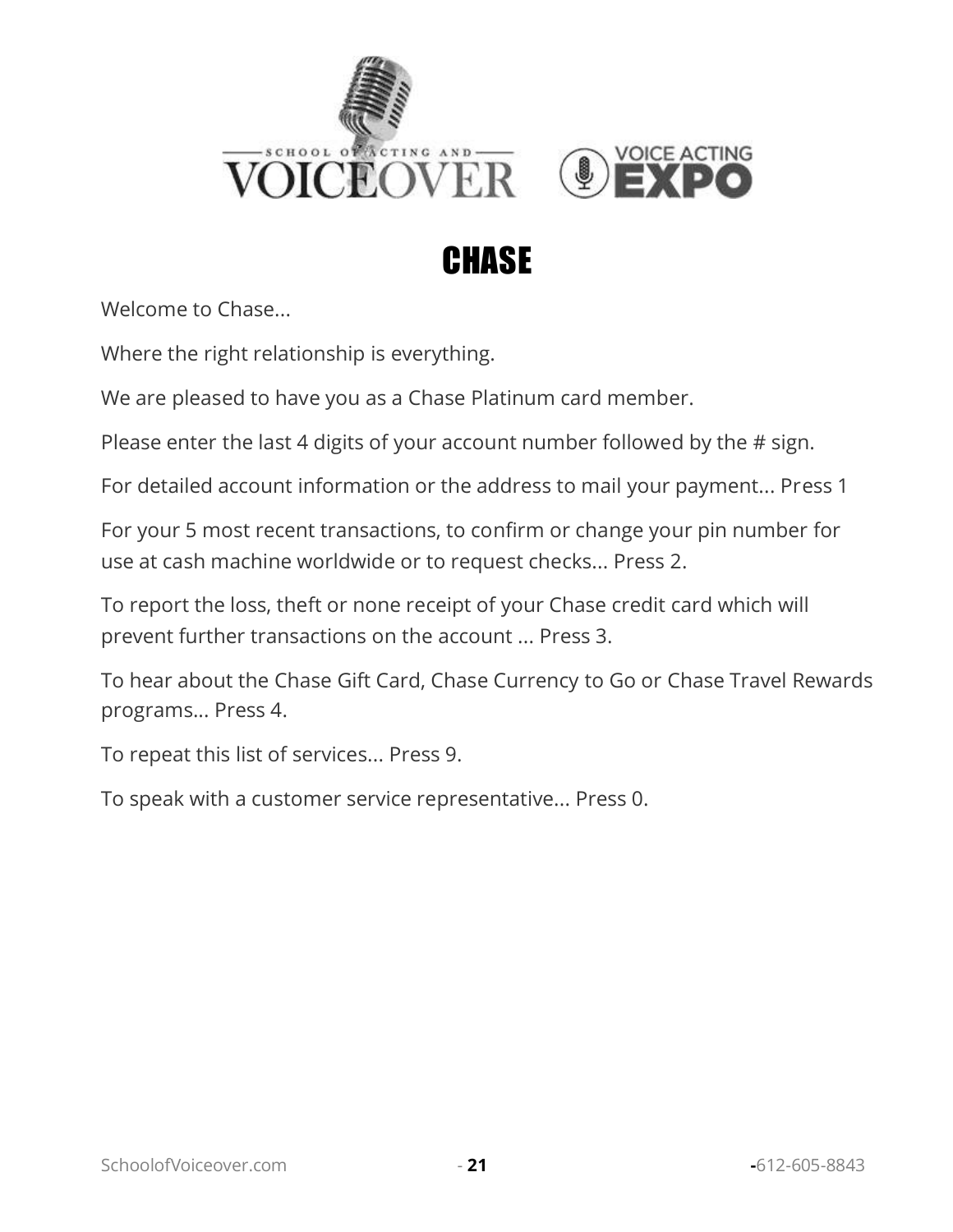

## CIGNA HEALTHCARE

<span id="page-23-0"></span>Thank you for calling CIGNA Healthcare. To assure quality service, your call may be monitored.

To select, or change your primary care physician, press 1.

For questions about a claim or a bill, press 2.

For benefit information and all other questions, press 3.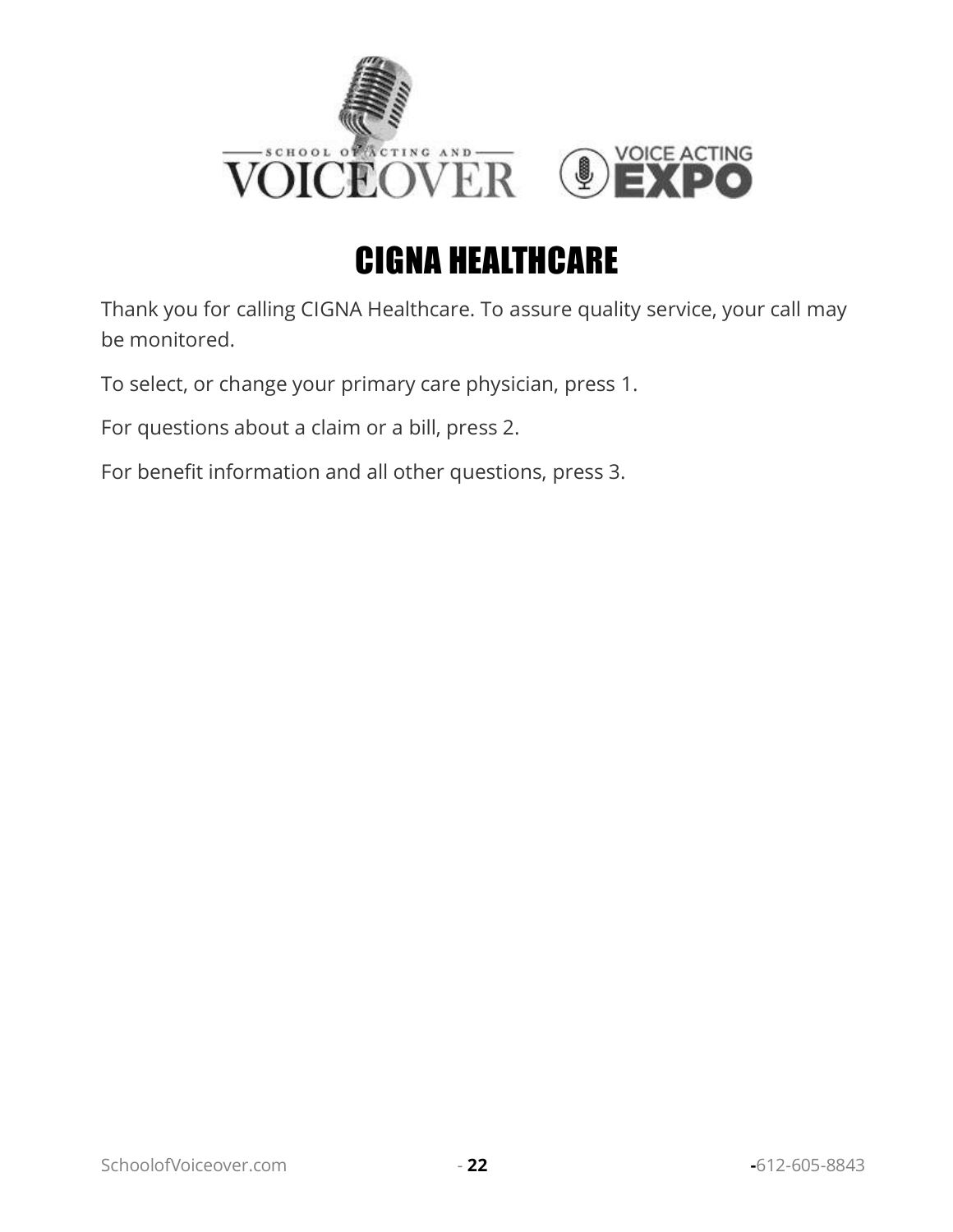

## CIGNA HEALTHCARE 2

<span id="page-24-0"></span>To use the automated provider access line for referrals and eligibility, press 1.

For medical and prescription authorizations and benefit inquiries, press 2.

For questions about a claim, press 3.

For credentialing, or to speak with provider relations, press 4.

For all other questions, press 5.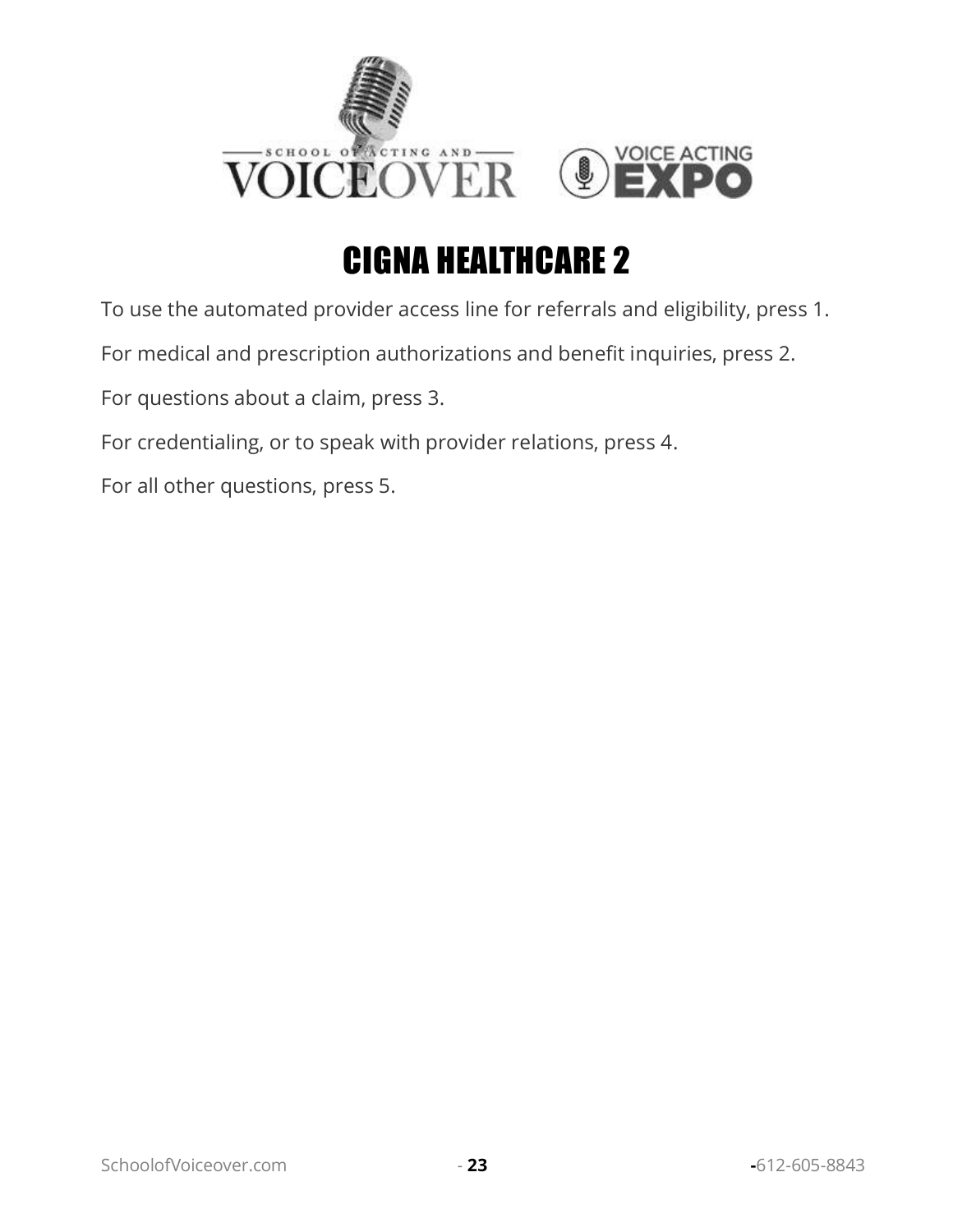

## CIGNA HEALTHCARE 3

<span id="page-25-0"></span>For benefits and eligibility, press 1.

For medical authorizations, or to speak with health services, press 2.

For prescription authorization and other pharmacy questions, press 3.

All of our customer service representatives are presently on a call. Please hold and your call will be handled by the next available representative. Thank you for your patience.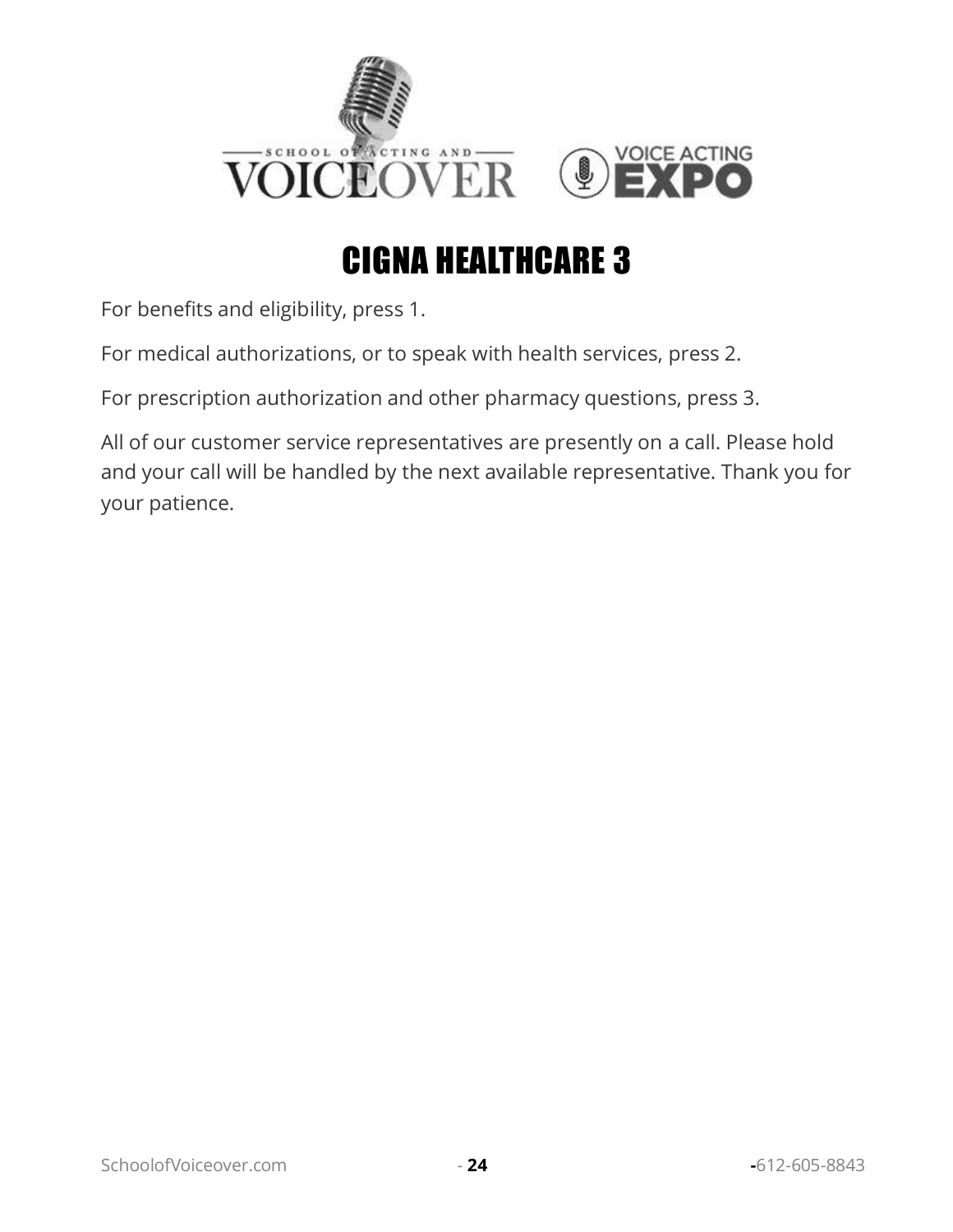

## CODE

<span id="page-26-0"></span>If you already know the 3-digit code for the service you'd like to hear, please enter it now, or at any time during this recording.

If you don't know the 3-digit code, or if you would like to hear about our other services, please press 2.

If you don't have a touch tone phone, or if you'd like to leave a message, please do so after the tone.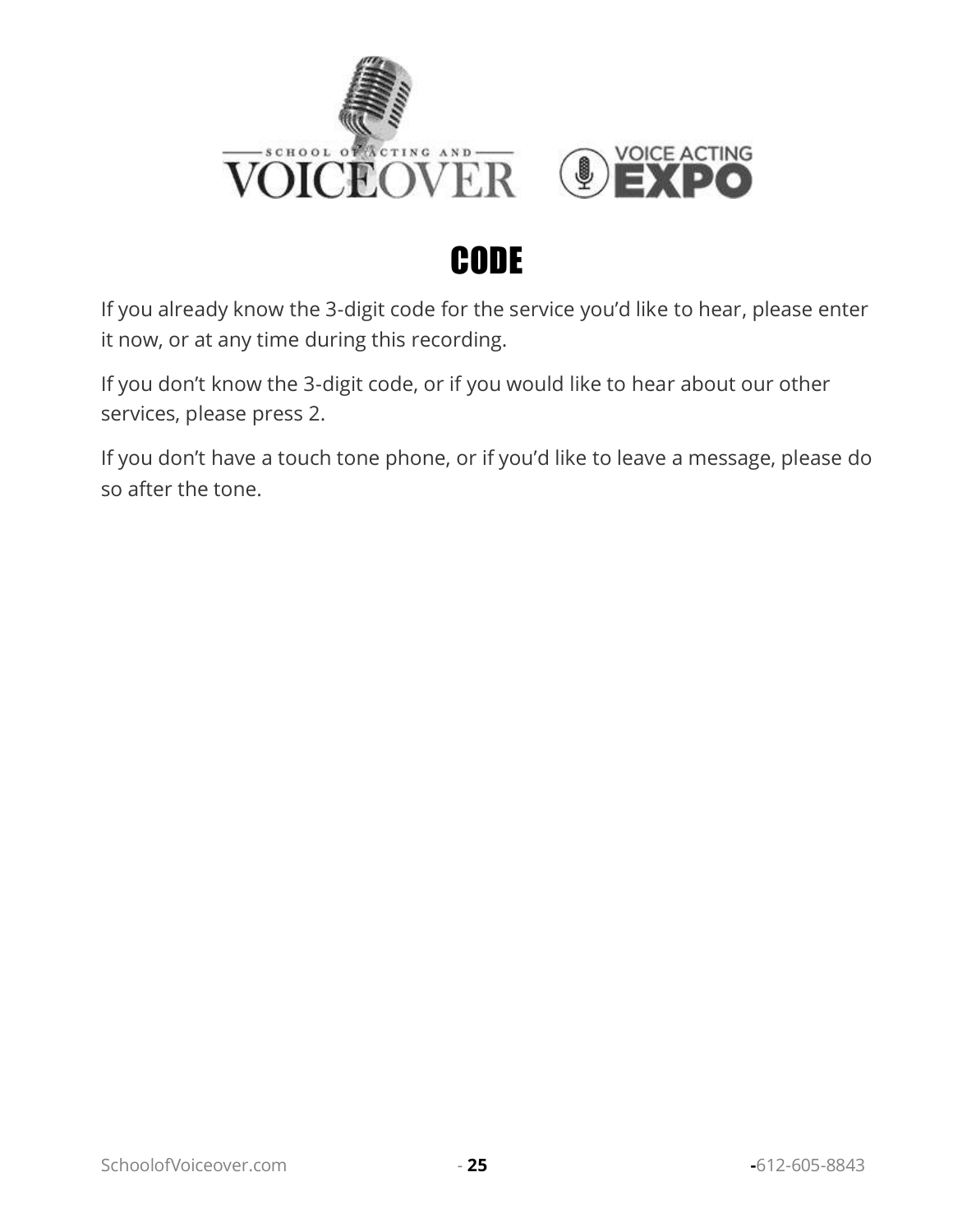

#### CONTINENTAL AIRLINES ON HOLD

<span id="page-27-0"></span>Thank you for calling Continental Airlines. Your call is important to us; please stay on the line and a representative will be with you shortly. While you're waiting, we'd like to tell you about important reward services Continental Airlines has to offer you.

Did you know that you can earn 1000 One Pass bonus miles each time you book your flight through our website, at continental.com? Continental.com may also contain some lower fares.

To ensure service quality, your call may be monitored or recorded.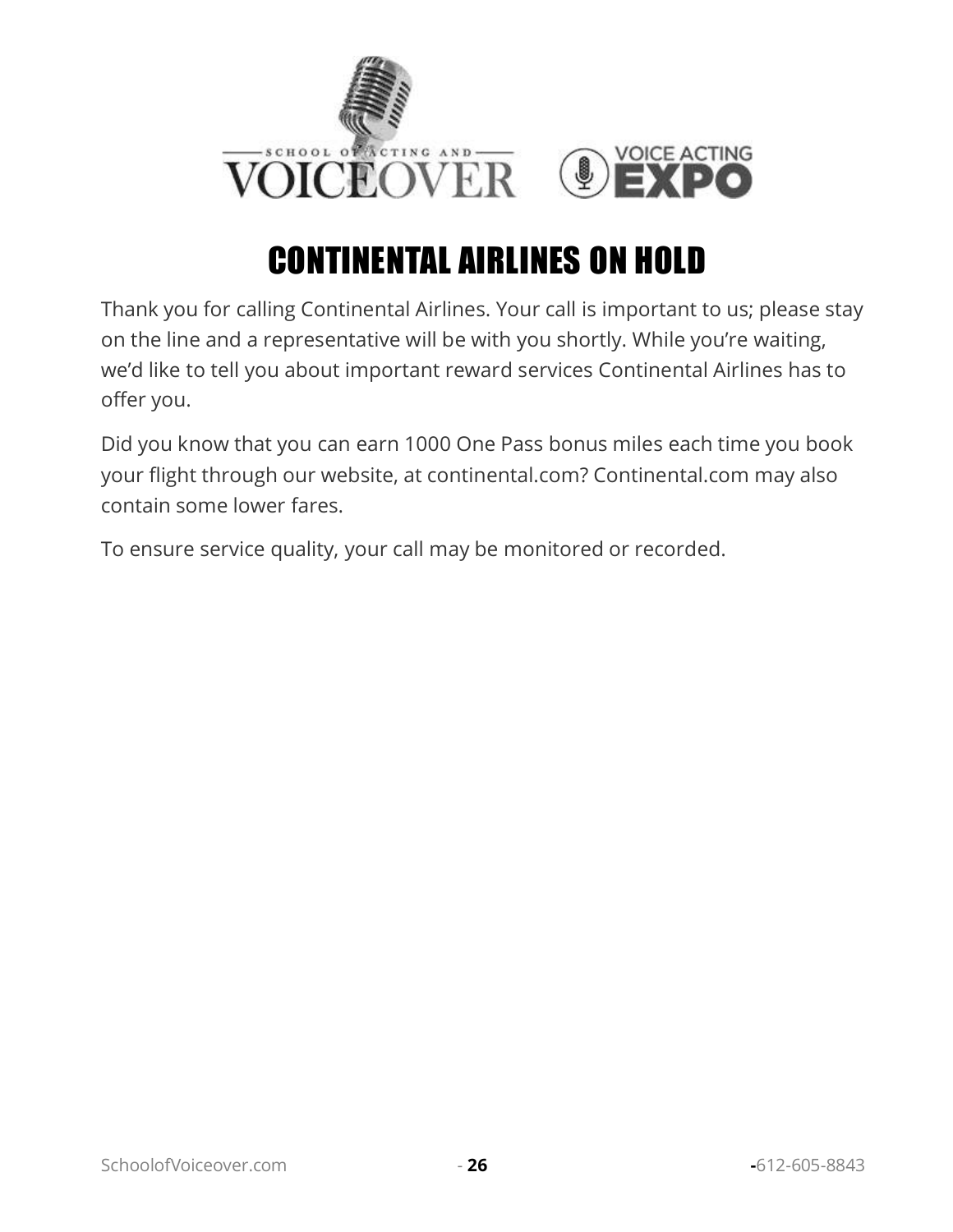

## COTTAGE FLORIST

<span id="page-28-0"></span>Thank you for calling the cottage florist. Your call is very important to us. Unfortunately, all of our lines are busy at the moment. Please remain on the line; someone will be with you as soon as possible. Thank you for holding.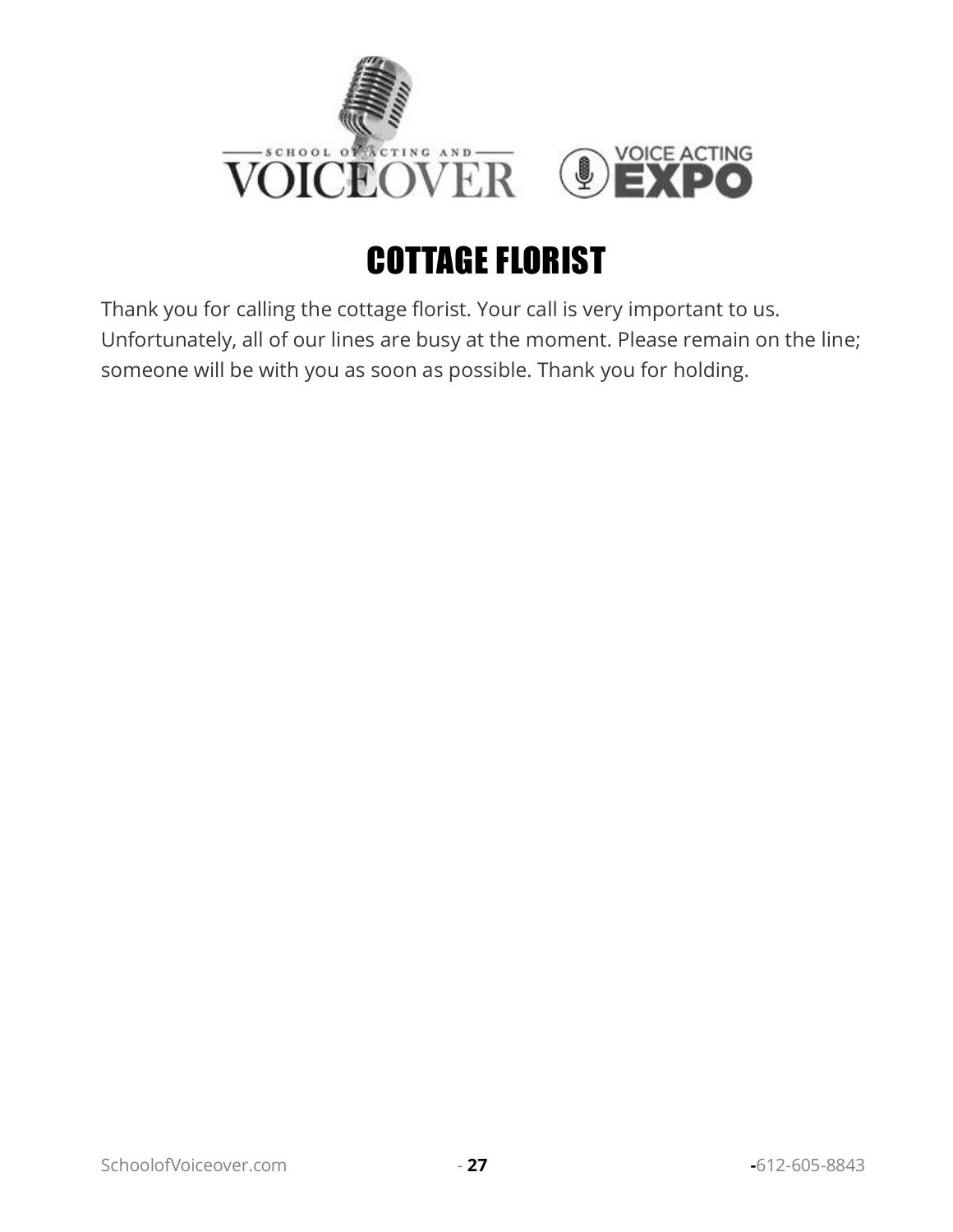



## DELL

<span id="page-29-0"></span>Welcome to Dell. Your call may be recorded.

To dial an extension, press 1 now.

For sales, press 2.

If you know your express service code or need technical support, press 3.

For all other customer support, including order status, press 4.

To repeat any menu, press 7.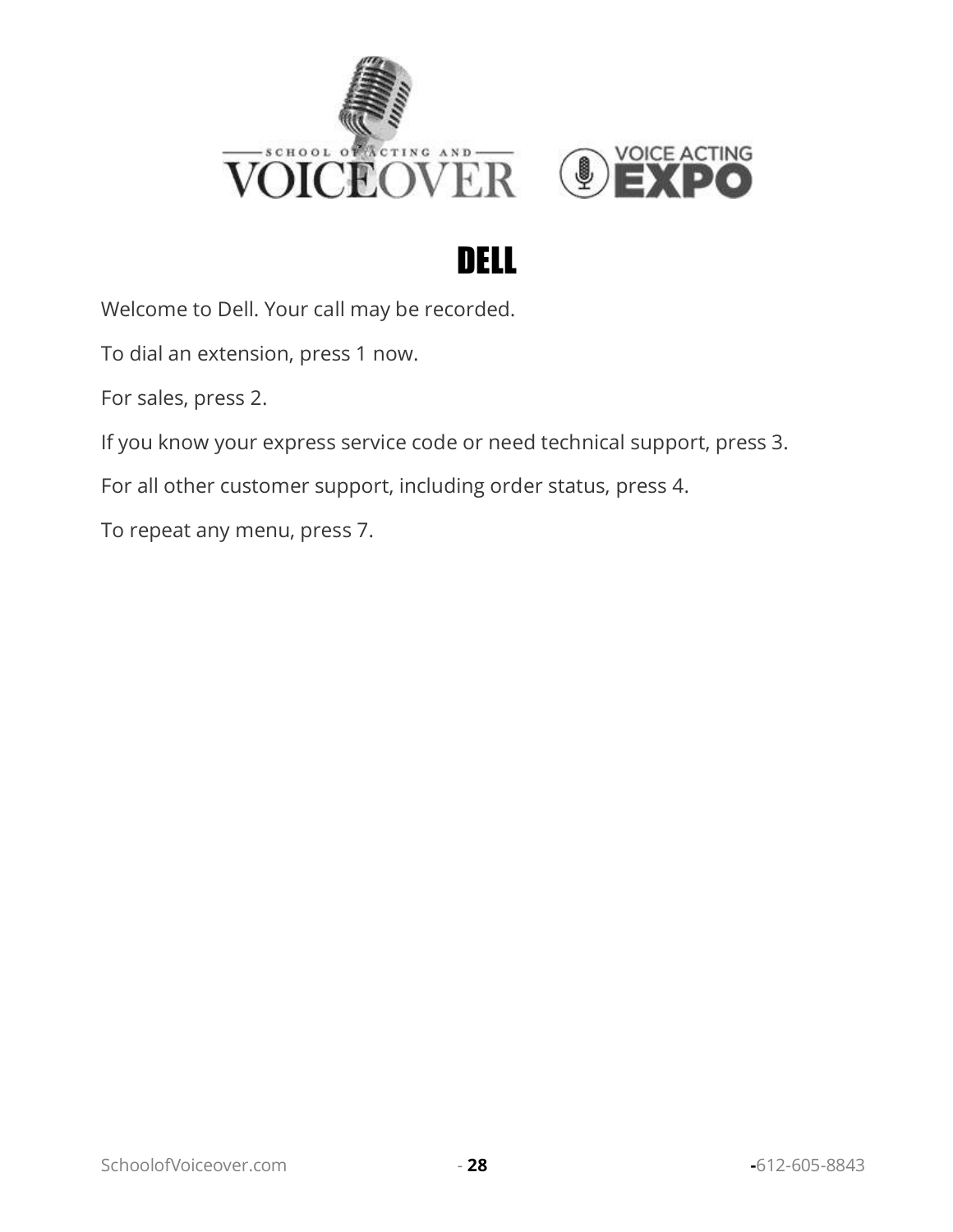

## DELTA AIRLINES FLIGHTLINE

<span id="page-30-0"></span>Hi and welcome to Flightline, Delta's automated flight departure and arrival system. For tips on using this system, say instructions... Remember, you can say help at any time during our call. First, tell me either the flight number, or just the departure city.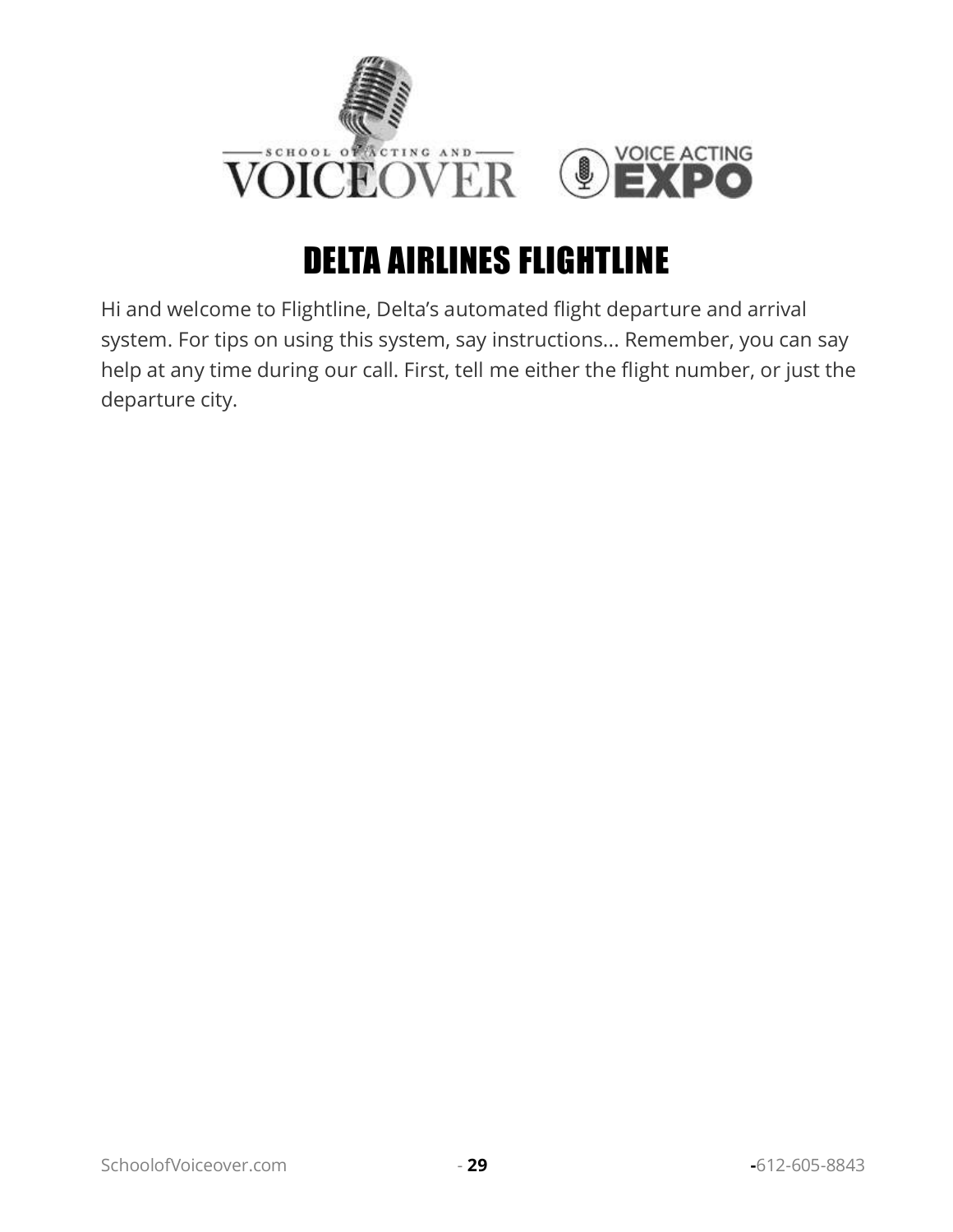

#### DISCOVER CARD

<span id="page-31-0"></span>Thank you for calling Discover Card. Please enter your account number. Please enter the last 4 digits of your social security number. For information on account transactions, Press 1. For stop payment, Press 2. To make a transfer, Press 3. To repeat menu, Press 8. To return to the main menu, Press 9. Please hold and a customer service representative will be with you shortly. Thank you for calling.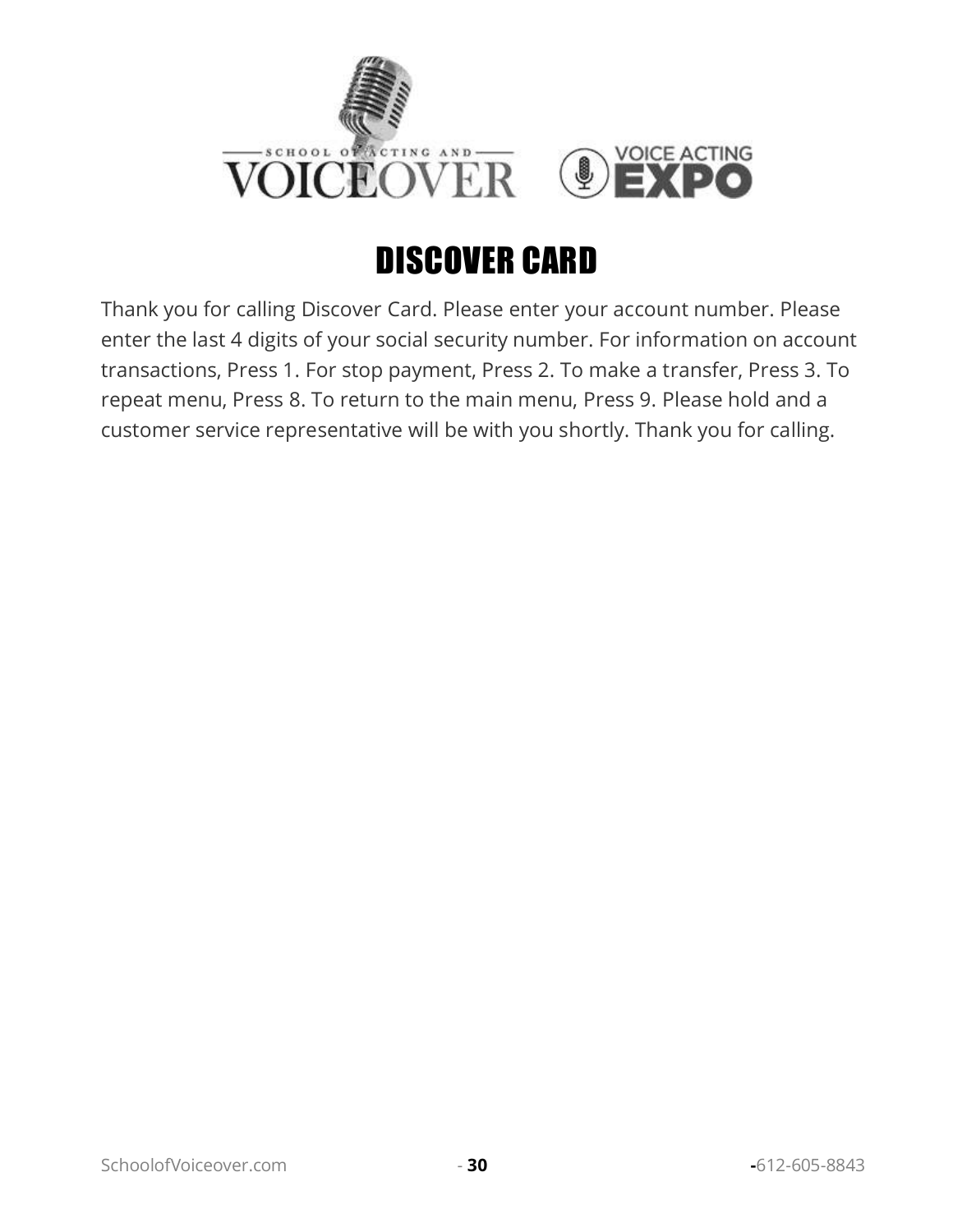

#### eNETWORK

<span id="page-32-0"></span>Thank you for calling eNetwork. Our calls are monitored to insure optimal service. Our menu items have changed. Please listen to the following choices:

To place a catalog order, press 1 now.

For customer service and all internet-related questions, press 2 now.

To obtain a catalog, press 3 now.

For retail store information, press 4 now.

To repeat this announcement, press 9 now.

You've made an invalid selection. If you can't press the right button- sorry-Goodbye.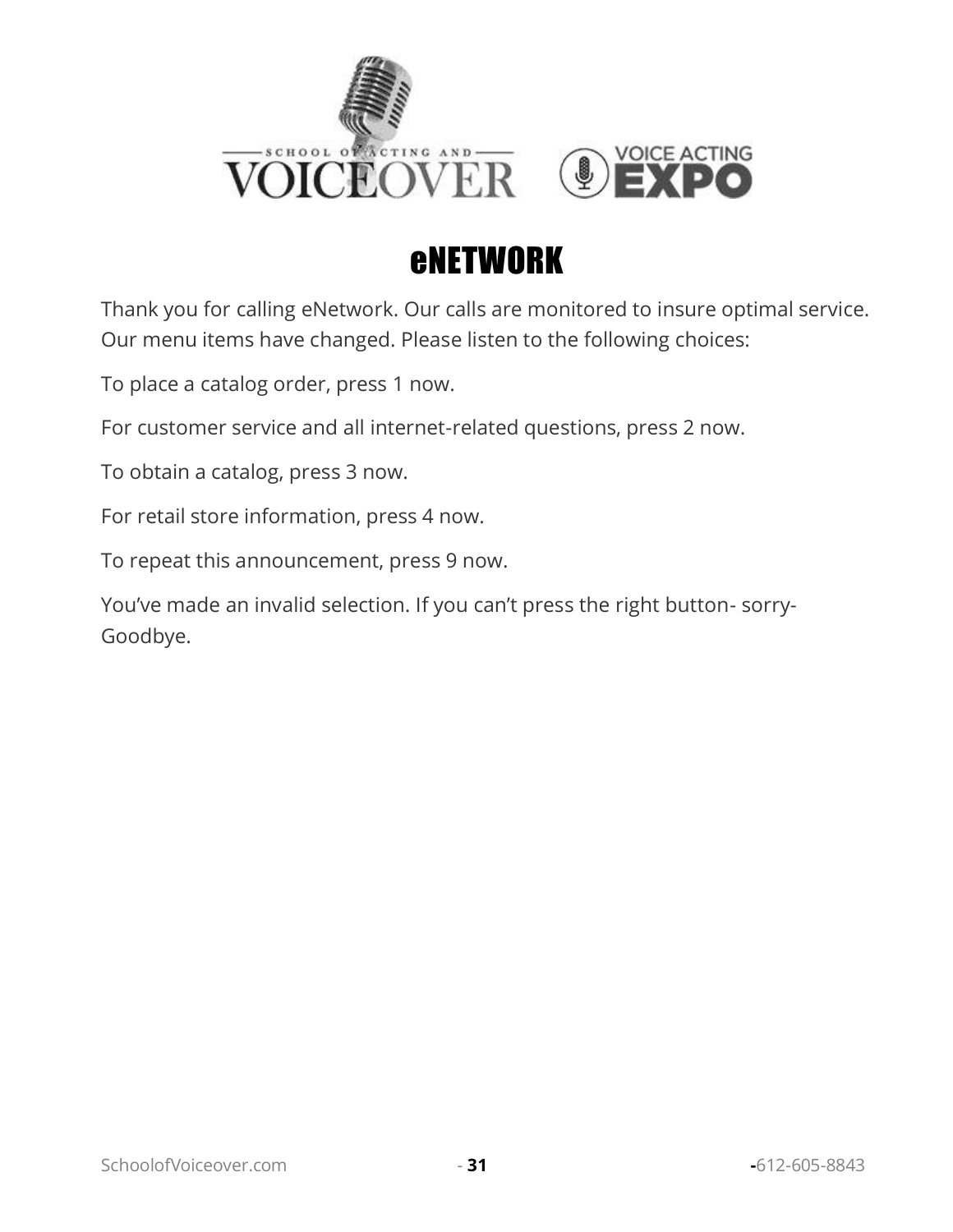

#### ENT

<span id="page-33-0"></span>Thank you for calling the ENT faculty practice. If you know your party's extension you may dial it any time. If you are calling for a prescription refill, please dial 1, if you are calling for an appointment, please dial 2, for directions, please dial 3.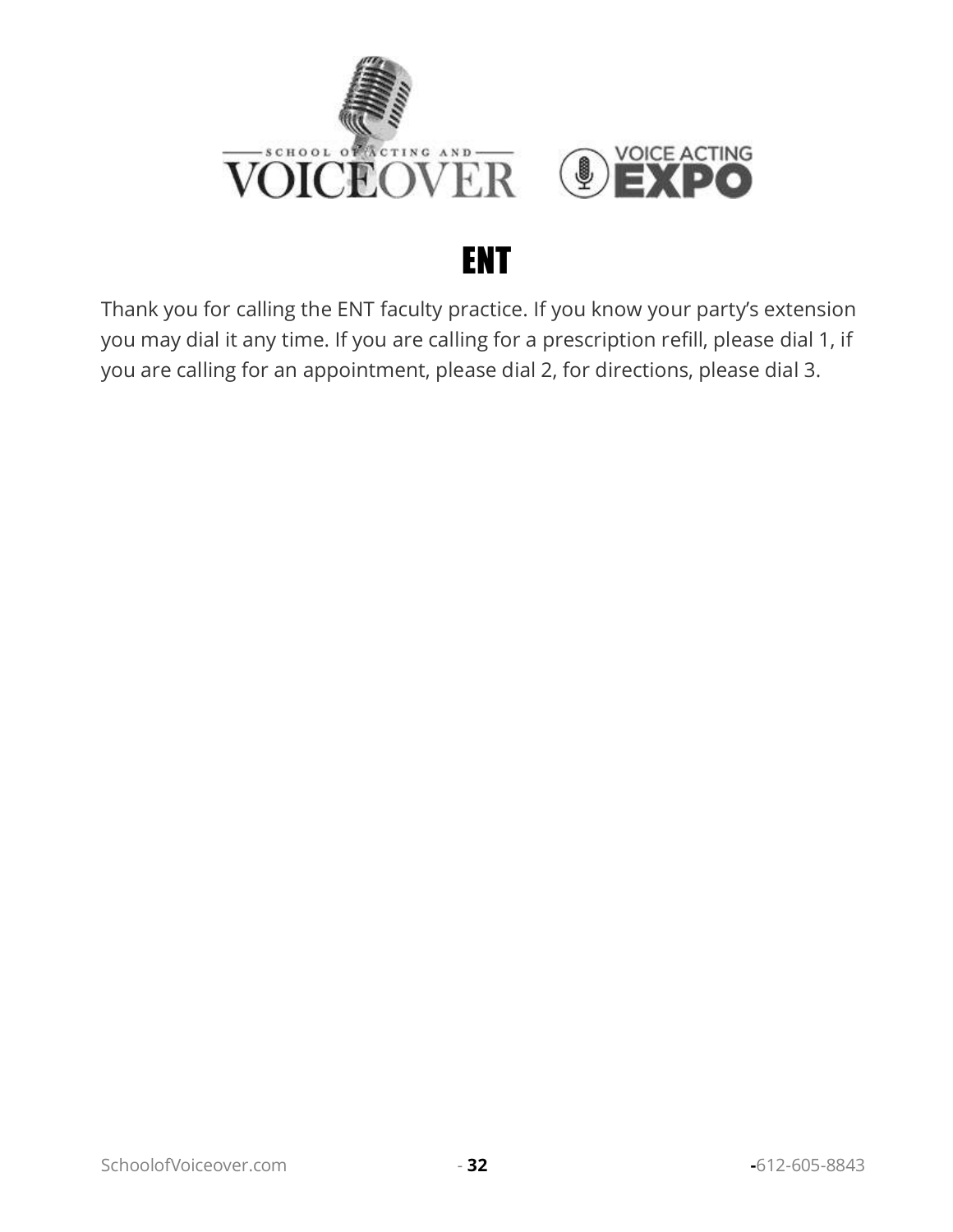

#### ENVIRONMENTAL CONSTRUCTION

<span id="page-34-0"></span>Thanks for holding. Our newest showroom Environmental Depot is now open at 9914 Highway 290 West in Austin, Texas. This 2,000 square foot showroom features our Natural, Sustainable and Recycled woods and a full line of non-toxic paints, sealants and wood finishes. For more information, please stay on the line we'll be with you in just a moment.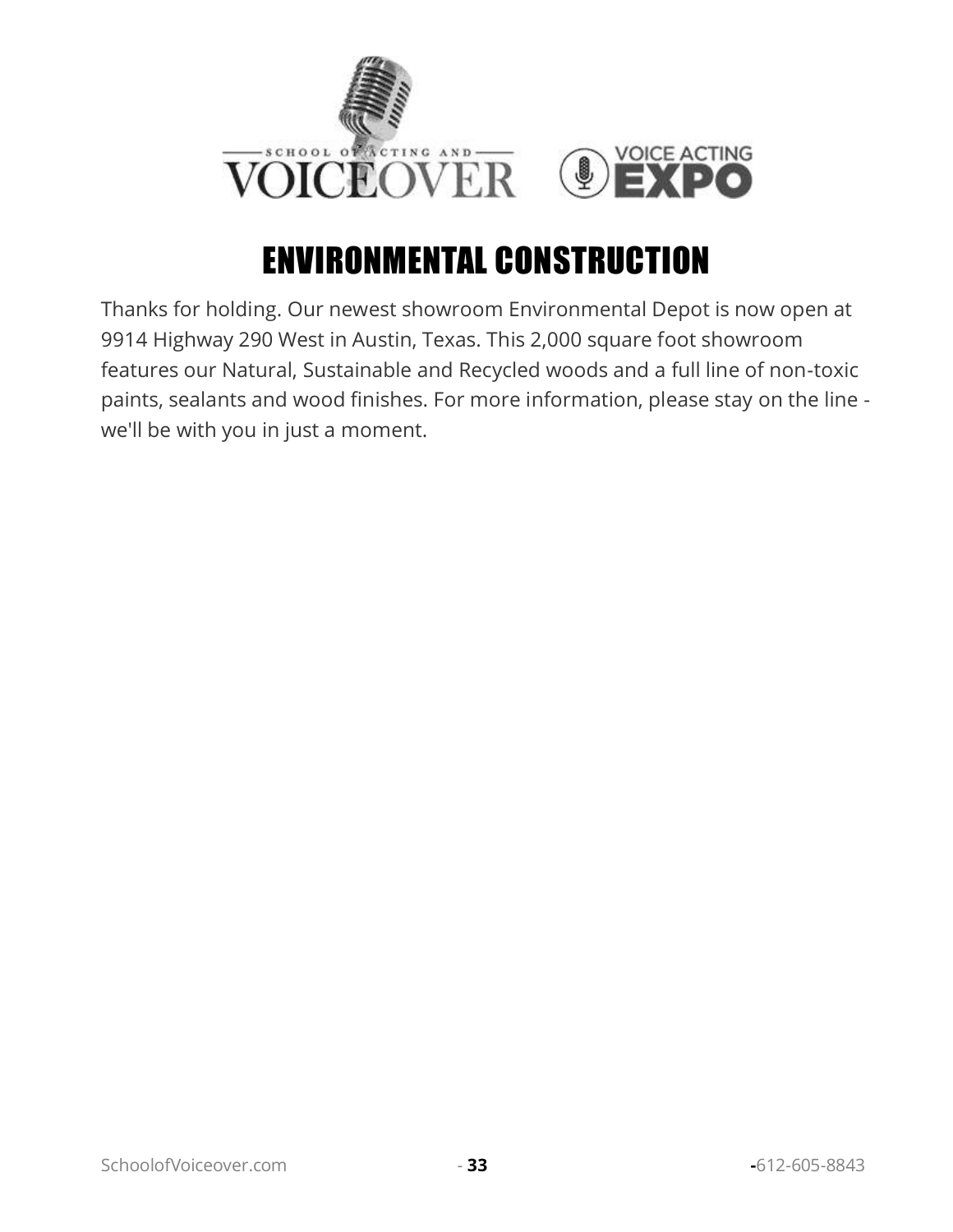

## ESTEE LAUDER

<span id="page-35-0"></span>Thank you for calling Estee Lauder.

If you know the extension number of the person you would like to speak to, please press it now.

Or...

For the accounting department, press 1.

For sales, press 2.

For customer service, press 3.

Or, if you need further assistance, or if you are calling from a rotary phone, please stay on the line, and an operator will be with you shortly.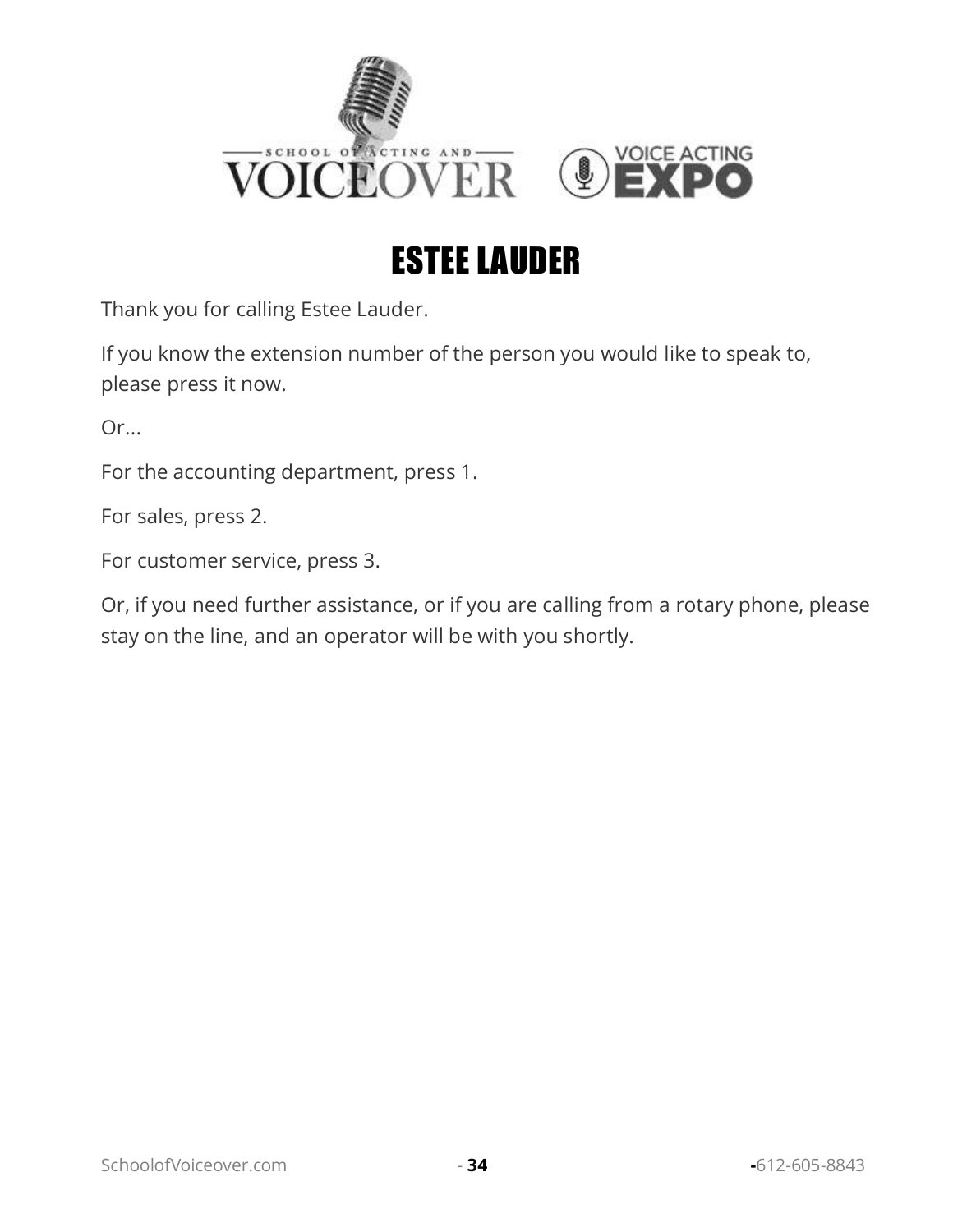

#### FRANKLIN INVESTMENTS

<span id="page-36-0"></span>Thank you for calling Franklin Investments. Our offices are currently closed. Our telephone service business hours are Monday through Friday, from 5:30am until 5:00 pm, pacific time. However, you may access fund prices and account information via the internet at franklin.com, or if you are calling from a touch-tone telephone you may press 1 now and you will be connected to our automated telefax system. If you would like to leave a message, please press 2 now. Thank you again for calling Franklin investments.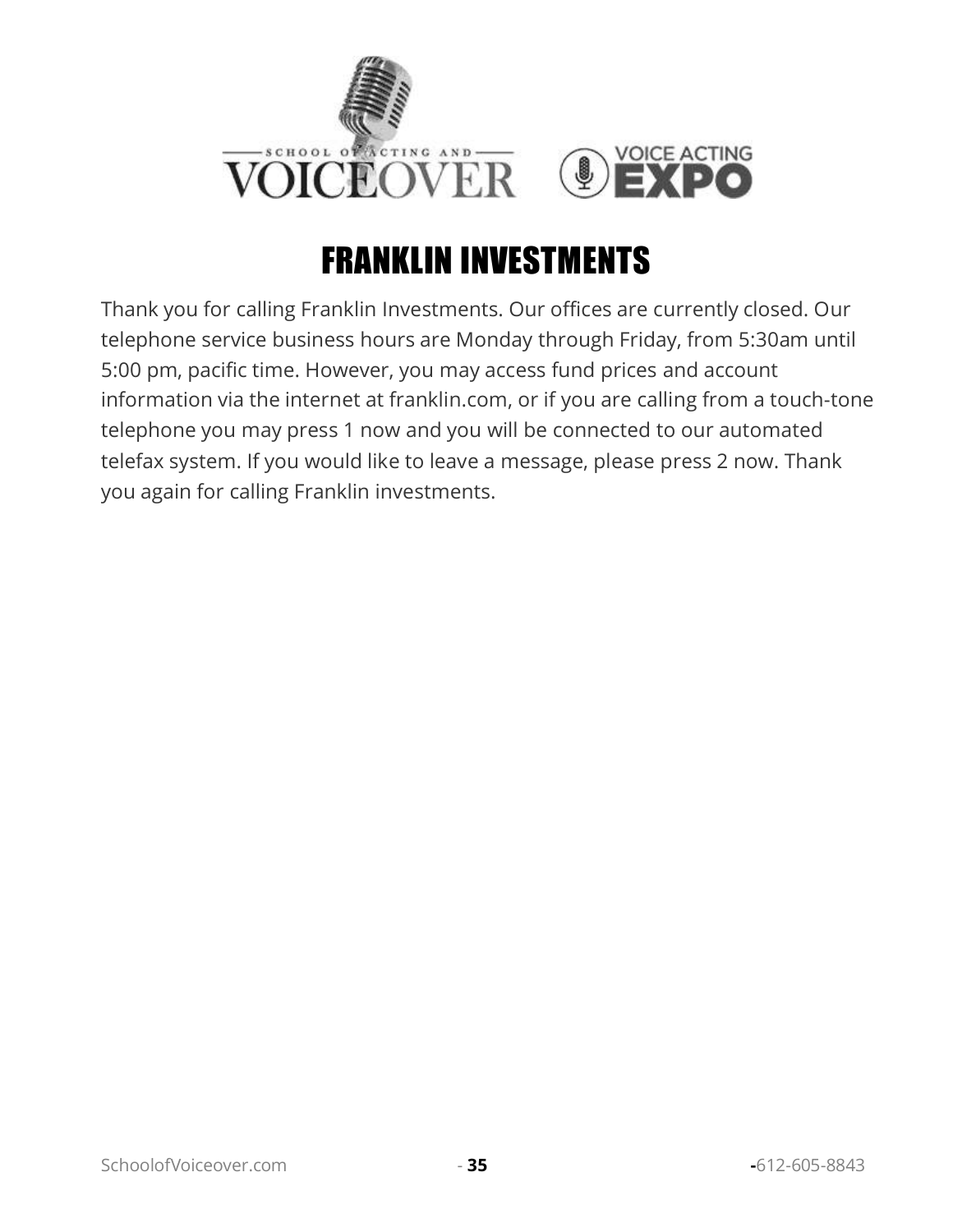

#### **GAP**

<span id="page-37-0"></span>Welcome to Gap. To place a Gap online order or to speak to a Gap online representative, press 1.

For gift card questions or to check your gift card balance, press 2.

To find the Gap stores nearest you, press 3.

For questions or comments about our stores or to add or remove your name from the Gap mailing list, press 4. To hear these options again, press 9.

For help, press 0 and the next available Gap online representative will answer your call.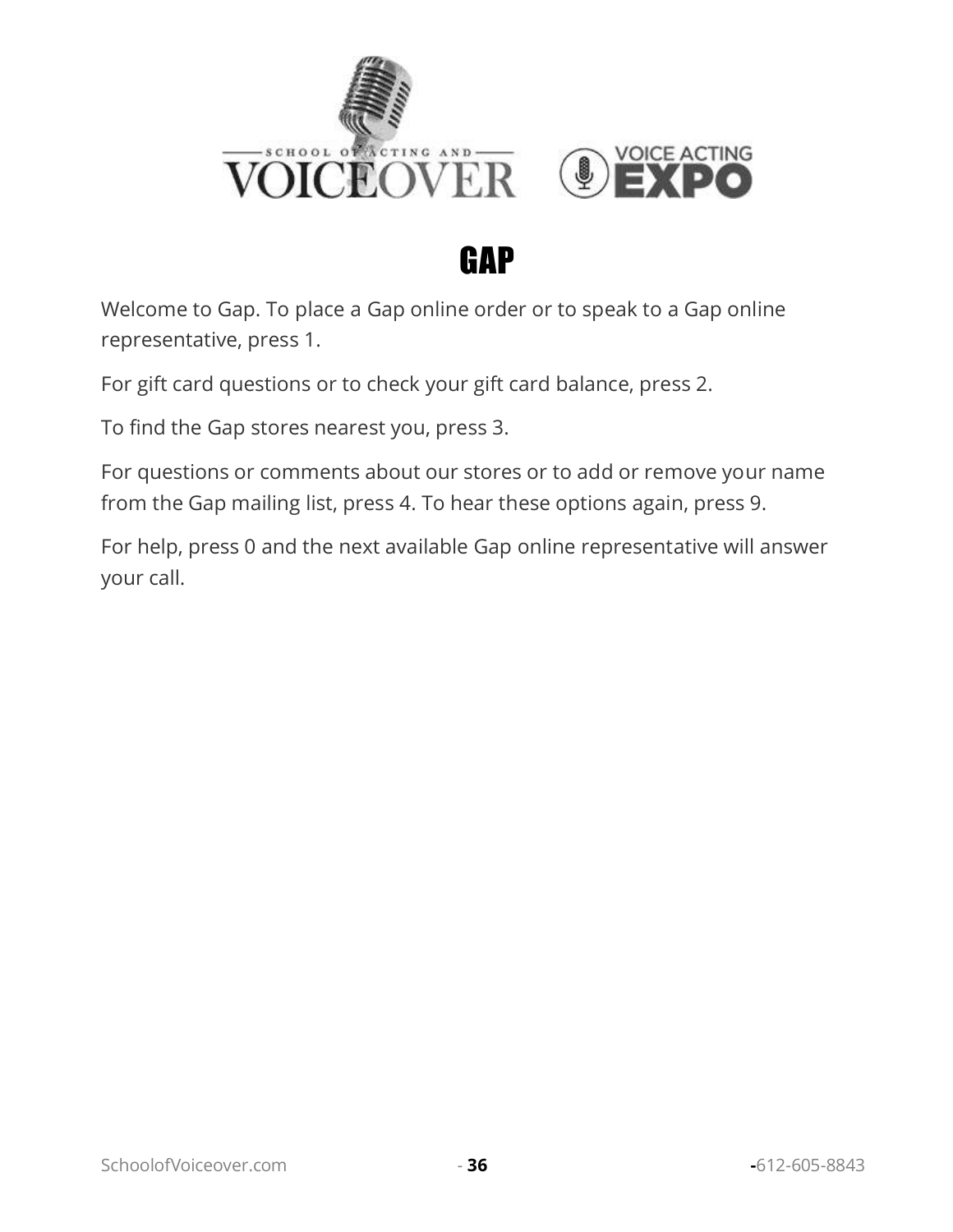

#### HEALTH NET

<span id="page-38-0"></span>Welcome to HealthNet.

To order a provider directory by phone, press 1.

Members, press 2.

For any questions regarding prescriptions, quest laboratory services, mental health services, or information about our disease state management, press 3.

Brokers or employers, press 4.

Providers, press 5.

If you are considering enrolling as a HealthNet member, press 6.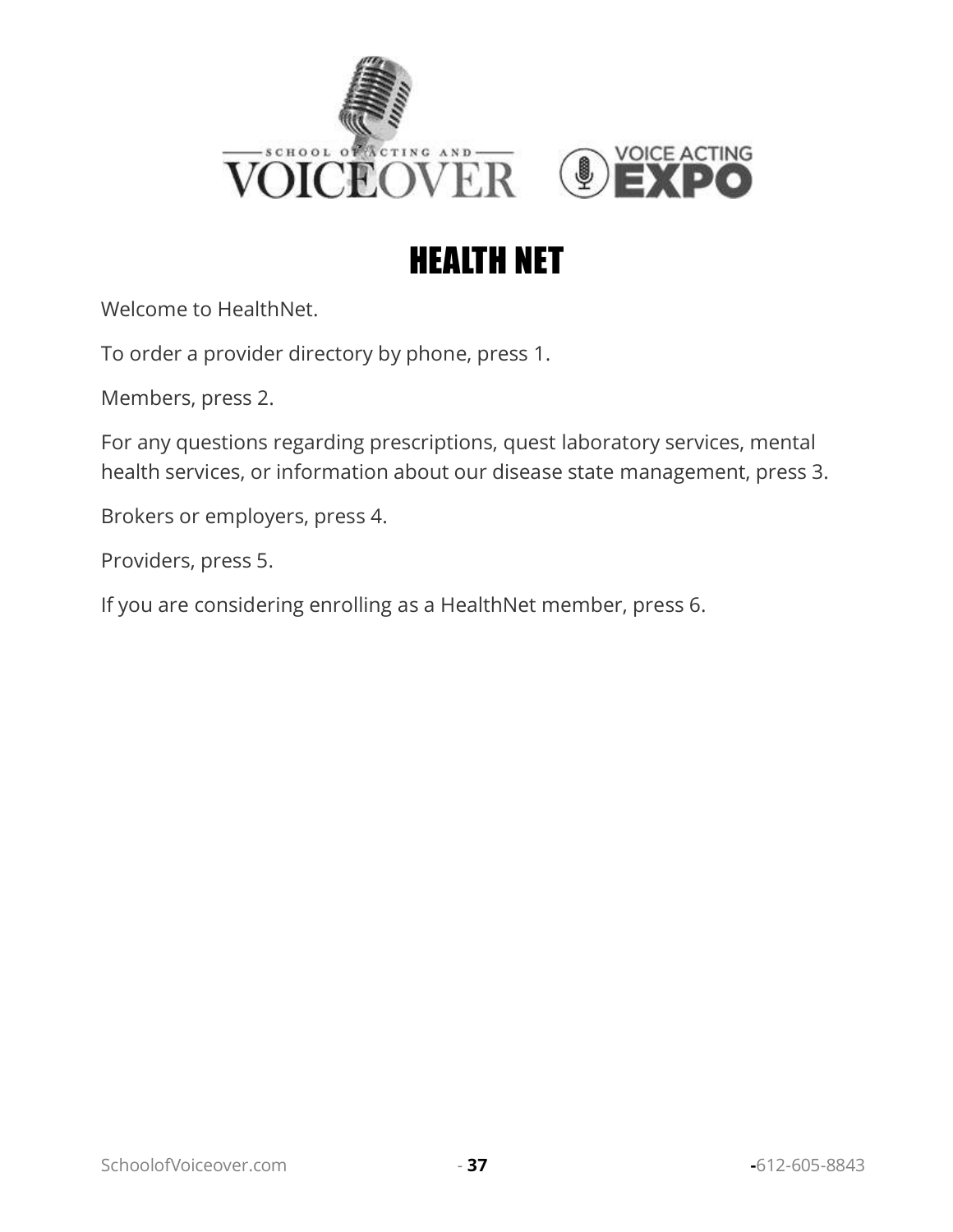

## HEALTH SOUTH – INFO HOTLINE

<span id="page-39-0"></span>Welcome to Health South's Information Hotline. This service is sponsored by eDiets, the preferred way to lose weight online: www.eDiets.com

If you know your selection number, you may enter it at any time. If not, you can either view the list at www.HealthSouth.com/InformationHotline, or listen to the following list.

If you have any difficulty using this system, please call our corporate offices, weekdays 9am to 8pm, at 800-4-HEALTH.

For addictions, enter 101.

For alcoholism, enter 102.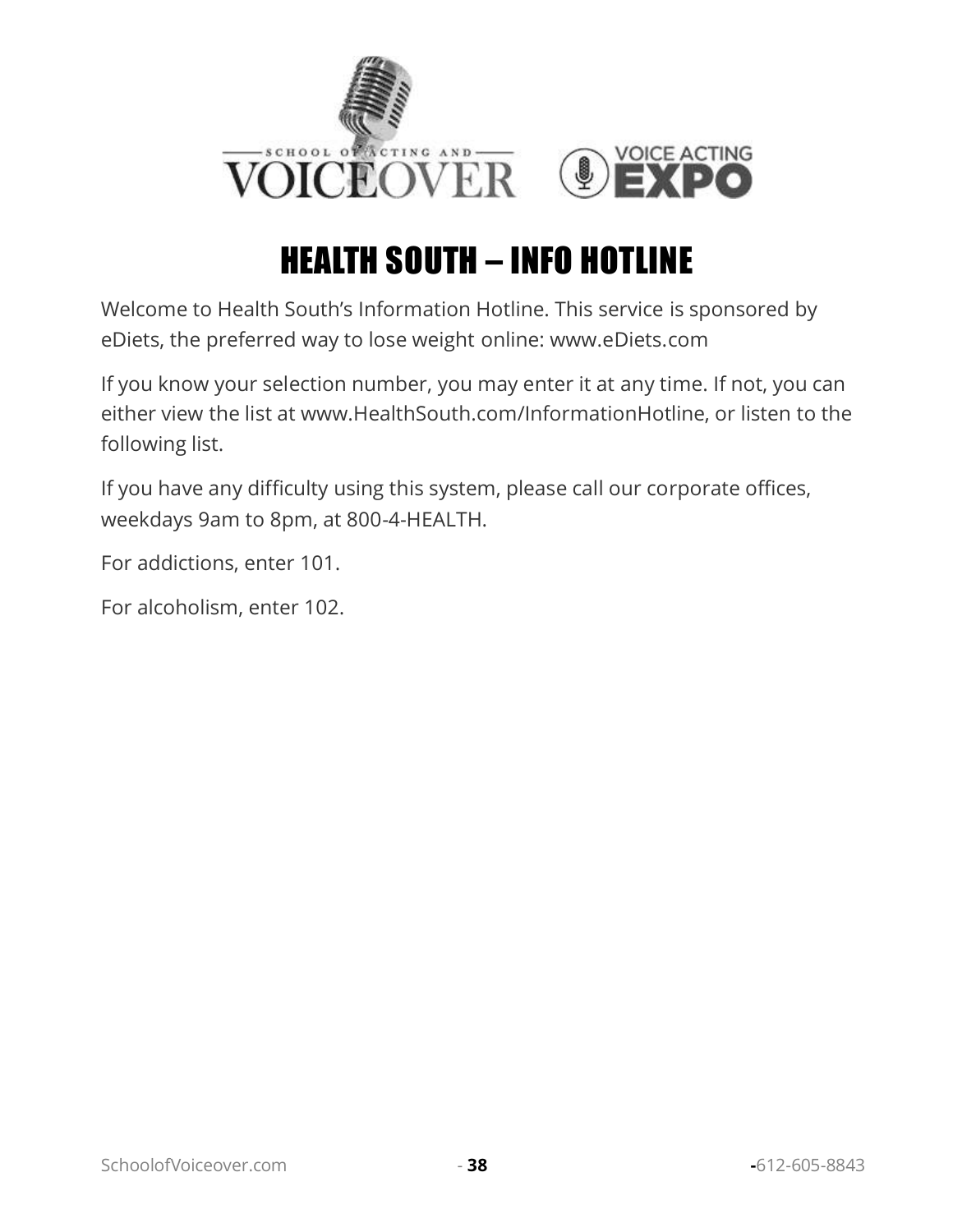

## HILL'S PET NUTRITION

<span id="page-40-0"></span>Welcome to the Hill's Pet Nutrition voice mail system.

If you are calling from a touch tone phone and you know the extension of the employee you would like to speak with, dial their 4-digit extension, followed by the # sign now.

To reach your personal voice mailbox, press 1 now and follow the instructions.

To reach the Hill's travel department, press 9 now.

For additional assistance, remain on the line and you will be transferred to the Hill's switchboard operator.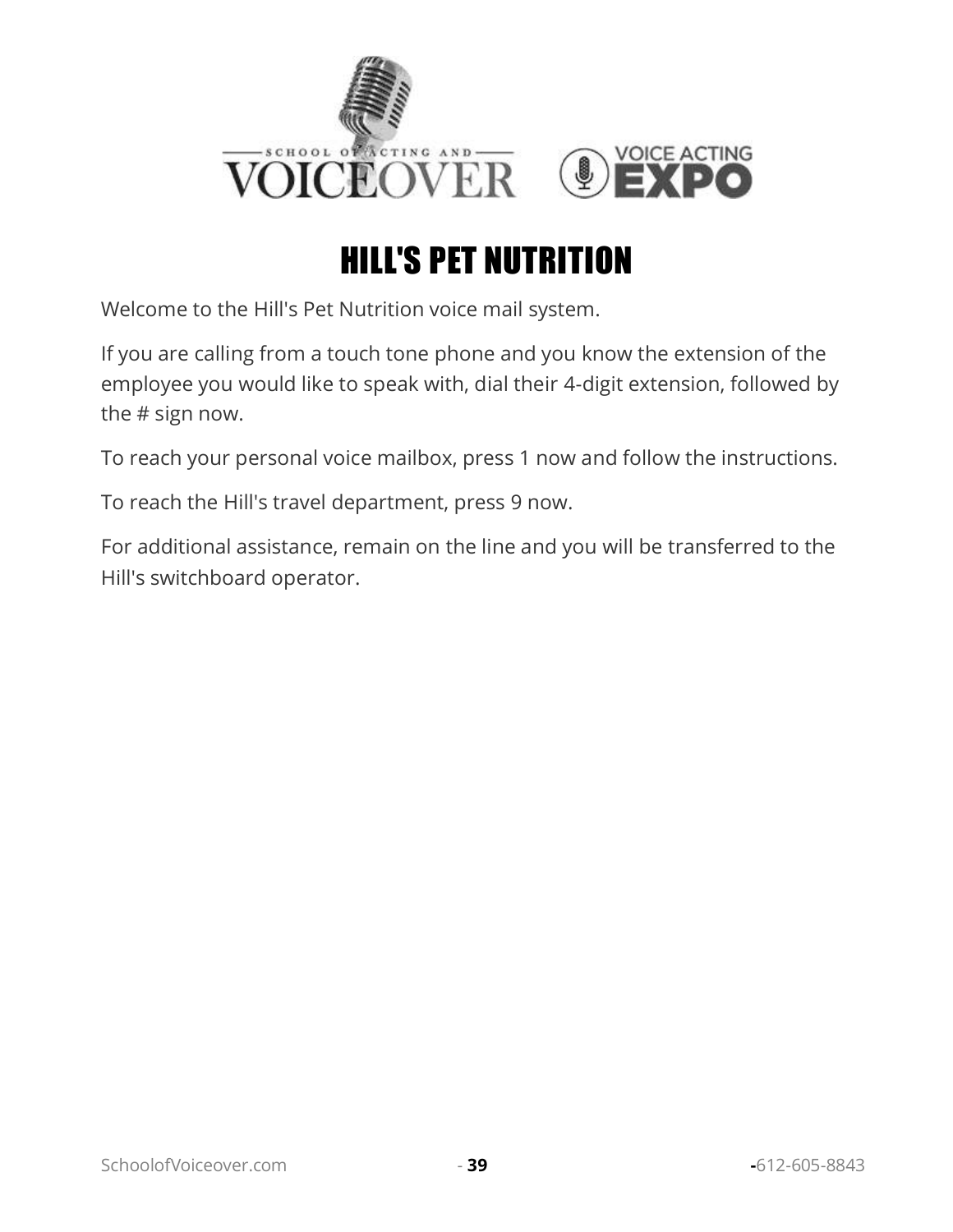

## IKEA

<span id="page-41-0"></span>Hello, and thank you for calling IKEA Long Island.

If you know your party's extension, please enter it now.

If you have a rotary dial phone or wish to speak with a representative after listening to the following five options, please remain on the line.

You may select an option at any time.

For store hours and directions, press 1.

To obtain an IKEA catalogue, for methods of payment, store promotions and special events, press 2.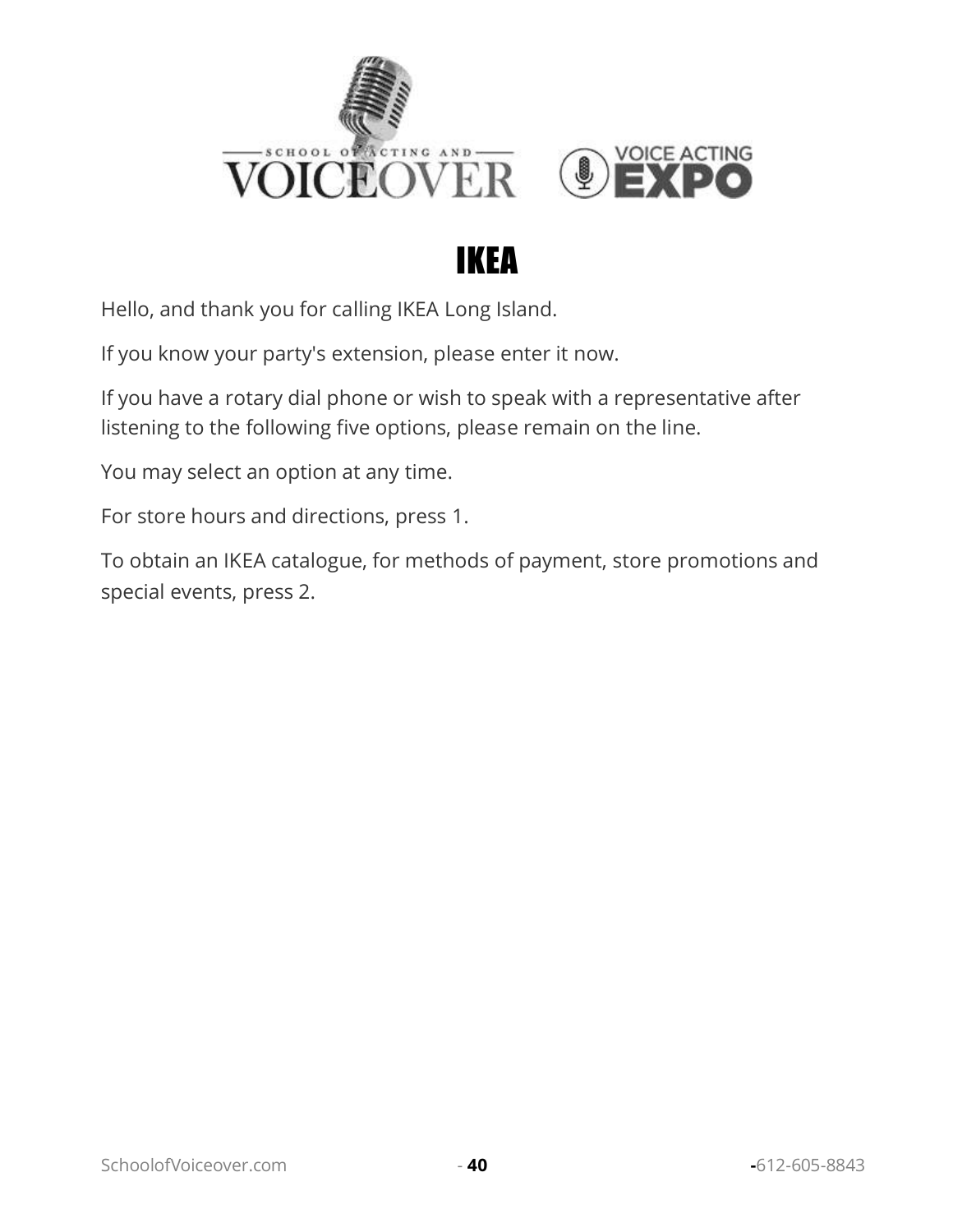

## IMPACT GROUP

<span id="page-42-0"></span>Thank you for calling the Impact Group. Our office is currently closed. Our normal office hours are 8:30 to 5:30, Monday through Friday. If you know your party's extension you may dial it at any time. To dial by name please press 1 now. If you would like to leave a message in the general mailbox, please press 4 now.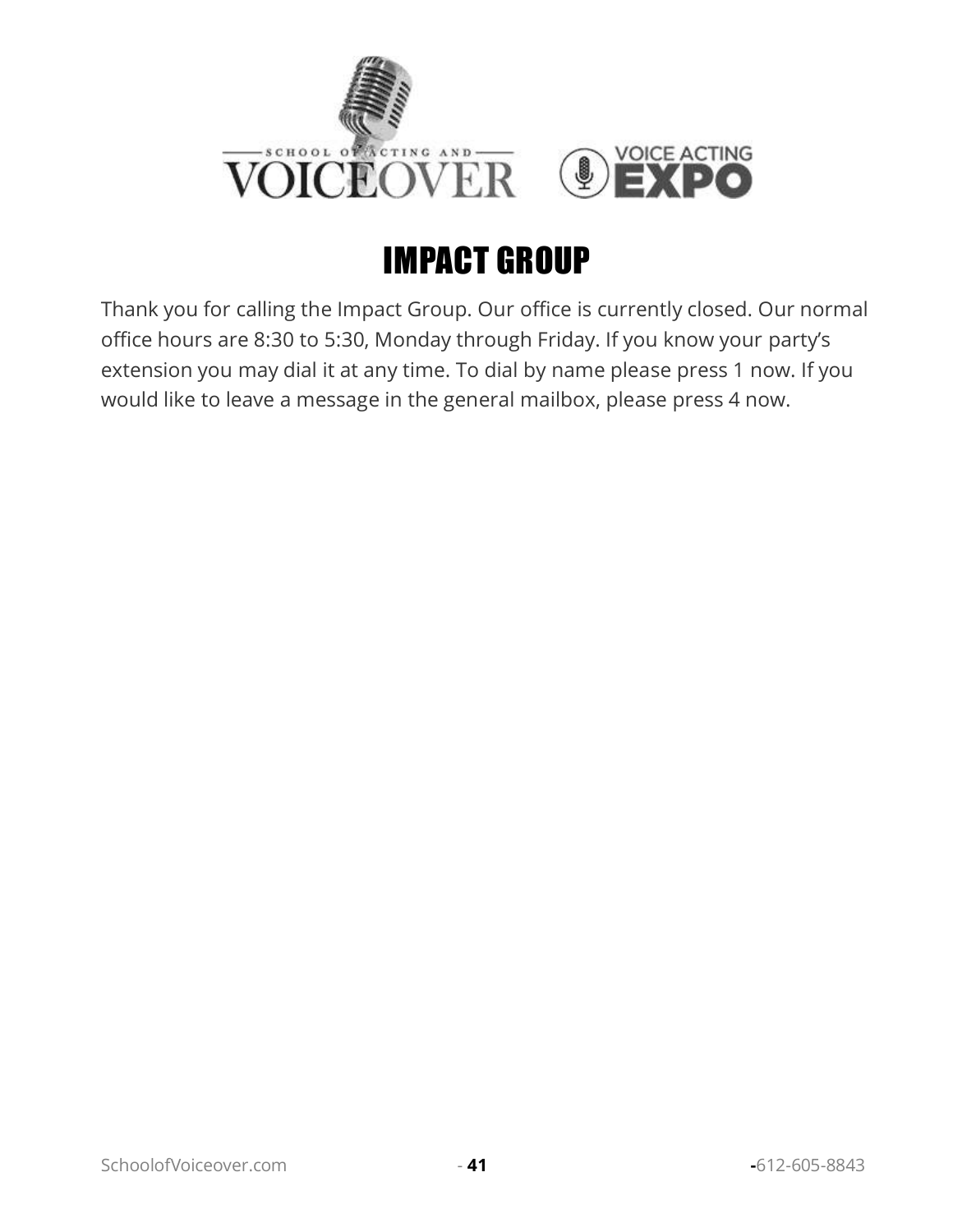

## INFOSYS

<span id="page-43-0"></span>Welcome to Infosys. Your call may be recorded.

At any time, press 1 to switch back to the Hindi menu.

For sales, press 2.

For customer support, including order status, press 3.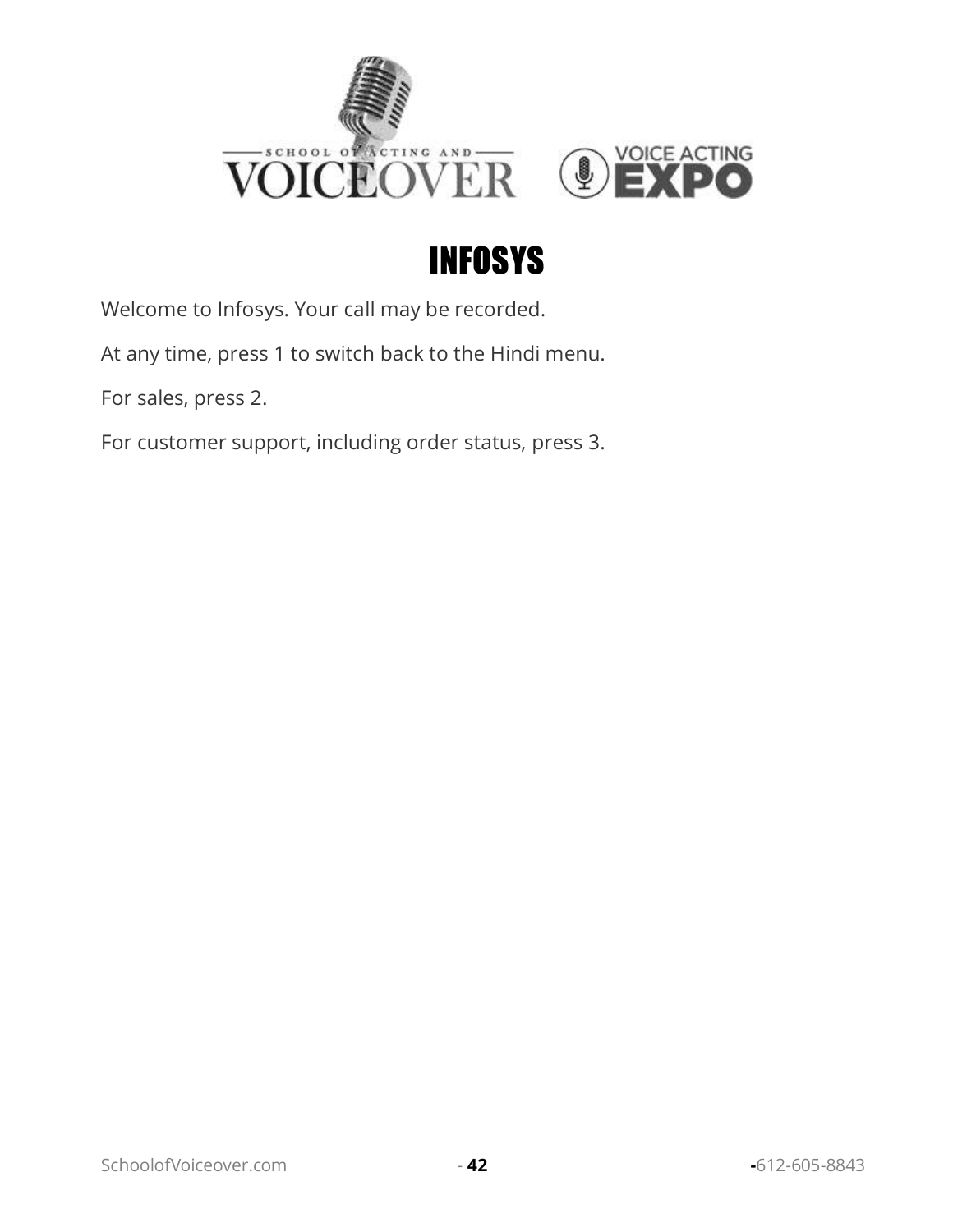

#### JOBWRITE EDITORIAL CENTER

<span id="page-44-0"></span>Thank you for calling Jobwrite Editorial Center, where your copy is given the snap and polish it rightly deserves.

A rep will be with you shortly. While you're waiting consider this.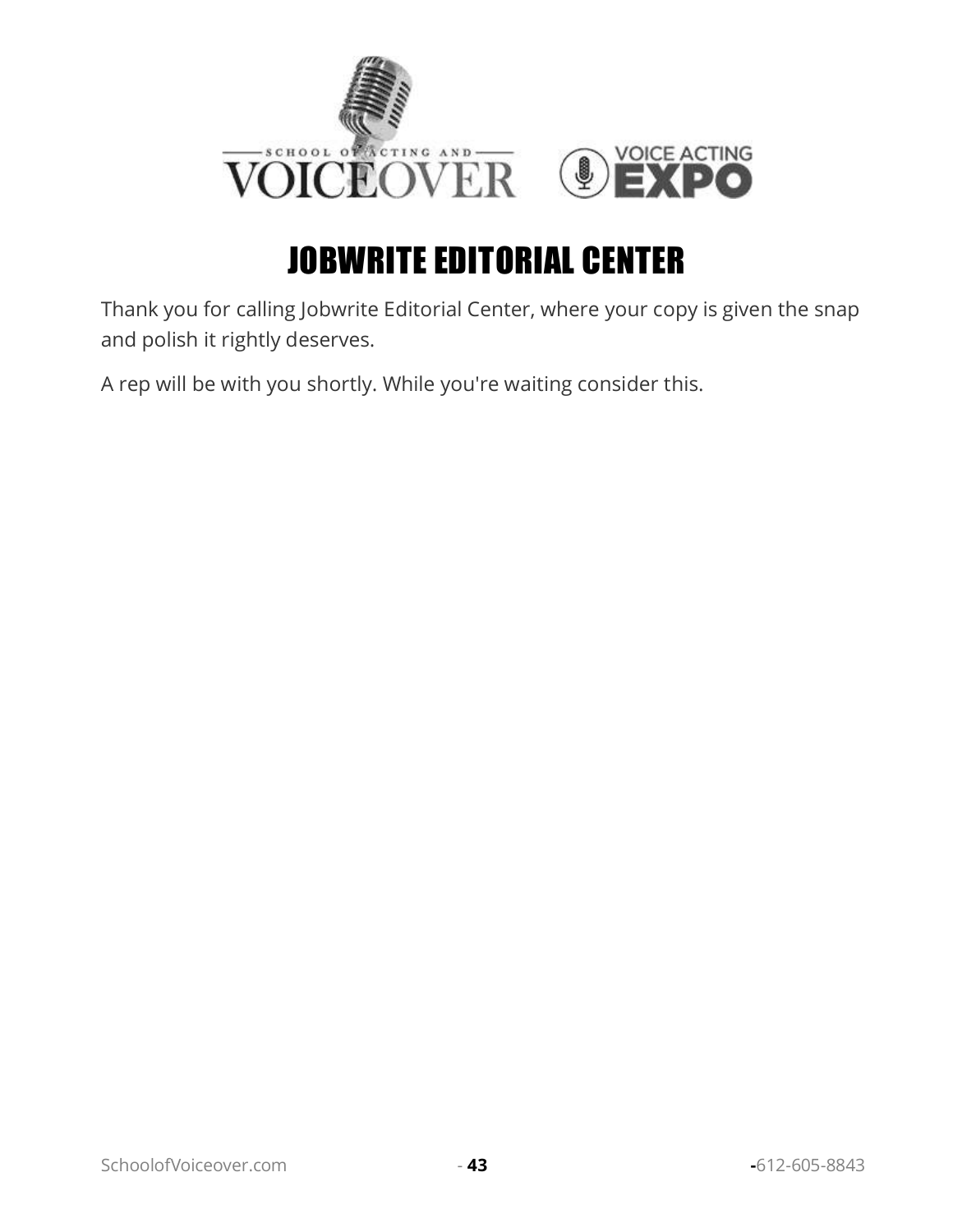

#### MORNING CALL INFO-TEL

<span id="page-45-0"></span>Welcome to Call Info-Tel, the Morning Call's 24-hour information service, if you know the four-digit Call Info-Tel category number you wish to enter you may do so at any time during this message. For a complete listing of Call Info-Tel category numbers check the directory in back of the TV Channel Choices book. If you would like further instructions on how to use the system enter category nine nine three zero.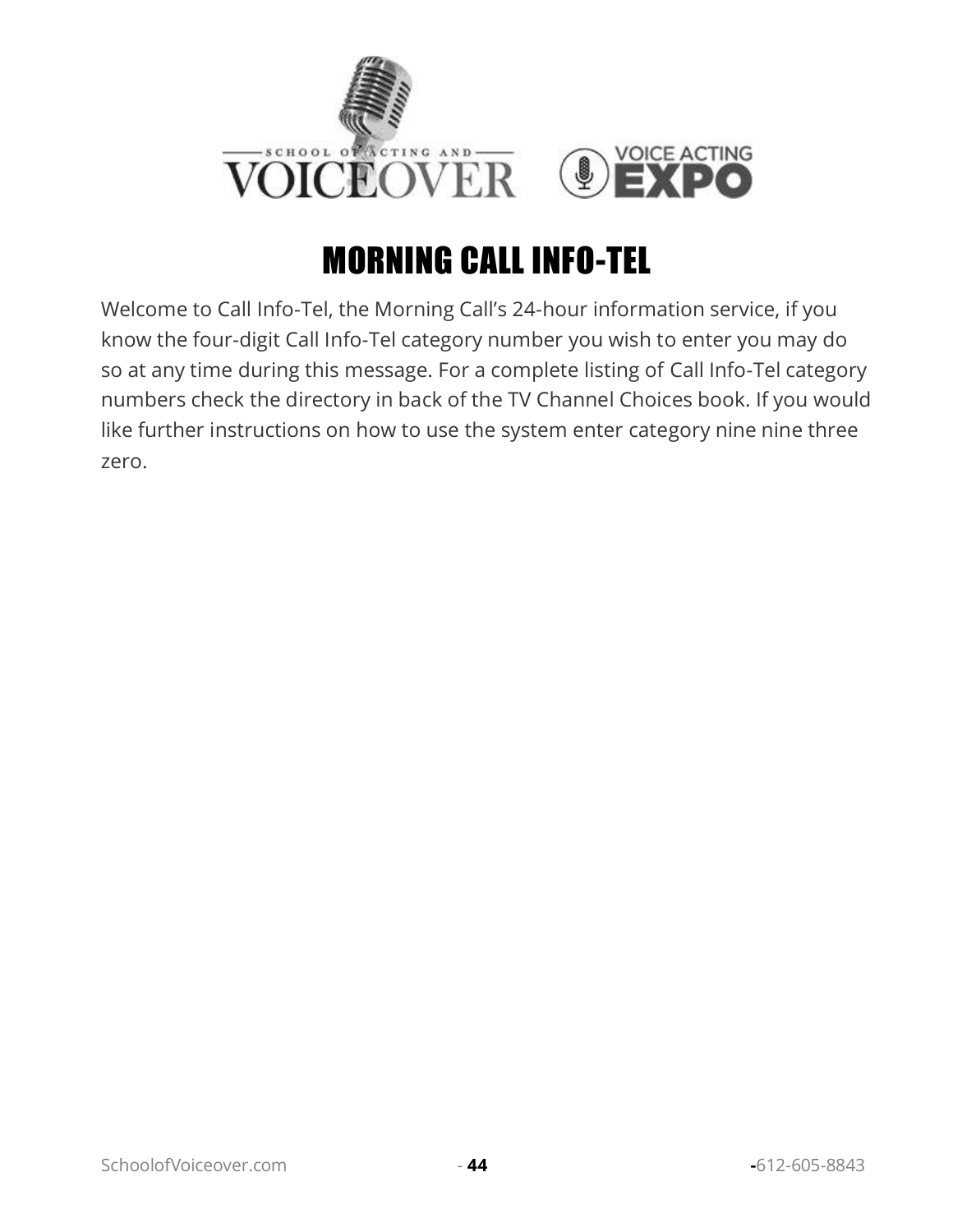

#### MOUNT SINAI

<span id="page-46-0"></span>You have reached Mount Sinai Hospital.

If you know your party's extension, you may dial it now, or at any time during this recording.

Or, for directions, press 1.

For visiting hours, press 2.

For admissions, press 3.

And for a listing of doctors and departments, press 4.

Otherwise, please stay on the line and an operator will be with you shortly.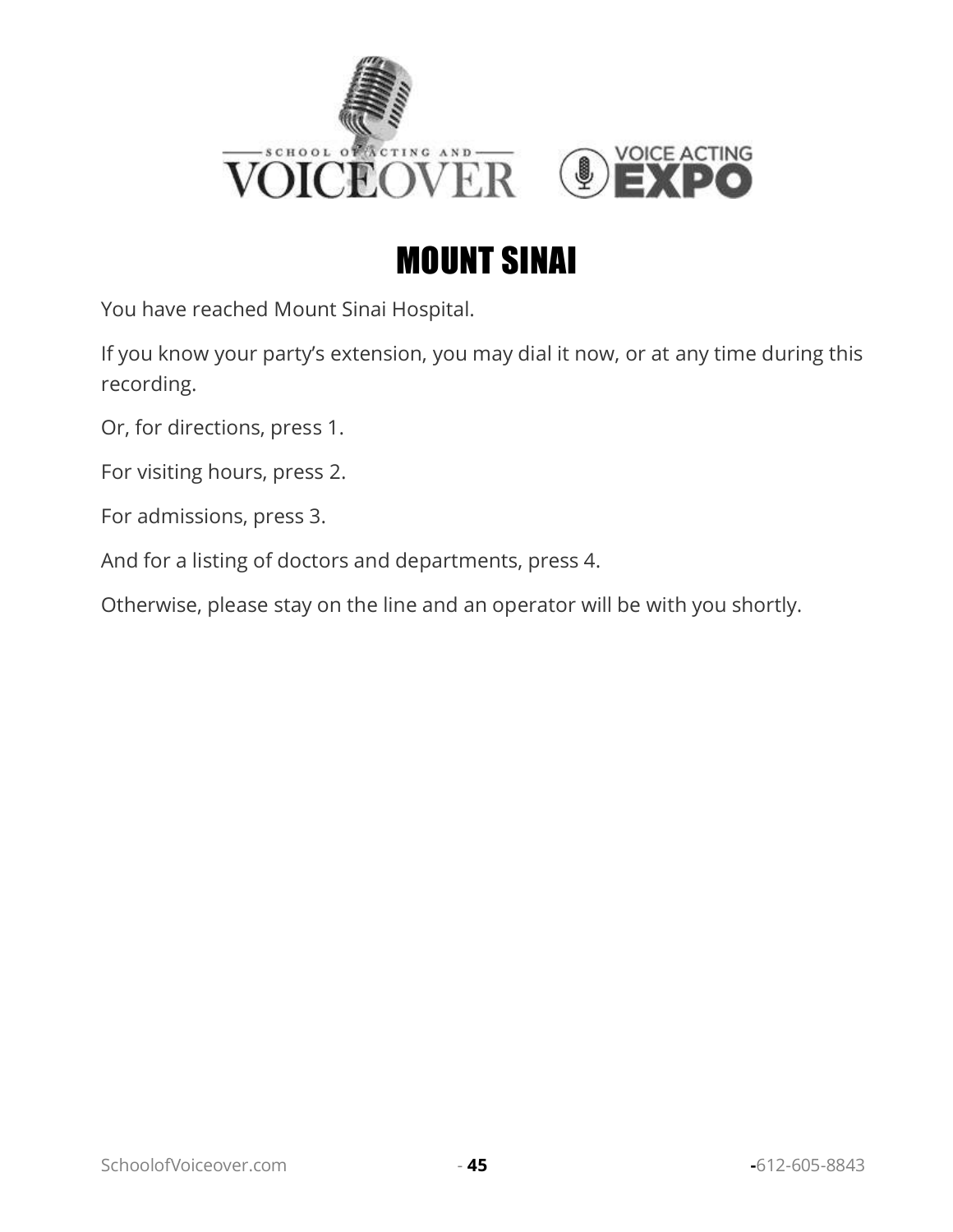

#### NATIONAL SAVINGS BANK

<span id="page-47-0"></span>Welcome to National Savings Bank's customer service center.

To continue, enter your social security number now

Please enter your pin, followed by the pound sign.

To speak to a customer service representative, press zero. Or, to continue, please press 1 now.

For information about your checking or investor's choice account, press 1

To transfer funds or make a loan payment, press 2

For information about your savings account, press 3

To report a lost or stolen ATM or debit card, press 6

To return to the main menu, press 9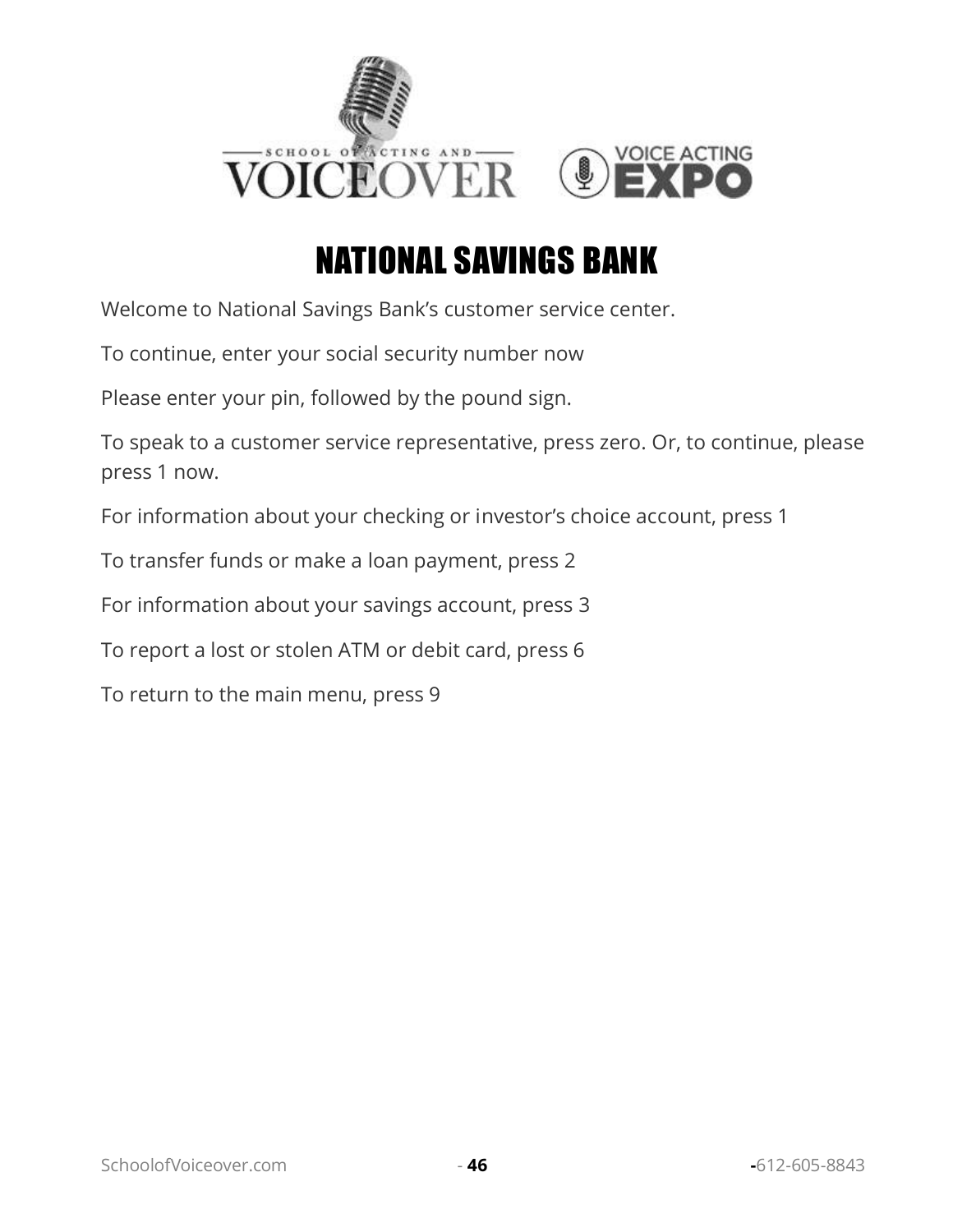

#### NEXTEL

<span id="page-48-0"></span>Please hold while the Nextel subscriber you are trying to reach is located.

Please hold your call is being transferred to an automated voicemail system. 203.555.1673 is not available at this time, please leave a message at the tone.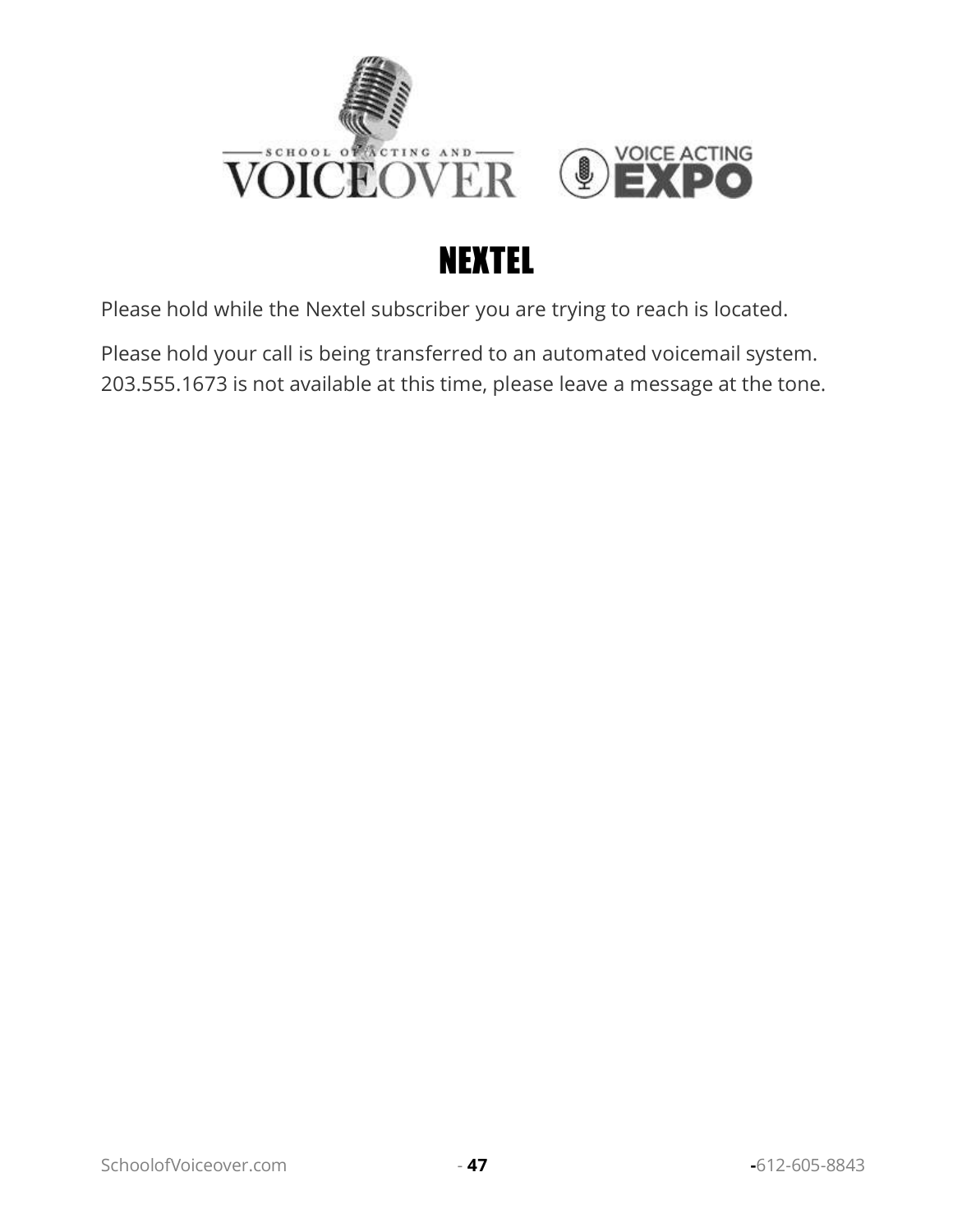



#### NORTHEAST SAVINGS BANK

<span id="page-49-0"></span>Thank you for calling Northeast Savings Bank.

To hear about our banking hours, press 1.

For account balance information, press 2.

To transfer funds, pay bills by phone, or obtain information about in-clearing checks, press 3.

Otherwise, to speak to a banking representative, please stay on the line, and your call will be answered in the order in which it was received.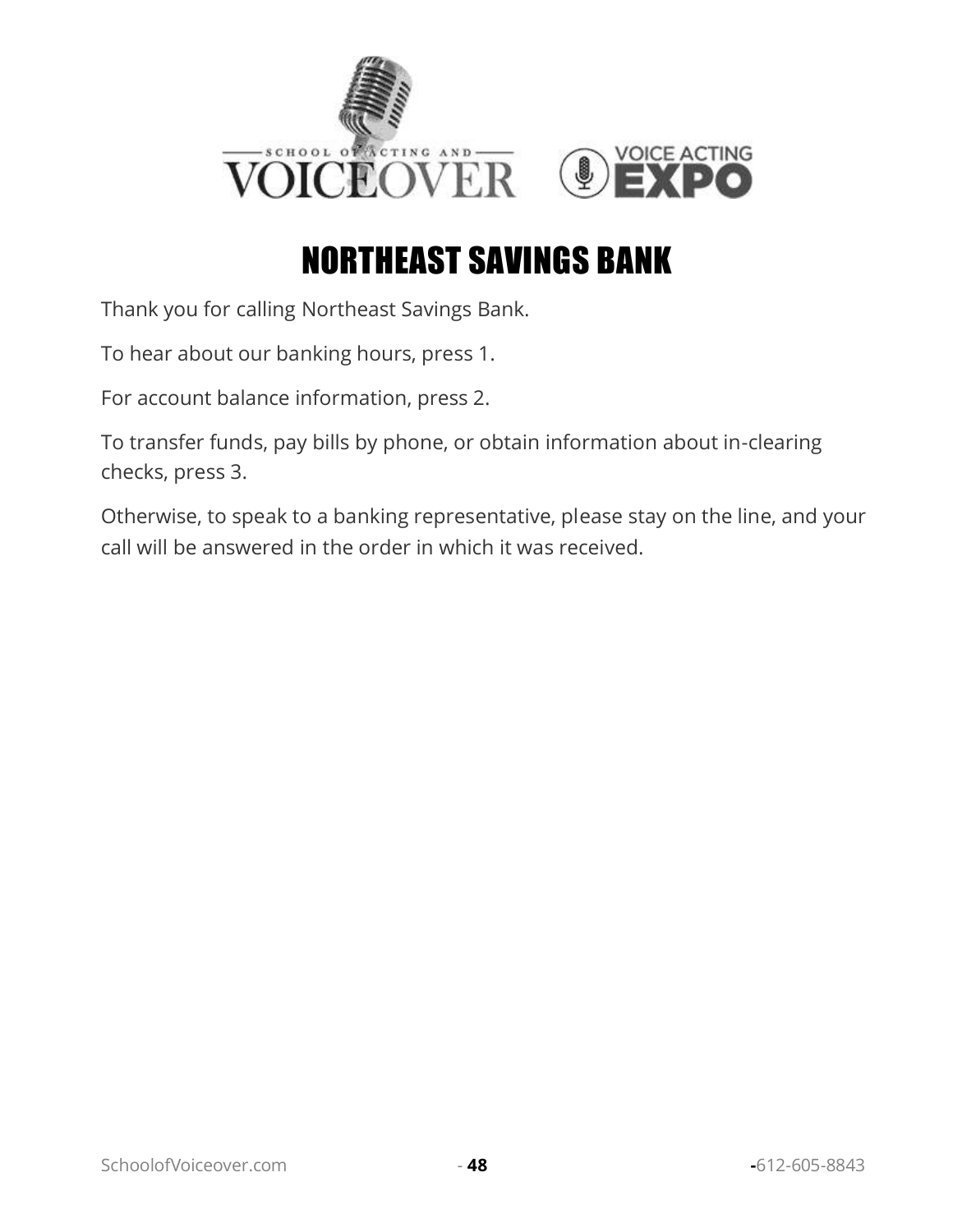

## NYNEX

<span id="page-50-0"></span>If you are satisfied with the work that we performed, please press 1 on your touch-tone phone, or say yes when you hear the tone.

If the trouble has not been corrected, and you would like a representative to call you, please press 2, or say the word no when you hear the tone.

If you would like a representative to call you for any other reason, please press 3, or say the word yes at the tone.

If you wish to repeat this message, press 0, or say yes at the tone.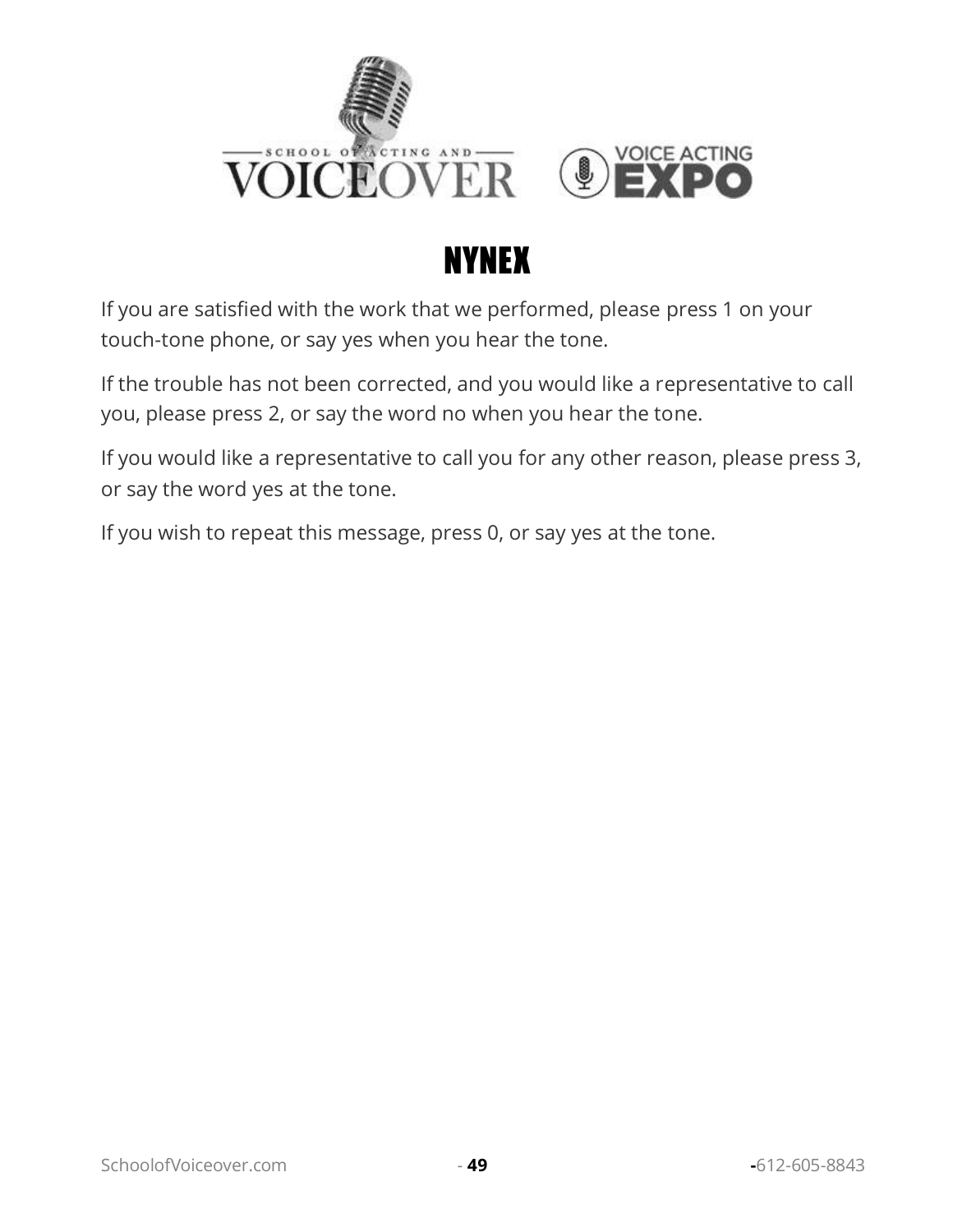

## NYNEX ON HOLD

<span id="page-51-0"></span>Your call is important to us, please continue to hold...a representative will be with you shortly. While you're on hold, we'd like to tell you about important services our company has to offer you. Did you know that we offer a gold package to our most valuable customers? Ask your representative for more information.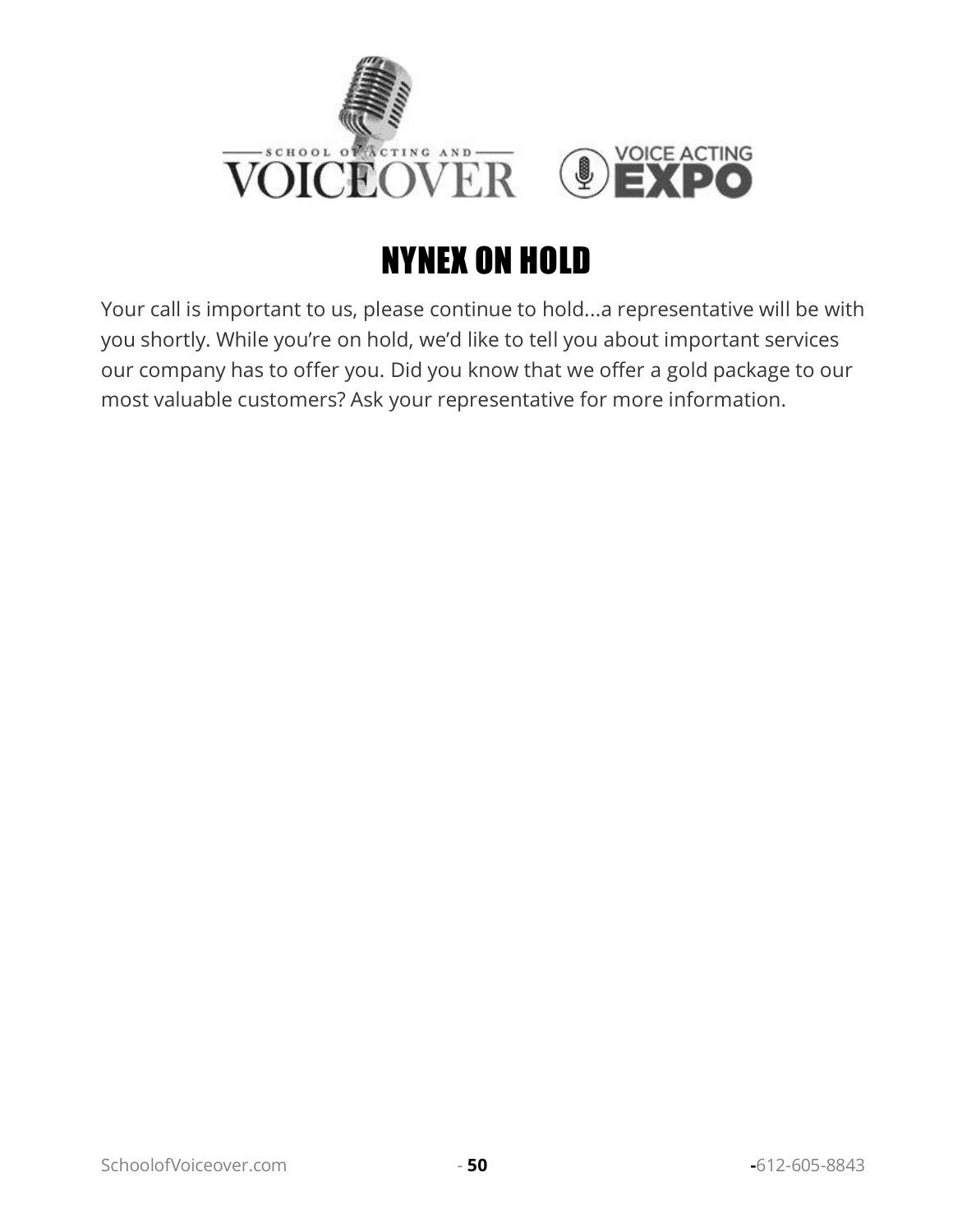

## ONLIFE INSURANCE

<span id="page-52-0"></span>Thank you for calling OnLife Insurance.

This call may be recorded for quality purposes.

If you are calling from a touch tone phone, please press one now.

Please make your selection from the following six choices:

If you do not have a policy with us and would like a rate quote, press one now.

For our claims department, press two.

For customer service, press three.

To speak to a customer service representative, press four.

To repeat this menu, press five.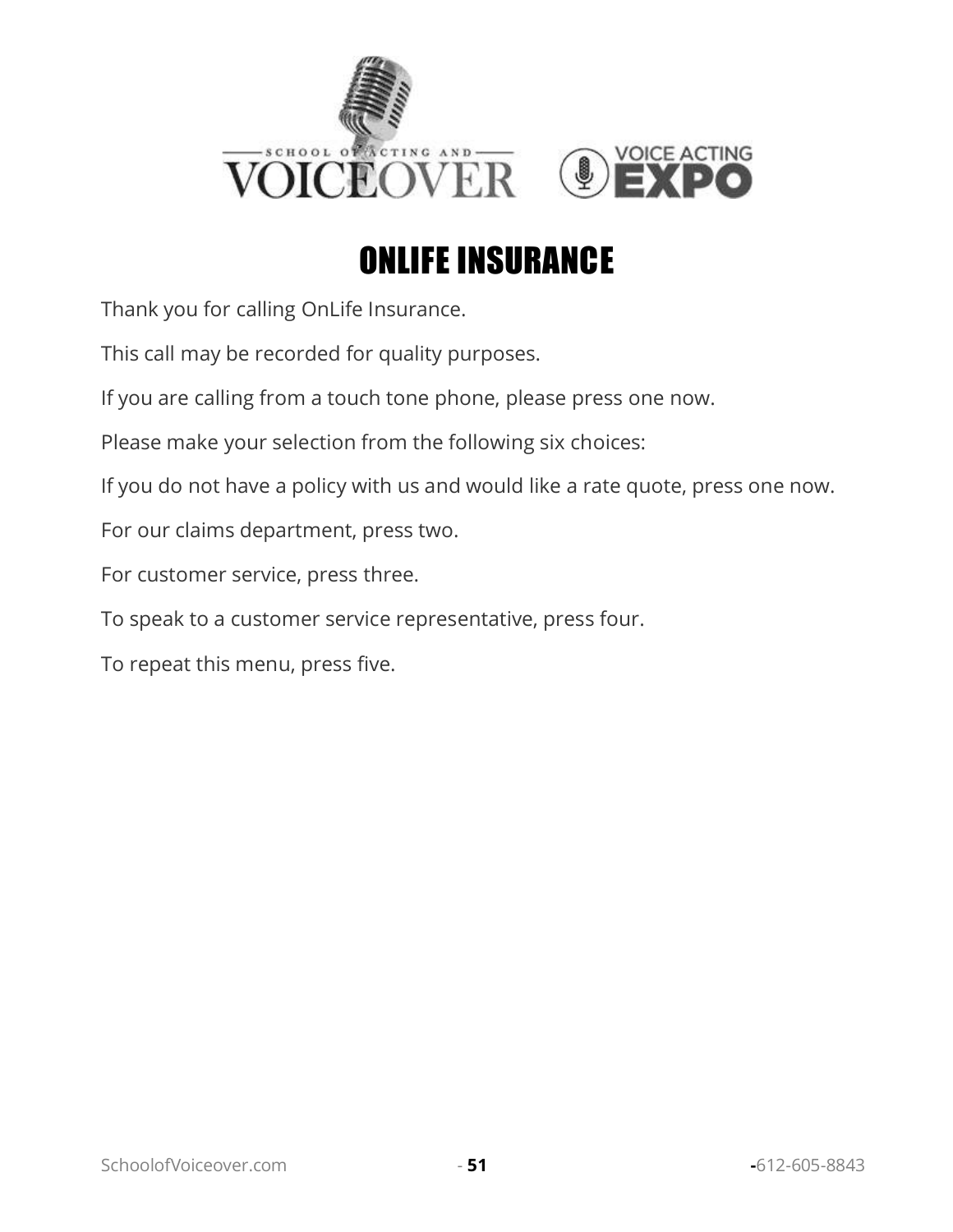

## ONE LOOK

<span id="page-53-0"></span>Hello, and welcome to the "One Look" worldwide customer assistance and satisfaction service center. Please listen carefully to the following menu as our options have recently changed.

For Sales, press or say "1"

For Technical Support not relating to software, press or say "2"

For Software Technical Support, press or say "3"

If you know the extension of the person you would like to speak with, press or say "4" and then enter their extension

For Corporate Sales, press or say "5"

For Investor Relations, press or say "6"

For Human Resources, press or say "7"

For all other assistance, please press or say "zero" and wait for the next available customer satisfaction service specialist.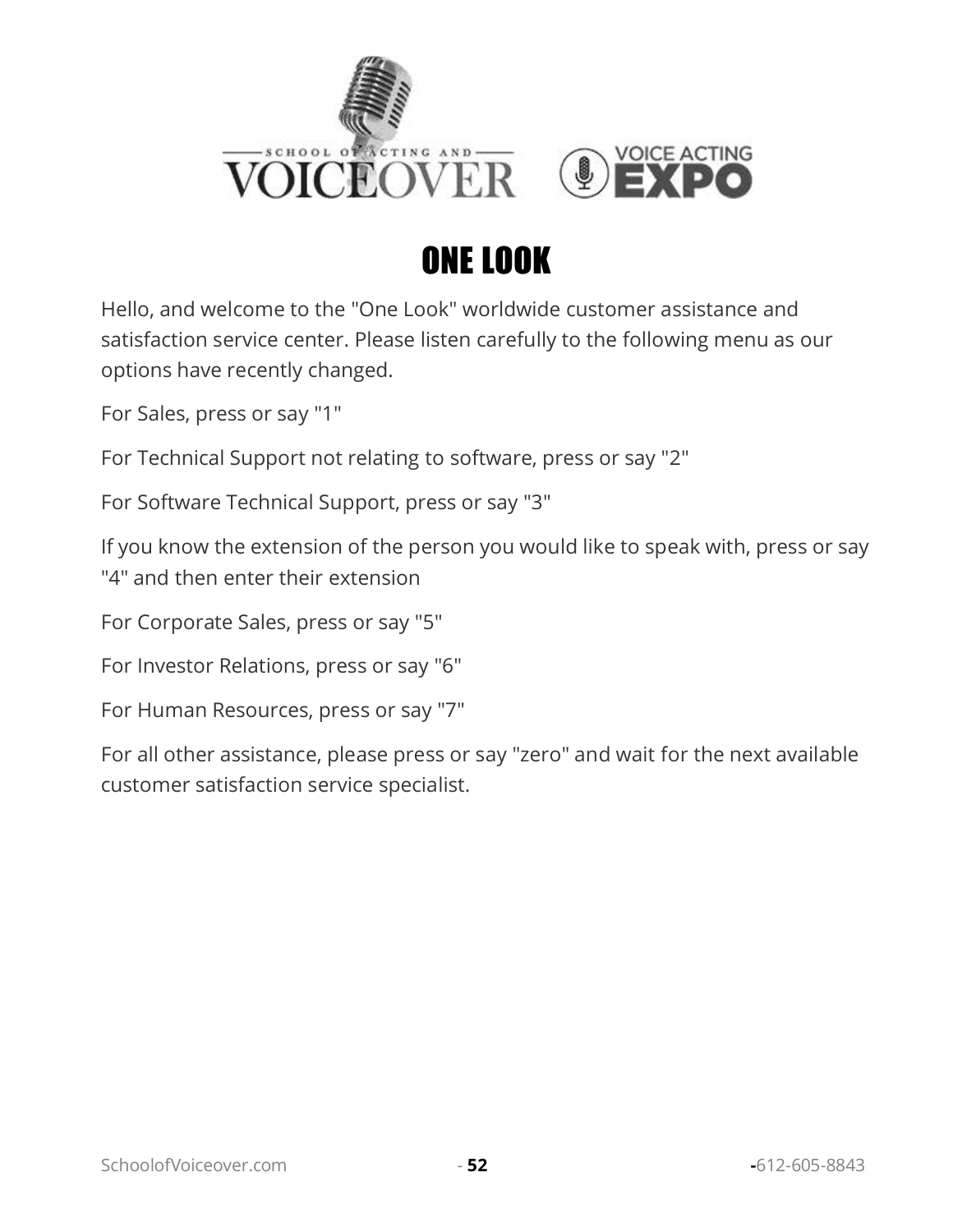

#### PHARMACY LOCATOR

<span id="page-54-0"></span>Welcome to the Automated Pharmacy Locator.

Please enter your 11-digit account number now.

Please hold while we access your account information.

Please enter the five-digit zip code for the area in which you would like to locate a participating pharmacy now.

Please hold while I check for your participating pharmacies.

The pharmacies in the area you selected are:

If this concludes your call, simply hang up, or you can stay on the line to enter another zip code.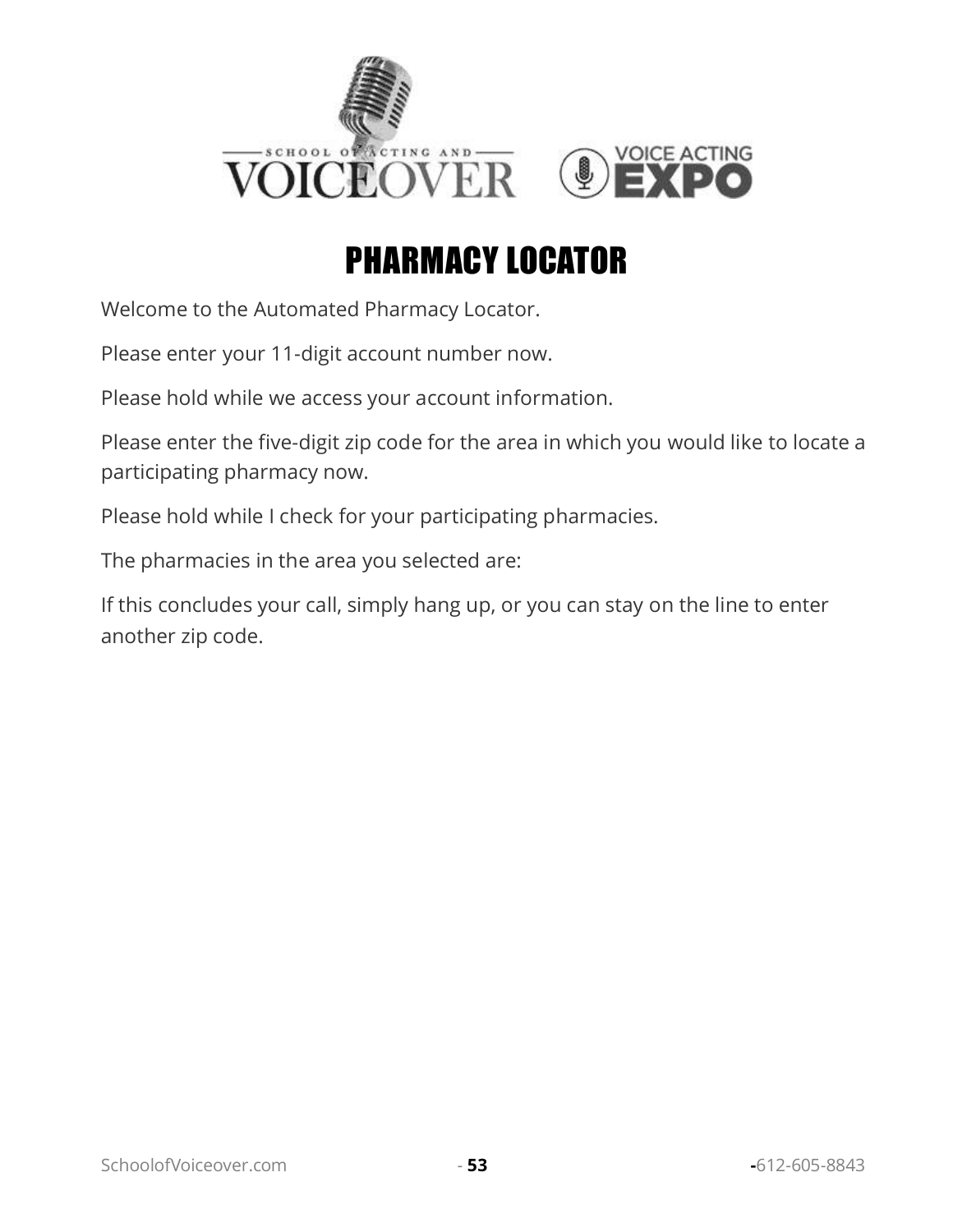

#### PIN NUMBER

<span id="page-55-0"></span>Thank you for calling.

Please enter your PIN number.

We're sorry, that is an invalid entry.

Please enter your card number now, followed by the pound key.

Please enter your card number now.

We're sorry, the entered card number is not valid. Please try again later. Thank you.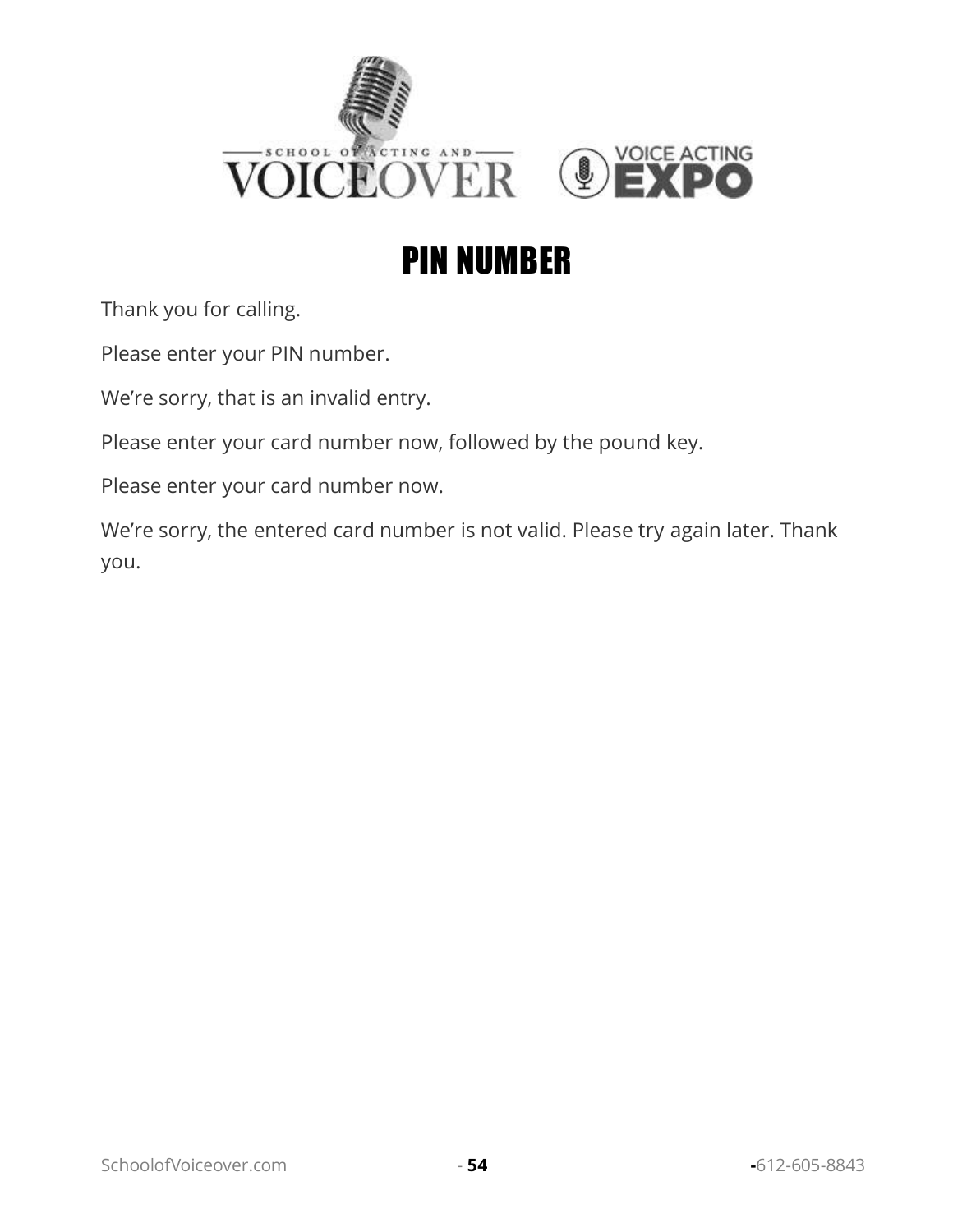

## PRUDENTIAL HEALTHCARE

<span id="page-56-0"></span>Thank you for calling Prudential HealthCare's self-service system. Please have your plan member ID ready when prompted.

To check the status of a claim, press 1.

To verify eligibility and obtain benefit information, press 2.

To obtain our mailing address for claims, press 3.

To request a Primary Care Physician change, press 4.

To make an address change, press 5.

To request an ID card, press 6.

To request a provider directory, press 7.

To request a claim form, press 8.

To speak to a customer service representative, press 0, or hold on the line.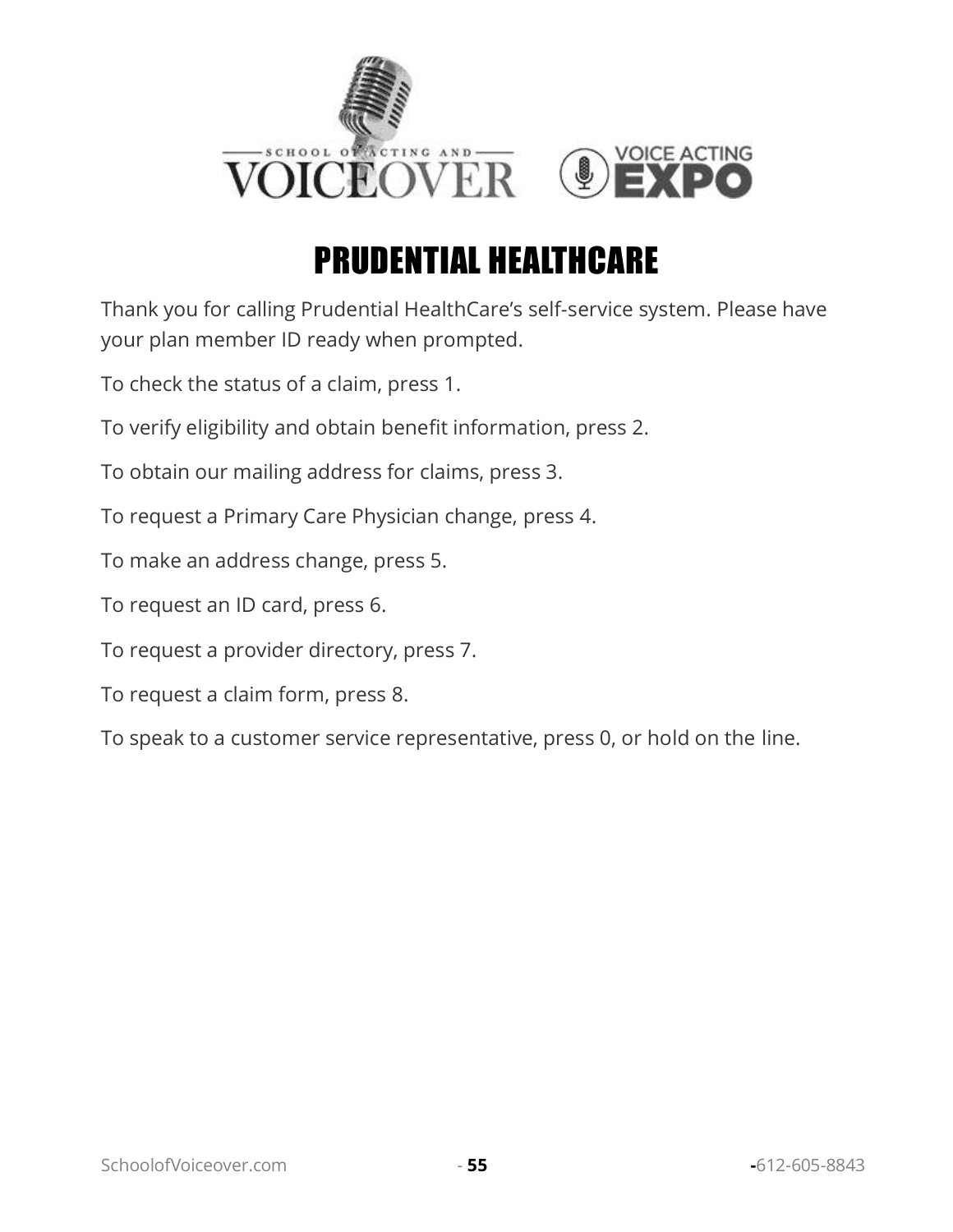

## ROBERT A. CARDELLO ARCHITECTS

<span id="page-57-0"></span>Thank you for calling Robert A. Cardello Architects. If you know your party's extension, you may dial it at any time. For a list of names and extensions, please press 2. For our mailing address or fax number, please visit our website at www.cardelloarchitects.com.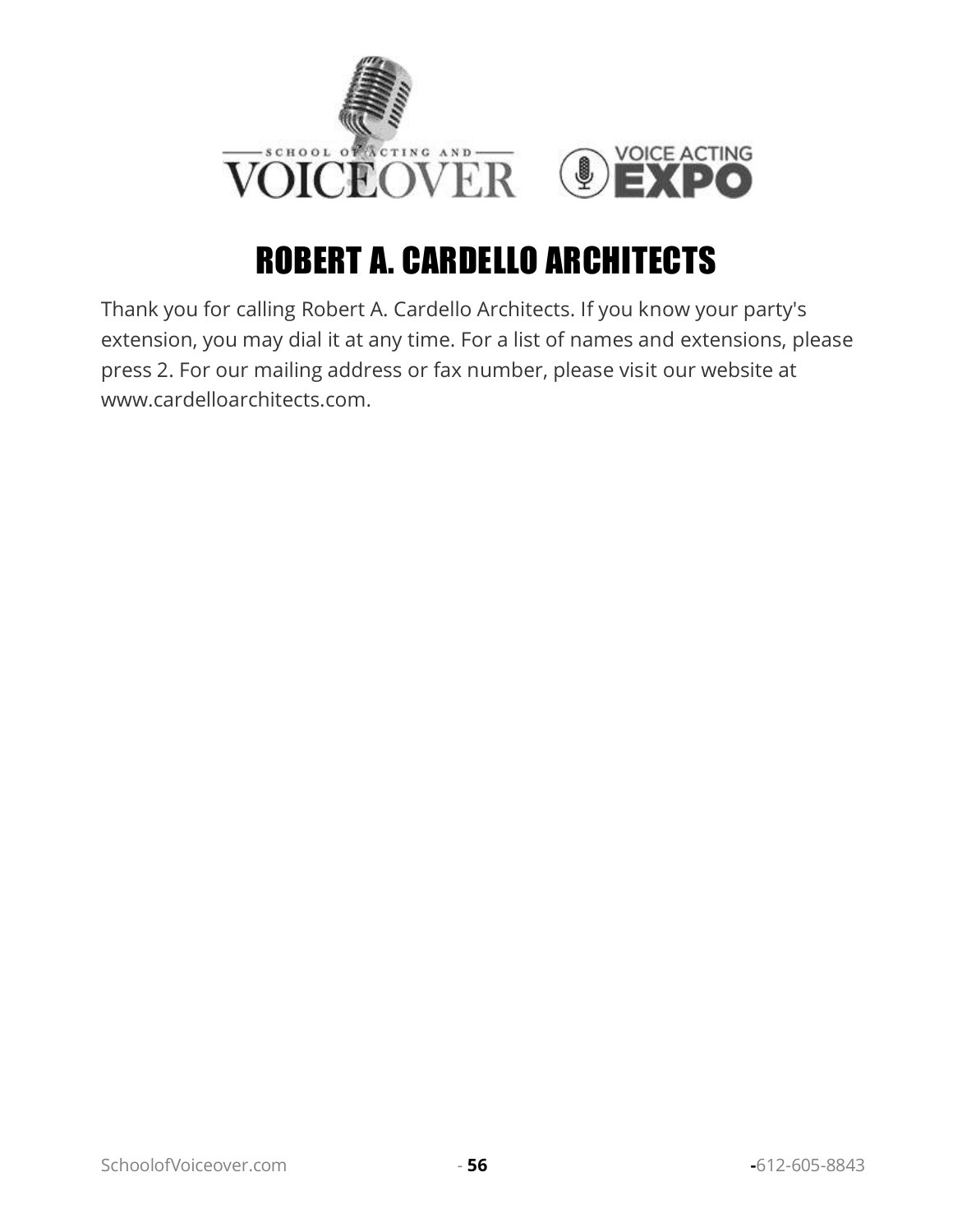

## SPENCER STATE BANK

<span id="page-58-0"></span>Thank you for calling the Spencer State Bank.

If you know your party's extension, you may enter that number at any time.

For account balance information, press 1.

To transfer funds, pay bills by phone, or obtain information on checks that have cleared, press 2.

To speak with a bank representative, please stay on the line, and someone will be with you shortly.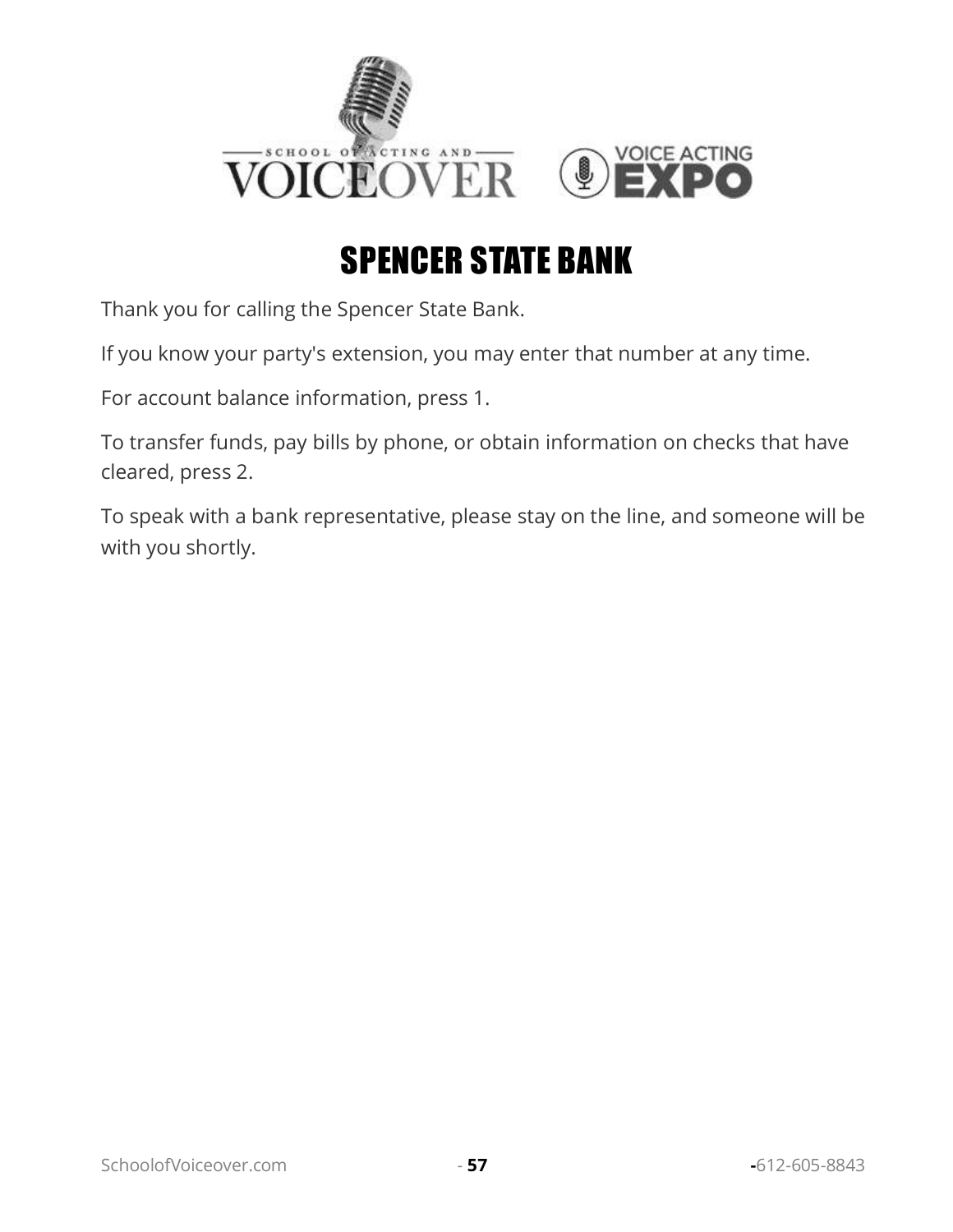

## SPRINT

<span id="page-59-0"></span>Thank you for calling Sprint.

Due to the recent increase in demand for Sprint services, customers may experience delays in reaching a customer representative.

We apologize for this inconvenience and appreciate your patience.

For dialing instructions, press 1.

For rate and time period information, press 2.

If you are a business customer, press 3.

If you would like a representative, press 4, or hold on the line and we will transfer you.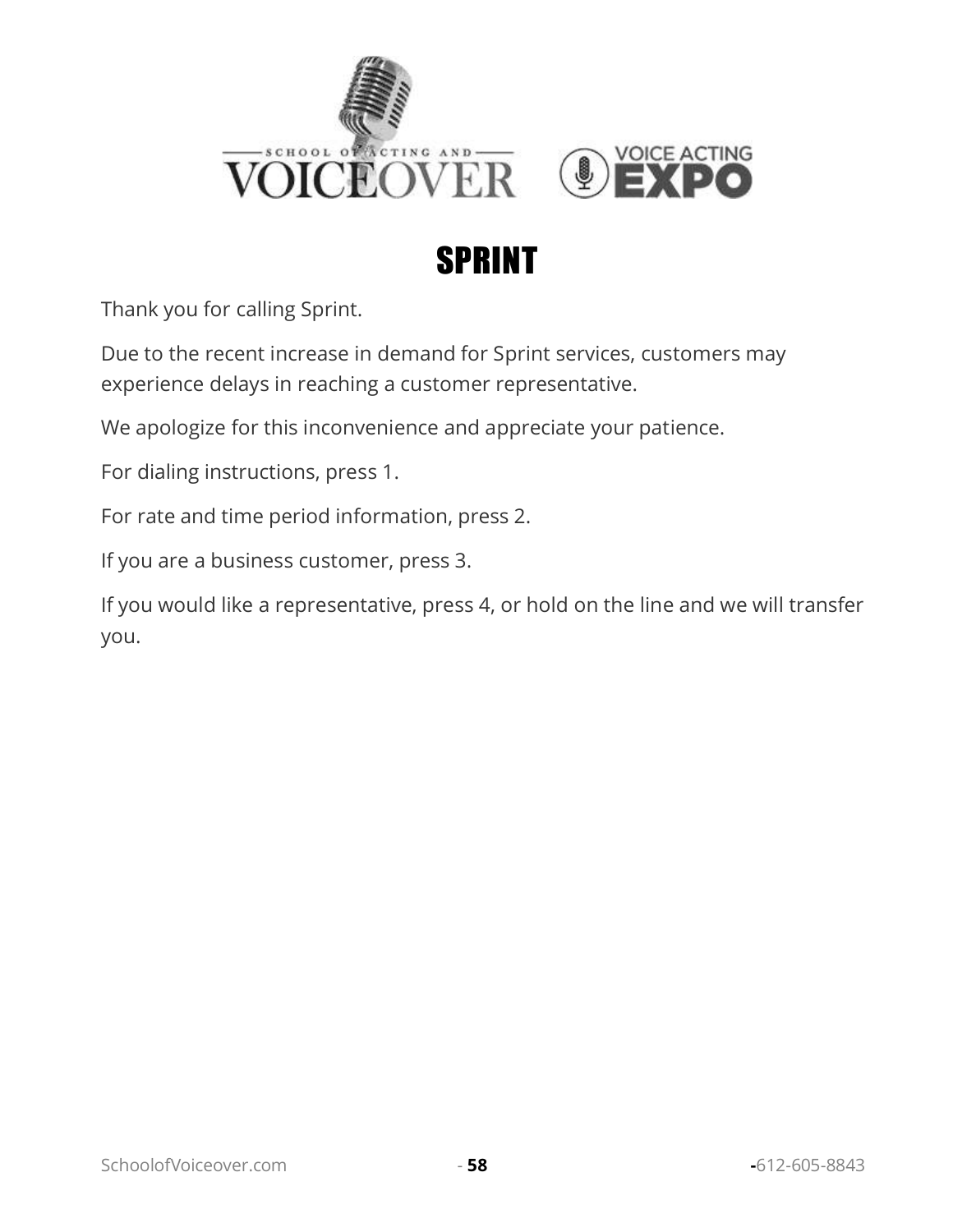

## STANDARD FEDERAL

<span id="page-60-0"></span>Welcome to Standard Federal.

To enter a branch number, press 1.

To enter an extension number, press 2.

For questions about an existing mortgage, press 3.

To speak to an operator, press zero or stay on the line.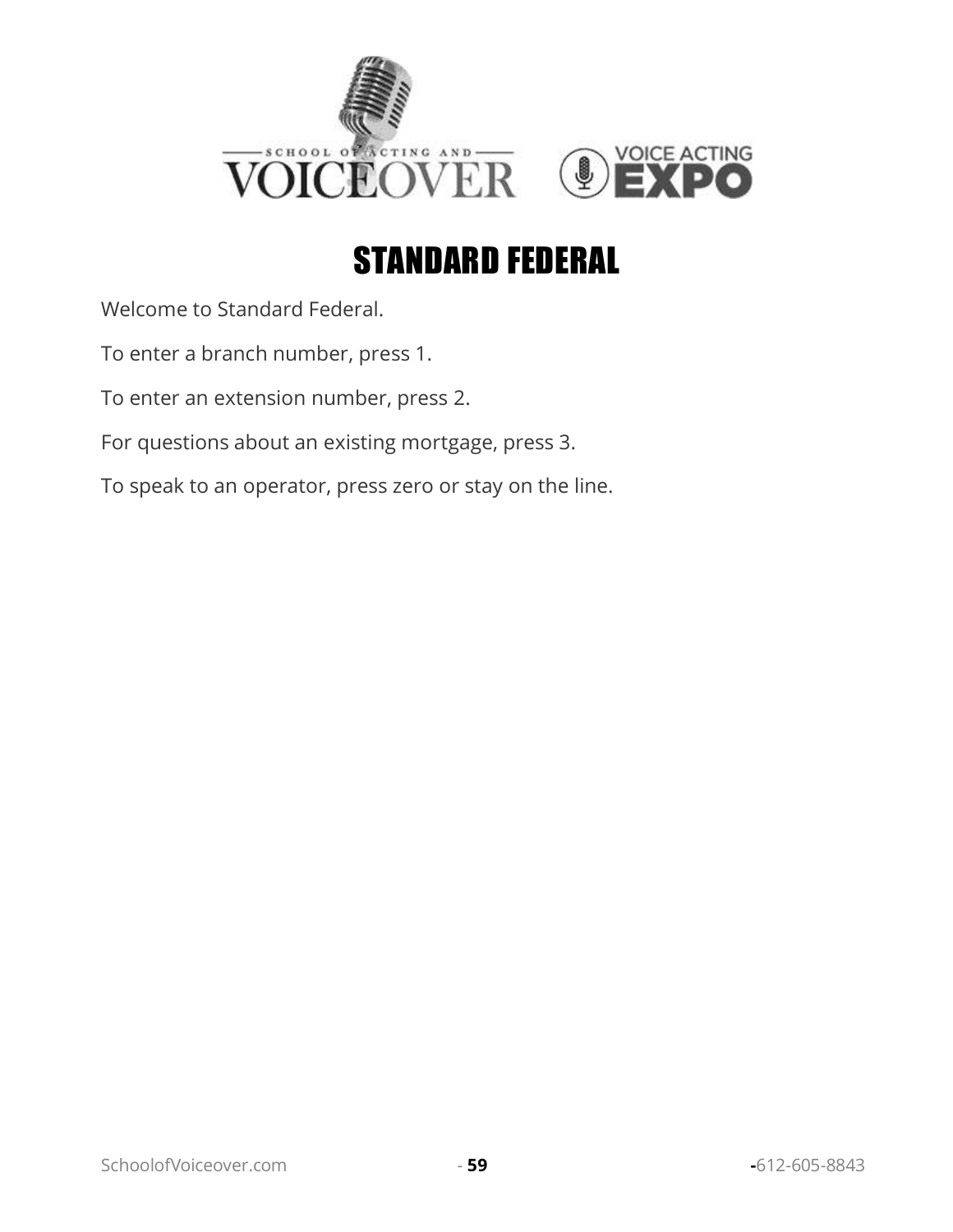

#### STATHMORE ARTS CENTER

<span id="page-61-0"></span>Welcome to the Strathmore Arts Center located at Grosvenor.

For our current performance schedule, press 1 followed by the # sign.

To order tickets, or to speak to one of our sales representatives, please press 0 followed by the # sign.

Thanks for calling Montgomery County's beautiful and convenient center for the arts.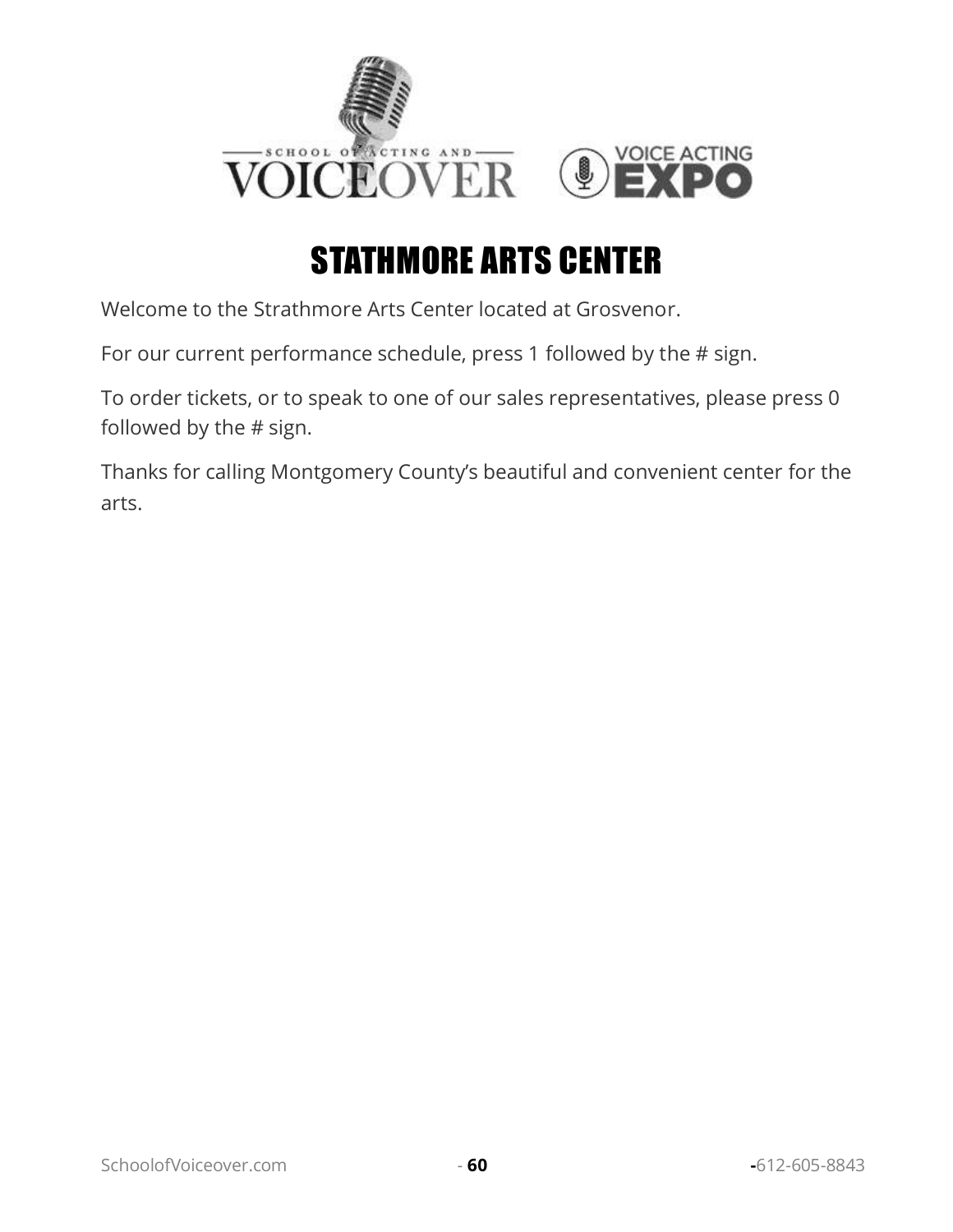

## TOYS-R-US

<span id="page-62-0"></span>Thank you for calling Toys-R-Us. As the worldwide resource for kids, family and fun, we take pride in all of our service offerings. Please listen carefully to our new menu options.

If you are calling about our Times Square store, the center of the Toy universe, press 1.

If you are calling about any of our stores in the R-Us family, press 2.

For the R-Us gift cards or merchandise cards, press 3.

For the latest, Toys-R-Us pre-sell information, press 4.

If you are calling about any of our online stores, press 5.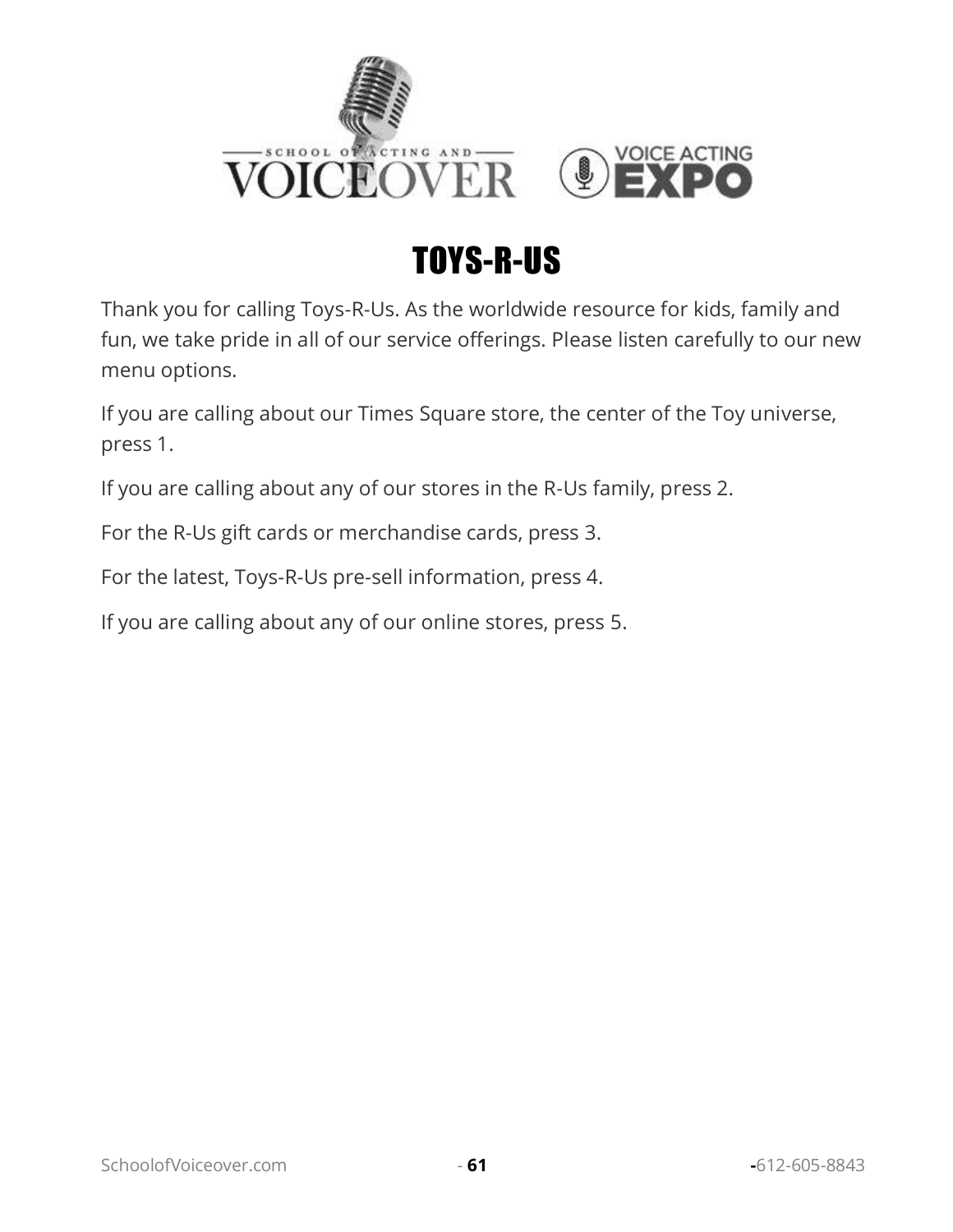

## UNITED AIRLINES

<span id="page-63-0"></span>Thank you for calling United Airlines international sales. All of our ownerrepresentatives are assisting customers at this time. Your business is important to us. Please stay on the line and the next available representative will be with you shortly.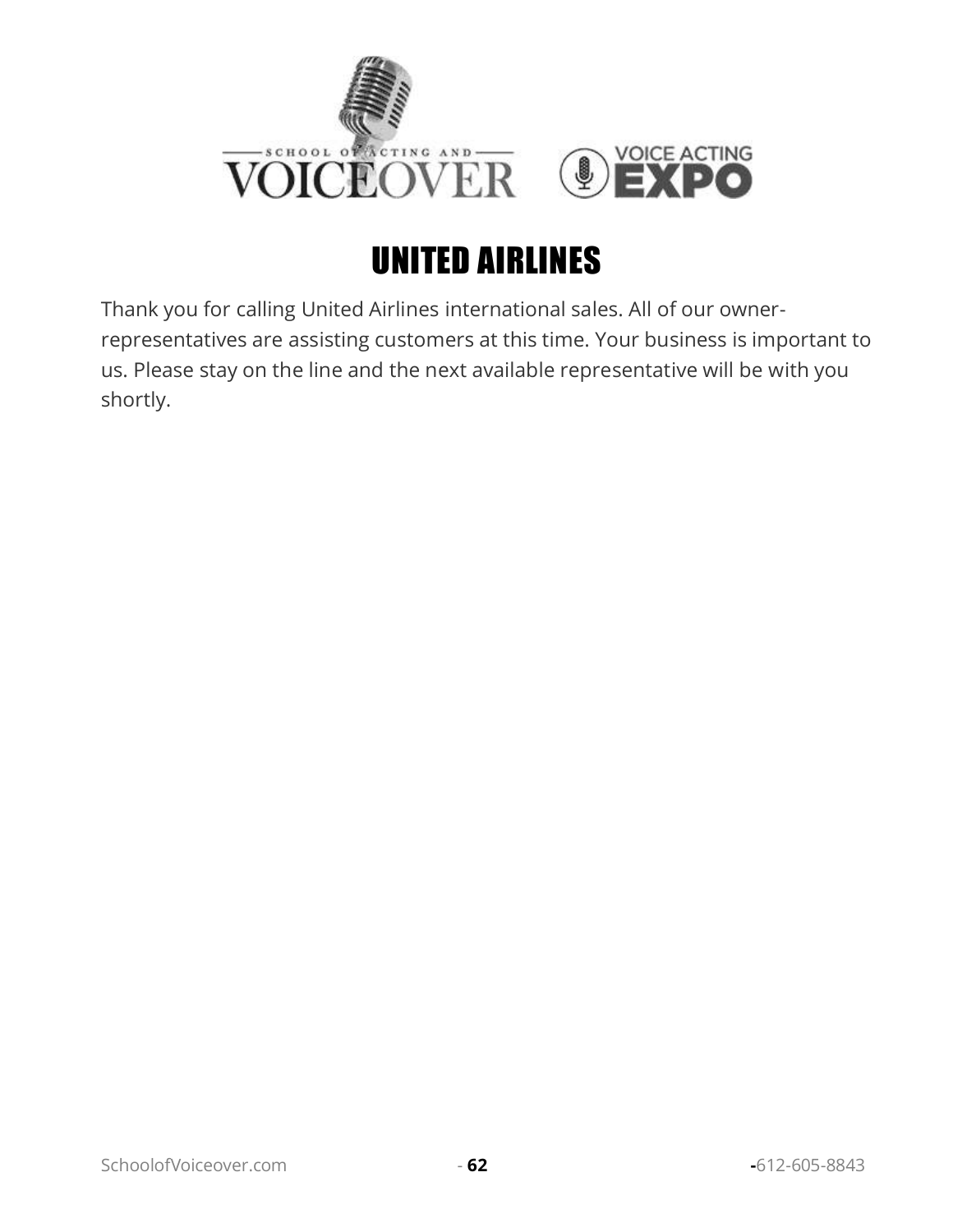

<span id="page-64-0"></span>Thank you for calling Verizon.

This call may be monitored for quality assurance purposes.

During this call, we may ask permission to review your account, to discuss Verizon services.

Your response will have no effect on the services we provide you.

To make payment arrangements... Press 1.

To order a new service or check on an order already placed ... Press 2.

To add, change, move, or disconnect service ... Press 3.

For billing questions and all other requests ... Press 4.

To reach repair ... Press 5.

Rotary Callers please hold for assistance.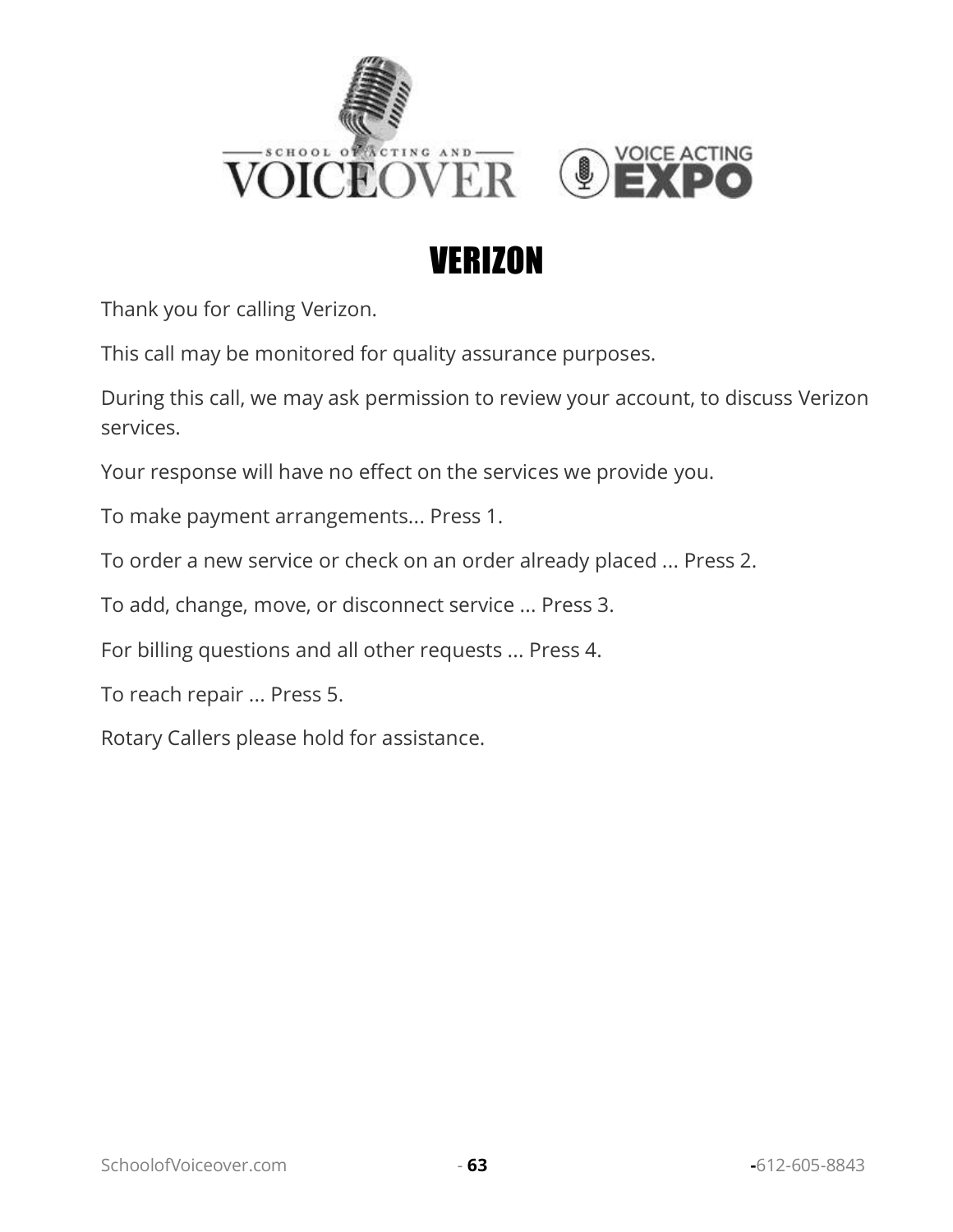

<span id="page-65-0"></span>Welcome to Verizon's voice messaging service.

If you want to leave a message, please redial the number of the person you are calling starting with the area code.

If you have a mailbox on this system, please press the "#" key.

Please dial your mailbox number starting with the area code.

Please dial your password.

You have no new messages in your mailbox and three saved messages.

Main menu: to hear your messages press "1," to change your personal options press "2," for some helpful information press "0"

Goodbye.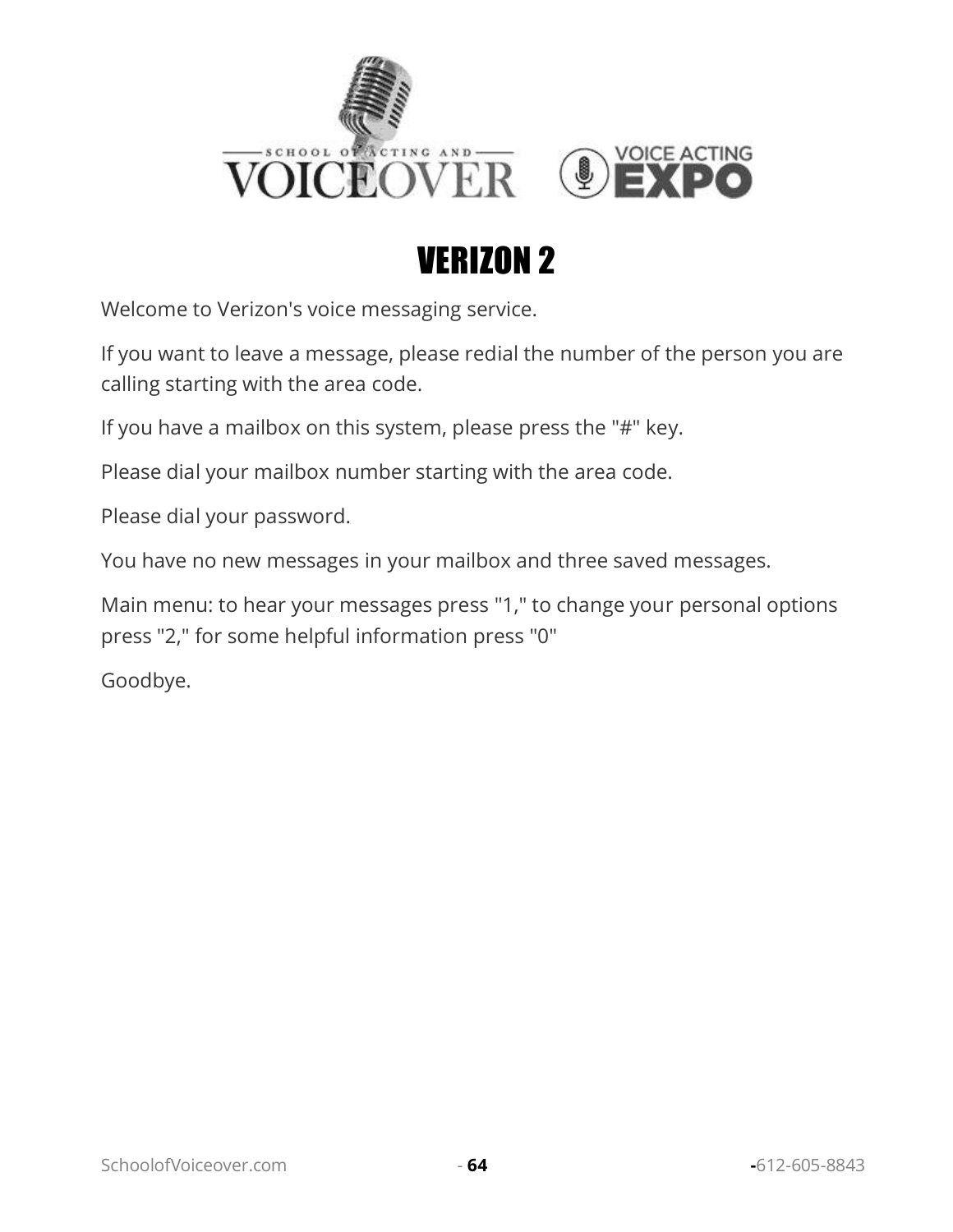

<span id="page-66-0"></span>Welcome to Verizon. Please speak or press your access number.

We're sorry, we do not recognize your access number, please speak or press it again.

Please speak or press your password.

We're sorry, we do not recognize your password, please speak or press it again.

Please wait, you are being transferred to a customer service agent.

You have no new messages. You have \_\_\_ new messages.

Main Menu.

To listen to your message press or say 1.

To listen to your messages, press or say 1.

To hear your saved messages, press or say 1.

To send a message press or say 2.

Message sent.

To save this message press or say 3.

Message saved. Message erased.

To erase press or say 4.

To confirm deletion of this message press or say pound.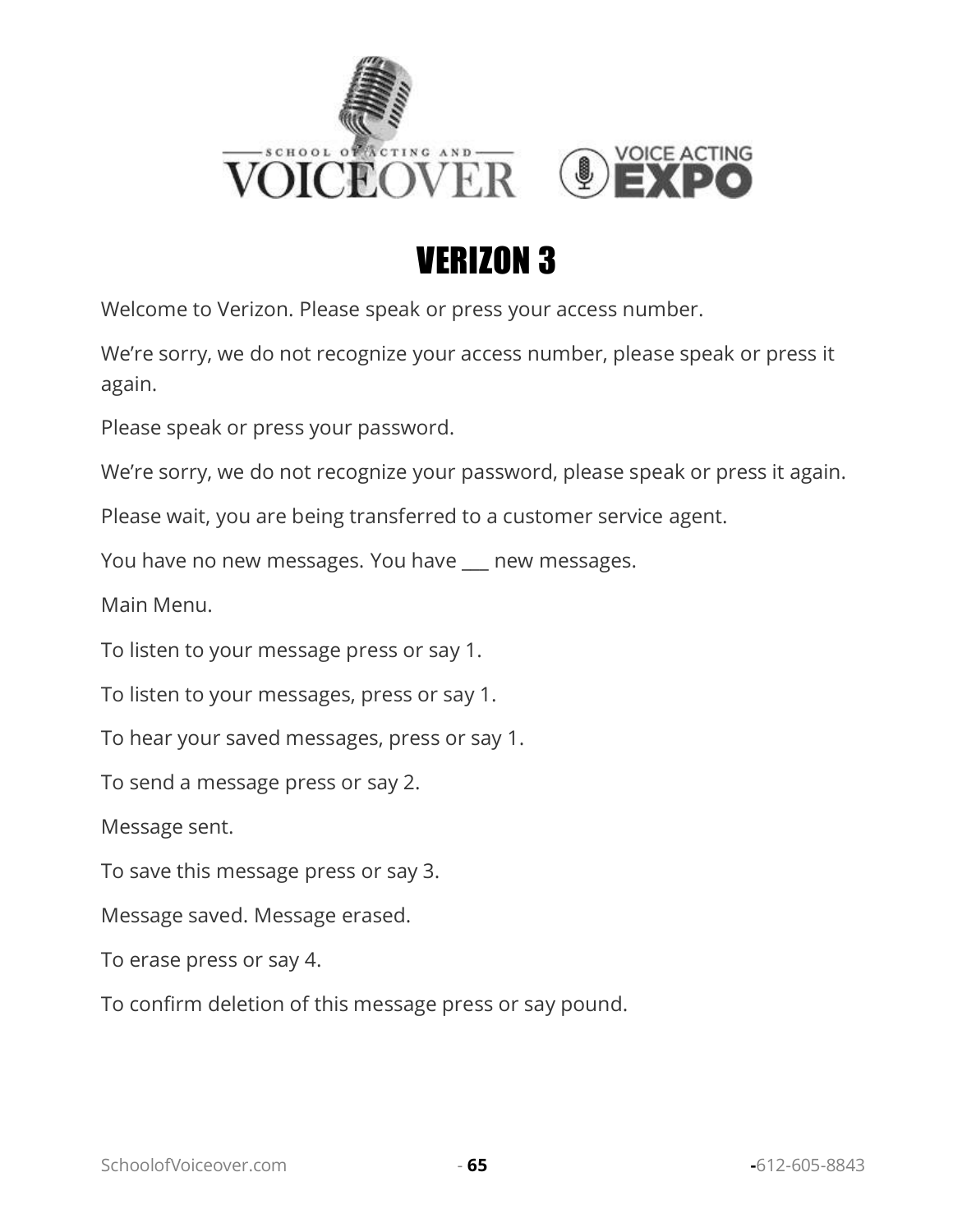

Thanks for calling Verizon, also on the web at Verizon.com

To ensure quality service this call may be monitored or recorded. Please say or enter your Verizon phone number starting with the area code.

If you don't have one or can't remember it say so or press pound.

Thanks, one moment while I look that up.... Okay, I've got your records